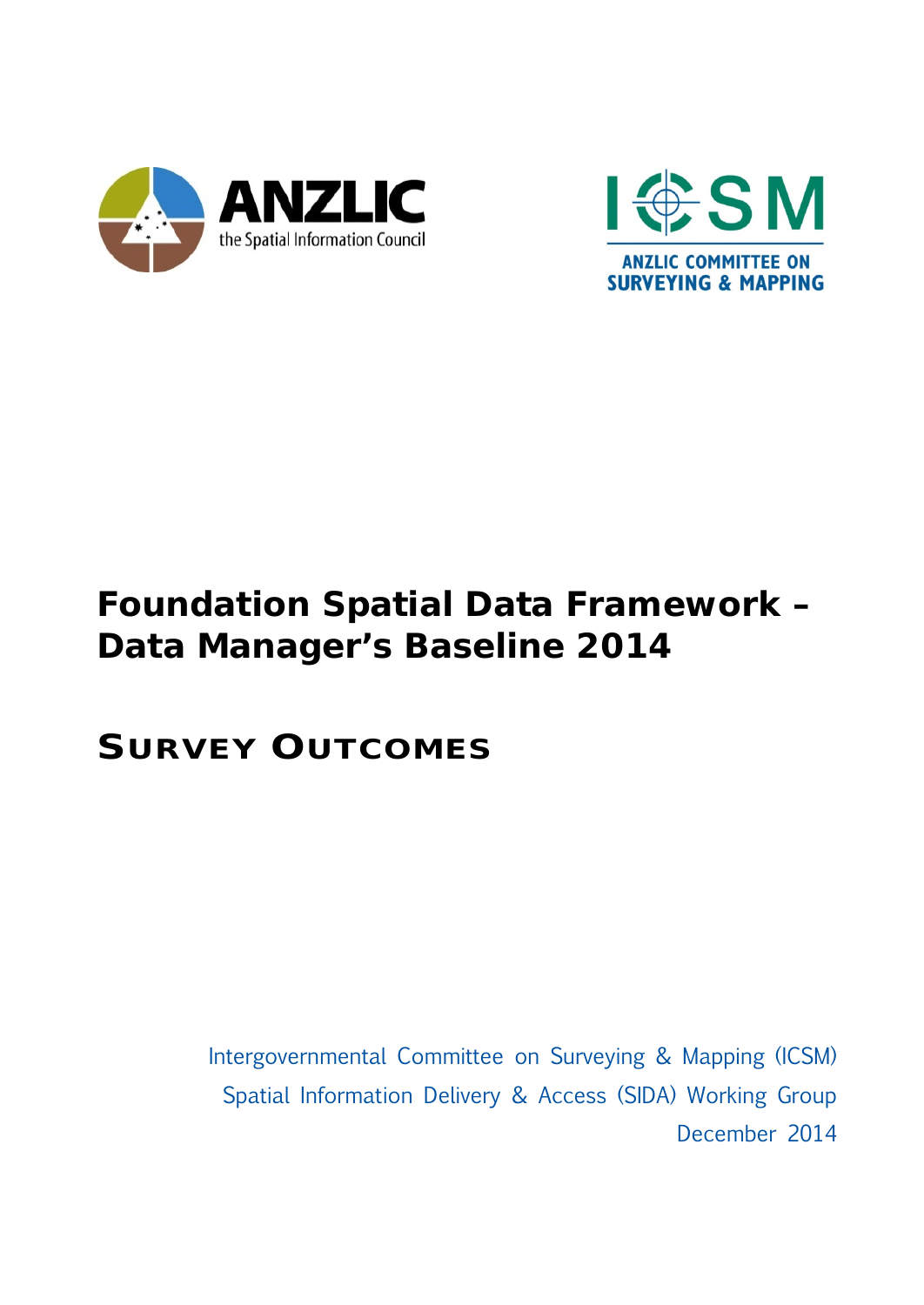The survey has been developed by the Spatial Information Delivery and Access (SIDA) working group, Intergovernmental Committee for Survey and Mapping (ICSM) in conjunction with ANZLIC.

The role of SIDA is to understand and provide support for better delivery and access of spatial information nationally.

This report would not have been possible without the support of survey respondents who contributed their time to answer the many questions relating to the accessibility of their geographic data sets.

SIDA working group extends its sincere thanks to the people whose expert knowledge has contributed to this baseline survey. It will enable ANZLIC and ICSM to understand the current and desired future state for each national Foundation Spatial Data Framework Data Theme and allow the working groups to define measurable targets throughout the program.

This survey sets a benchmark for current capabilities and provides a tool for assessing where future enhancements are required to best support national needs.

Darren Mottolini

Chair, Spatial Information and Delivery Access Working Group



The survey and this report were produced by Geospatial Frameworks Pty Ltd, Darlington, Western Australia [www.geospatialframeworks.com.au](http://www.geospatialframeworks.com.au/)

## Note to Readers

The inferences made in this report are drawn from survey responses recorded in December 2014. They reflect a general situation and trends in data management, access and delivery across Australian State/Territory and Commonwealth jurisdictions, and New Zealand. The targeted respondents to this survey were the data managers of data sets that make up the data themes under the FSDF program. This aligns to understanding the capability and readiness of jurisdictions to deliver on the aspirational goals of the FSDF.

These learnings provide a focus for discussion and in many cases pose more questions than answers. Further investigation is proposed to enable informed decision making and direction setting.

The Elevation and Depth FSDF Data Theme has been separated in this survey for logistical purposes as the organisational groups (survey populations) are discrete.

Business investment information, relating to production systems and future data quality improvements, has been collected for this survey and will be used at a later date for financial analysis.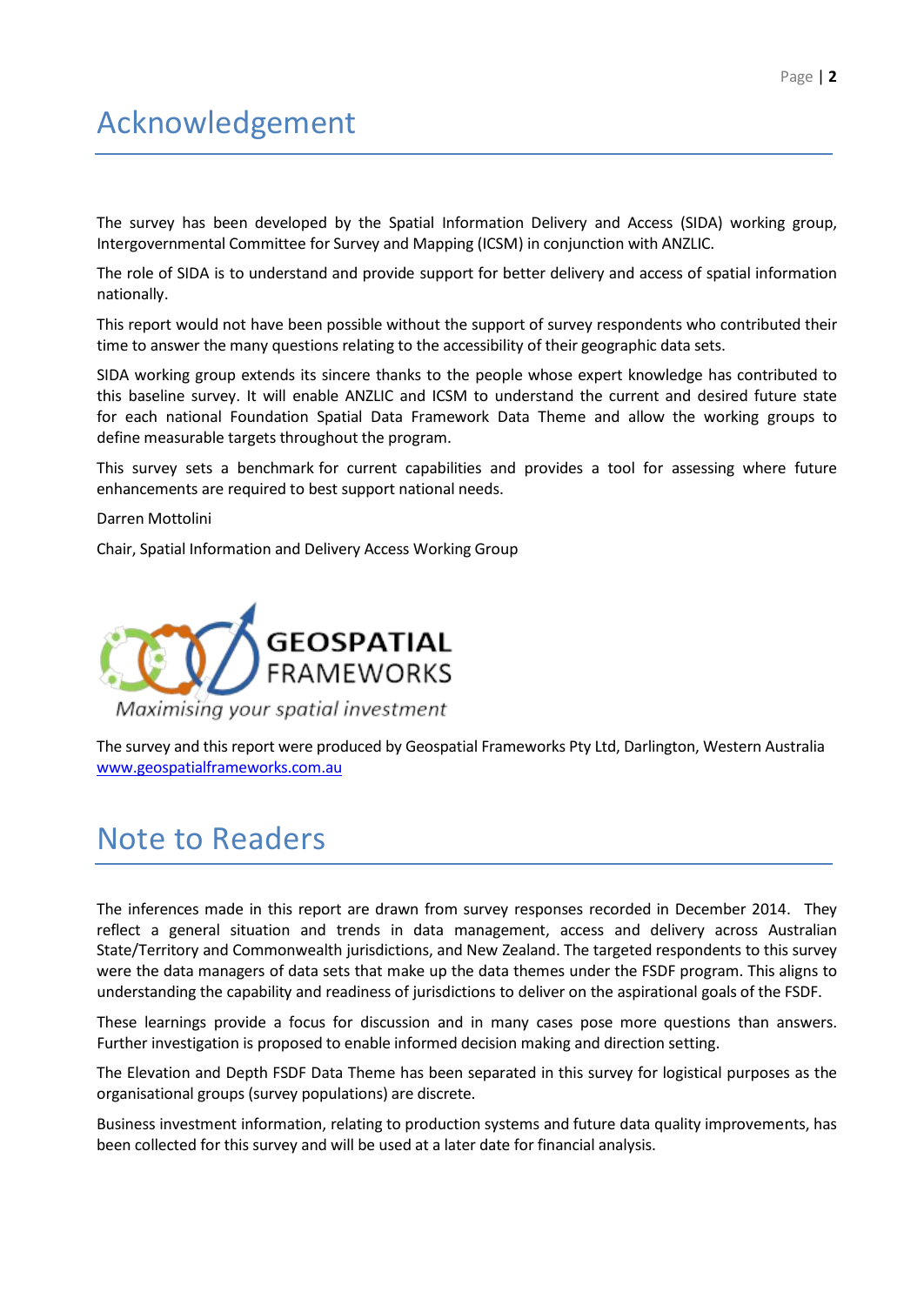## **Contents**

| 1.  |  |
|-----|--|
| 1.1 |  |
| 1.2 |  |
| 1.3 |  |
| 1.4 |  |
| 2.  |  |
| 2.1 |  |
| 2.2 |  |
| 2.3 |  |
| 2.4 |  |
| 2.5 |  |
| 2.6 |  |
| 3.  |  |
| 3.1 |  |
| 3.2 |  |
| 3.3 |  |
| 3.4 |  |
| 3.5 |  |
| 4.  |  |
| 4.1 |  |
| 4.2 |  |
| 4.3 |  |
| 4.4 |  |
| 4.5 |  |
| 4.6 |  |
| 5.  |  |
| 5.1 |  |
| 5.2 |  |
| 5.3 |  |
| 5.4 |  |
| 5.5 |  |
| 6.  |  |
| 6.1 |  |
| 6.2 |  |
| 6.3 |  |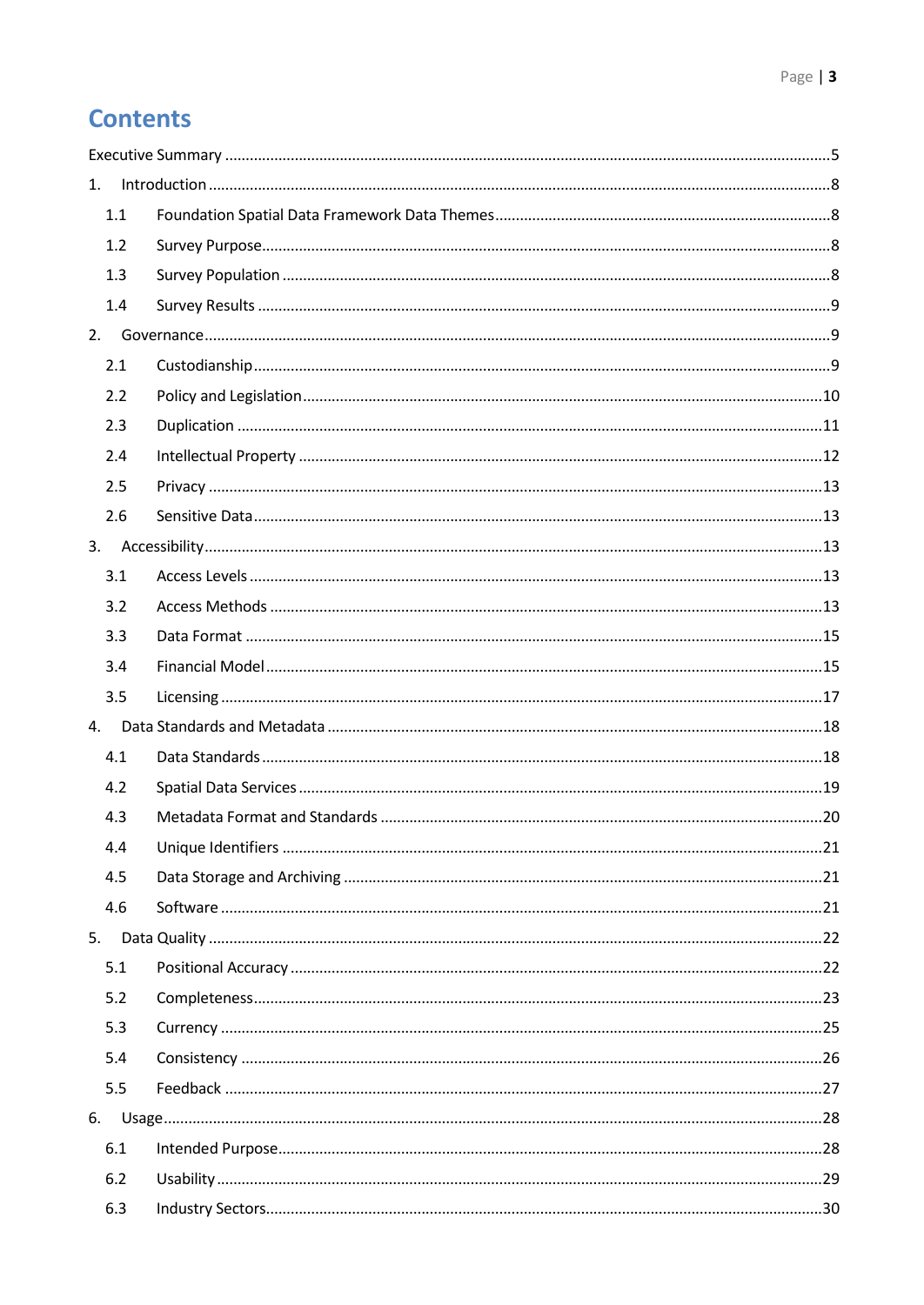## Appendix [C: Aspirational Goals...........................................................................................................................](#page-36-0) 37 Appendix D:Survey Matrix [...............................................................................................................................](#page-47-0) 48

### Copyright:

© Intergovernmental Committee for Surveying and Mapping 2015. Foundation Spatial Data Framework – Data Manager's Baseline 2014 -Survey Outcomes by the Intergovernmental Committee on Surveying and Mapping is licensed under a Creative Commons Attribution 3.0 Australia License.

Requests and inquiries concerning reproduction and rights should be addressed to the Executive Officer, Intergovernmental Committee on Surveying and Mapping, GPO Box 378, Canberra ACT 2601, Australia.

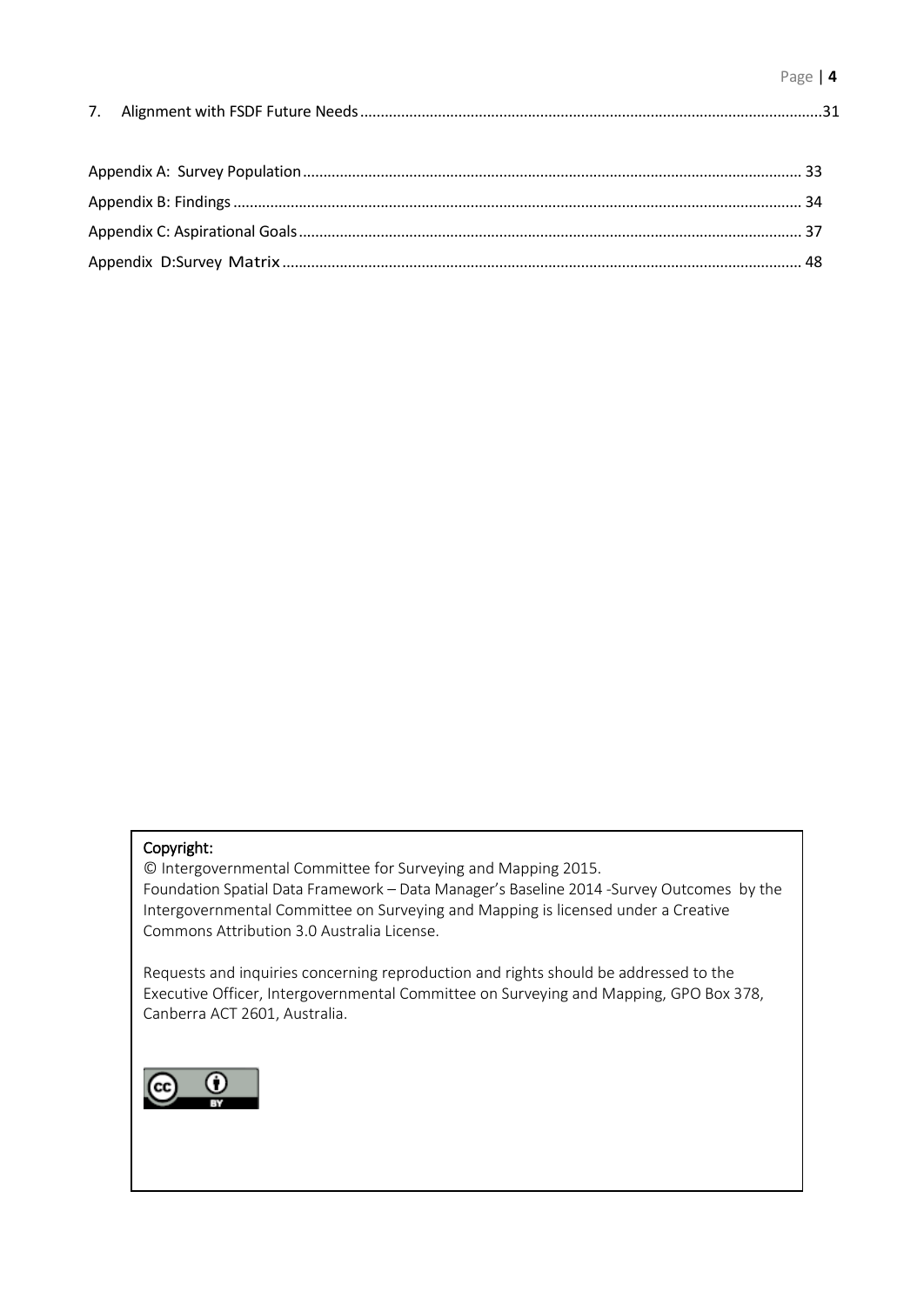# <span id="page-4-0"></span>Executive Summary

The Intergovernmental Committee on Surveying Mapping (ICSM), Spatial Information Delivery and Access (SIDA) Working Group in conjunction with ANZLIC has conducted a survey to understand the jurisdictional readiness for access to data sets required. These data sets are identified as components of the Foundation Spatial Data Framework (FSDF) Data Themes.

The FSDF recognises ten (10) national data themes that will provide a common reference for the assembly and maintenance of Australian and New Zealand foundation level spatial data. The themes are:

| 1. | <b>Geocoded Addressing</b> | 6.  | Imagery                    |
|----|----------------------------|-----|----------------------------|
| 2. | Administrative Boundaries  | 7.  | Transport                  |
| 3. | Positioning                | 8.  | Water                      |
| 4. | <b>Place Names</b>         | 9.  | <b>Elevation and Depth</b> |
| 5. | Land Parcel and Property   | 10. | Land Cover                 |

The intention of the survey is to establish a benchmark from which progress towards FSDF aspirational goals can be measured. Data Managers of datasets that make up the data themes under the FSDF within each jurisdiction were identified as the respondents to this survey. This survey has not focused on the end users of the data sets within the themes.

This report provides a high-level analysis of results and is intended as a starting point for further discussion. It is accompanied by a Survey Matrix which provides a summary of results for easy reference (Appendix D).

The report has outlined findings in the current capabilities within jurisdictions and points to general trends in the application of spatial technology, standards, models, processes and delivery modes.

The report also proposes actions for consideration when developing the FSDF Data Theme Road Maps. These propositions are based on the survey data collected which provide a jurisdiction perspective on current capabilities (as at December 2014). The results have then been interpreted in the context of being able to supply and readily compile national data sets.

Importantly, a more detailed analysis of survey results is warranted as some theme-specific trends are lost in this high-level design of this survey and report. Raw survey data is available for this purpose.

The following provide general observations interpreted from the survey data.

#### **Custodianship**

The survey highlights that data custodianship is a complex matter. The authoritative source of information is not clear for some date sets within the themes. Geocoded Addressing, Land Parcel and Property data have a strong sense of custodianship and are well mandated through policy and/or legislation. Other data themes and their corresponding data sets are characterised by duplication. This suggests information silos still exist within jurisdictions and potentially between commonwealth and state/territory government agencies. This may make it difficult for end-users to determine which data sets are the most 'fit for purpose' data source.

#### **Accessibility**

In the main, spatial data sets are publicly accessible and data delivery is predominantly via online services. The exception is bathymetry data which is generally accessible to government only and is primarily delivered via email.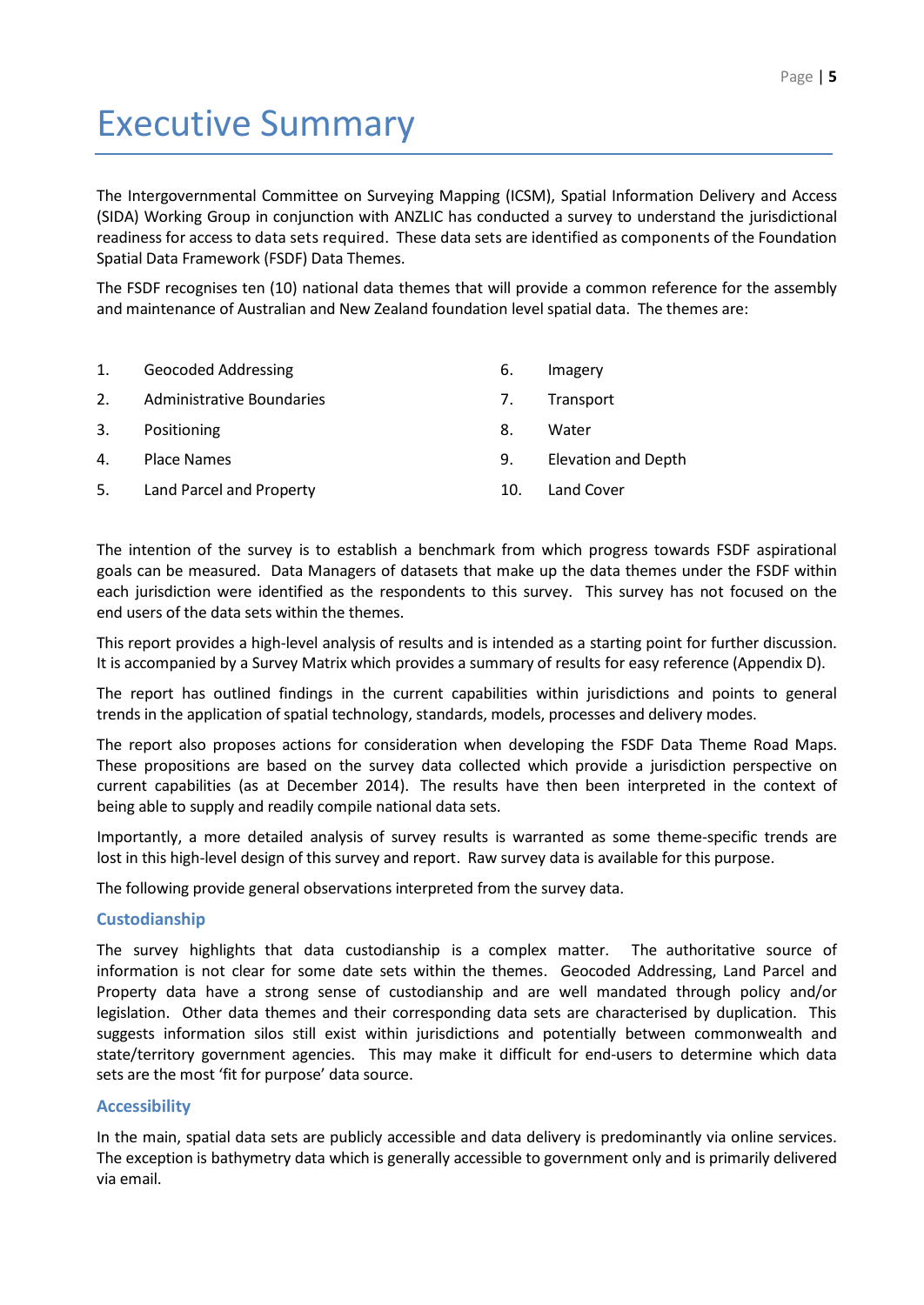The majority of jurisdictions collects descriptive metadata in some form or other and has adopted the ISO 19139:2007 – Metadata XML Schema Implementation Standard. This metadata, combined with a high level of online accessibility, signifies that search and query capabilities are highly likely to be technically supported at a national data set level. However, there is limited metadata in machine-actionable form meaning that national catalogues will have to be developed manually in many cases.

There is a high degree of commonality in spatial data formats and with the software systems used to collect and manage data. Therefore, interoperability between jurisdiction systems is likely. Data is also available in an extensive range of formats which suggests that end-users have considerable choice

#### **Business Model**

There is no common business model across jurisdictions. Each jurisdiction has its own intellectual property management model and licensing arrangements (terms and conditions).

Financial (revenue and funding) models also vary and fall into three categories – (a) free, (b) cost recovery/subsidised and (c) full-commercial. However, responses indicate a general shift toward universal free access for some themes over the shorter term. Imagery and land parcel and property data are likely to remain commercial.

The FSDF Data Themes, whether free or commercial, will require a financial model that accommodates jurisdictional differences and is sustainable in the longer term.

#### **Data Standards and Metadata**

This report has found that there are relatively low levels of compliance with data standards across many of the data sets within the themes. This is a concern as compliance is one mechanism by which jurisdiction data sets can be aggregated to create a nationwide data view.

An alternative to standards compliance, is to federate 'non-standard' data sets on-the-fly. Research by CRC-SI is investigating solutions. However, the survey data indicates limited compliance with OGC web services implementation specifications. This means the investment required to integrate multiple jurisdiction data sets on-the-fly (or otherwise) in a single viewing system is likely to be higher than if standards are adopted.

#### **Data Quality**

The survey revealed that nationwide data will be inconsistent in terms of positional accuracy and completeness, and data edge matching along state and territory borders will require rectification. A work plan is required to collectively focus on agreed nationwide data improvement priorities. It is proposed this work plan be in line with market needs and aimed at supporting advanced evidenced-based decision making by governments.

The most significant areas of data improvement indicated by the survey are:

- Back-capture of gated community addresses and the geocoding of buildings where multiple buildings occur in one property
- Spatial upgrading of administrative boundaries
- General maintenance issues associated with place names
- Historical imagery in analogue format
- Spatial upgrading of land parcel boundaries
- Vertical integration of land parcel boundaries with rights, restriction and responsibilities
- Edge matching of land cover, water and transport data along state/territory boundaries
- Complete gaps in land cover, elevation and bathymetry coverage nationwide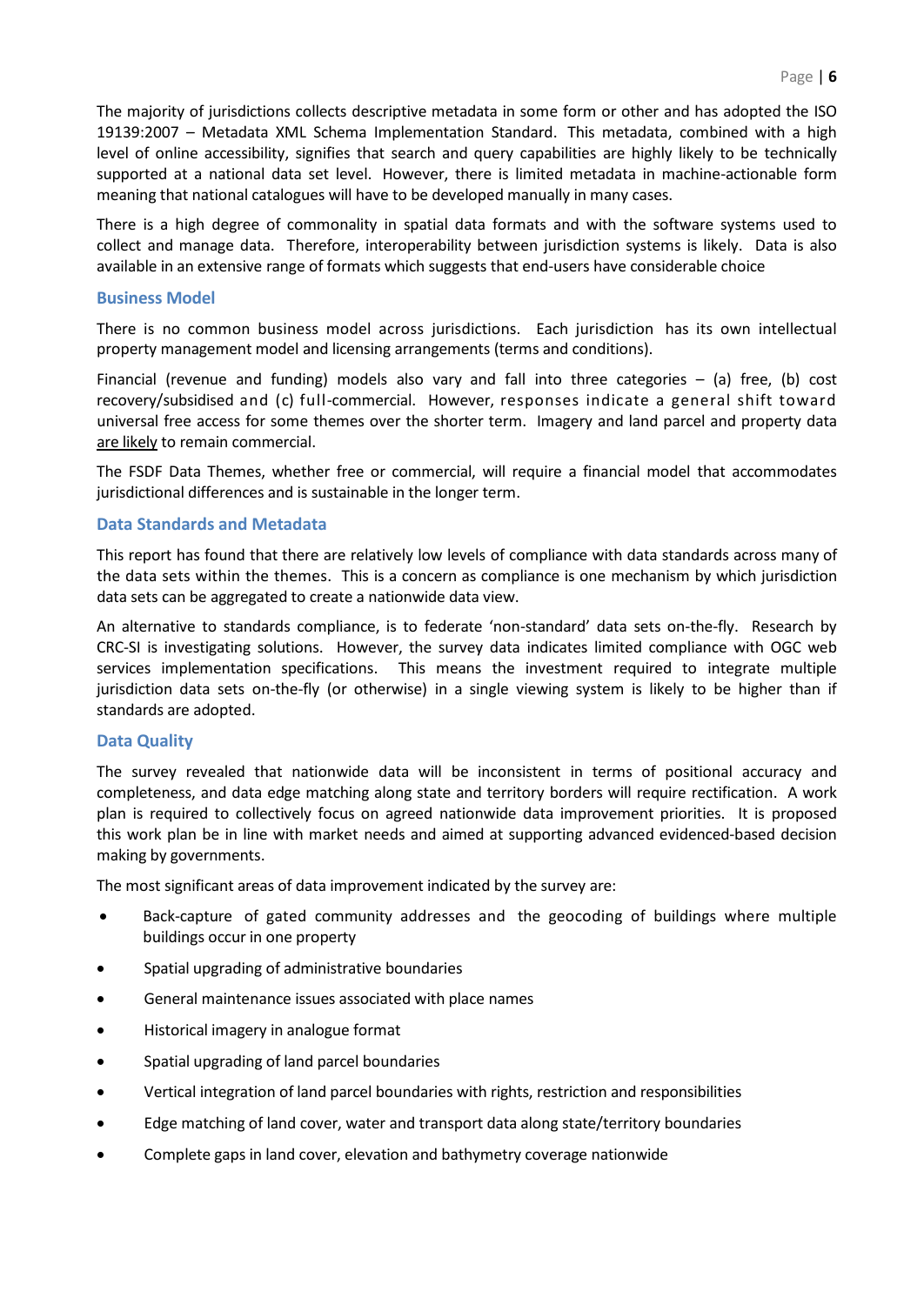Data currency for the datasets making up each of these varies between jurisdictions, and timeliness is likely to be driven by end-user requirements specific to each jurisdiction. From a national perspective it is important to understand what the market requires of a national data set. The FSDF Data Themes, at best, will only be as current and as accurate as jurisdiction data sets. Future FSDF road maps will need to factor in what the national data set end-users require of data currency as well as other 'value' criteria.

#### **Usability**

The survey revealed that the majority of data sets reflect the intended purpose of the FSDF Data Themes<sup>1</sup>. However, the survey only illustrates the view point of data managers and not that of the intended end-user. More investigation is required to understand the value proposition afforded to consumers through access to FSDF data themes and whether they are fit for the purpose they are intended. This proposition for action is supported by the fact that many respondents were understandably unsure if their end-customers have to manipulate data sets before they can be used.

Results indicate that the government and utilities sector are the main users of spatial information across all themes. Administrative boundaries, land parcel and property, imagery and transport data have the highest level of cross sector penetration. However, it is not clear which industry groups are underrepresented. More investigation and analysis is required. In many cases respondents had no visibility of some industry sectors.

#### **Aspirational Goals**

FSDF aspirational goals are considered in this survey against jurisdiction current capabilities. At this point in time, future FSDF requirements for data delivery under each theme are not able to be delivered.

Current jurisdiction capabilities are extremely diverse. The following trends are observed:

- Real-time delivery of data updates is envisaged as a short to long term goal for most themes.
- The provision of data CC-BY at zero cost is unlikely for positioning, land parcel and property, imagery, transport, elevation and bathymetry data.
- A two-way feedback mechanism is unlikely to be achieved for administrative boundaries, land parcel and property, imagery and depth.
- In the main, future positional accuracy requirements of FSDF themes have moderate achievability. However, respondents for administrative boundaries, water, elevation, depth and land cover suggests FSDF accuracy requirements are unachievable.

Intended purpose is derived from the FSDF Data Theme profiles available at [http://www.anzlic.gov.au/foundation\\_spatial\\_data\\_framework](http://www.anzlic.gov.au/foundation_spatial_data_framework)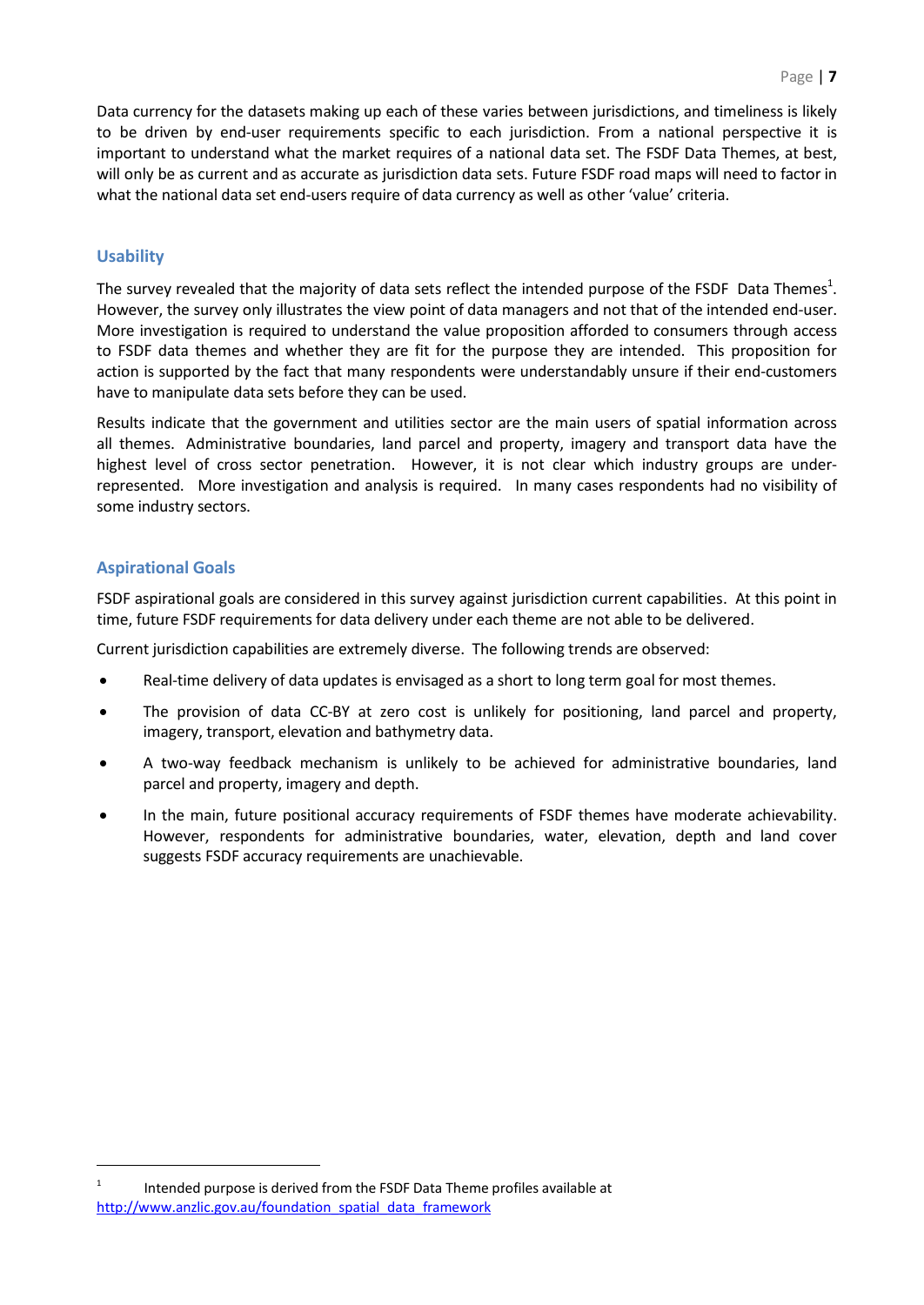# <span id="page-7-0"></span>1. Introduction

## <span id="page-7-1"></span>1.1 Foundation Spatial Data Framework Data Themes

The Spatial Information Delivery and Access (SIDA) Survey is designed to assist in the documentation of the current state of each Foundation Spatial Data Framework (FSDF) Data Theme from a jurisdiction perspective.

The Foundation Spatial Data Framework recognises ten (10) date themes that will provide a common reference for the assembly and maintenance of Australian and New Zealand foundation level spatial data. The themes are:

| 1. | <b>Geocoded Addressing</b> | 6.  | Imagery                    |
|----|----------------------------|-----|----------------------------|
| 2. | Administrative Boundaries  | 7.  | Transport                  |
| 3. | Positioning                | 8.  | Water                      |
| 4. | <b>Place Names</b>         | 9.  | <b>Elevation and Depth</b> |
| 5. | Land Parcel and Property   | 10. | Land Cover                 |

The aim is to deliver authoritative nationwide foundation spatial data, sourced from the best and most current information available. This will require on-going collaborative partnerships between jurisdictions to achieve a sustainable, uniform and quality controlled spatial information infrastructure that can be leveraged by government, industry, academia and the broader community.

To achieve this aim the FSDF will describe the national data product as per an agreed specification and deliver a statement of work for its production and on-going management.

## <span id="page-7-2"></span>1.2 Survey Purpose

This survey sets a benchmark from which progress towards FSDF aspirational goals can be measured.

It also provides a tool for assessing where future enhancements are required to best support national needs. This includes:

- Data access issues that may be barriers to integration
- Where institutional mandates need to be strengthened
- Interoperability issues between jurisdiction datasets that needs to be addressed
- Search and query capabilities that can be achieved at the national level through understanding available metadata
- Future data enhancements required to advance evidenced-based decision making capabilities and the funding necessary for essential data quality improvement
- Industry groups that are underrepresented as spatial data users
- Potential research projects to ensure the on-going sustainability of the FSDF including its preparedness for future technologies

## <span id="page-7-3"></span>1.3 Survey Population

The SIDA survey population includes experts on the data sets to be incorporated into the foundation spatial data themes and a list of organisation's participating in the survey is available through the SIDA Working group.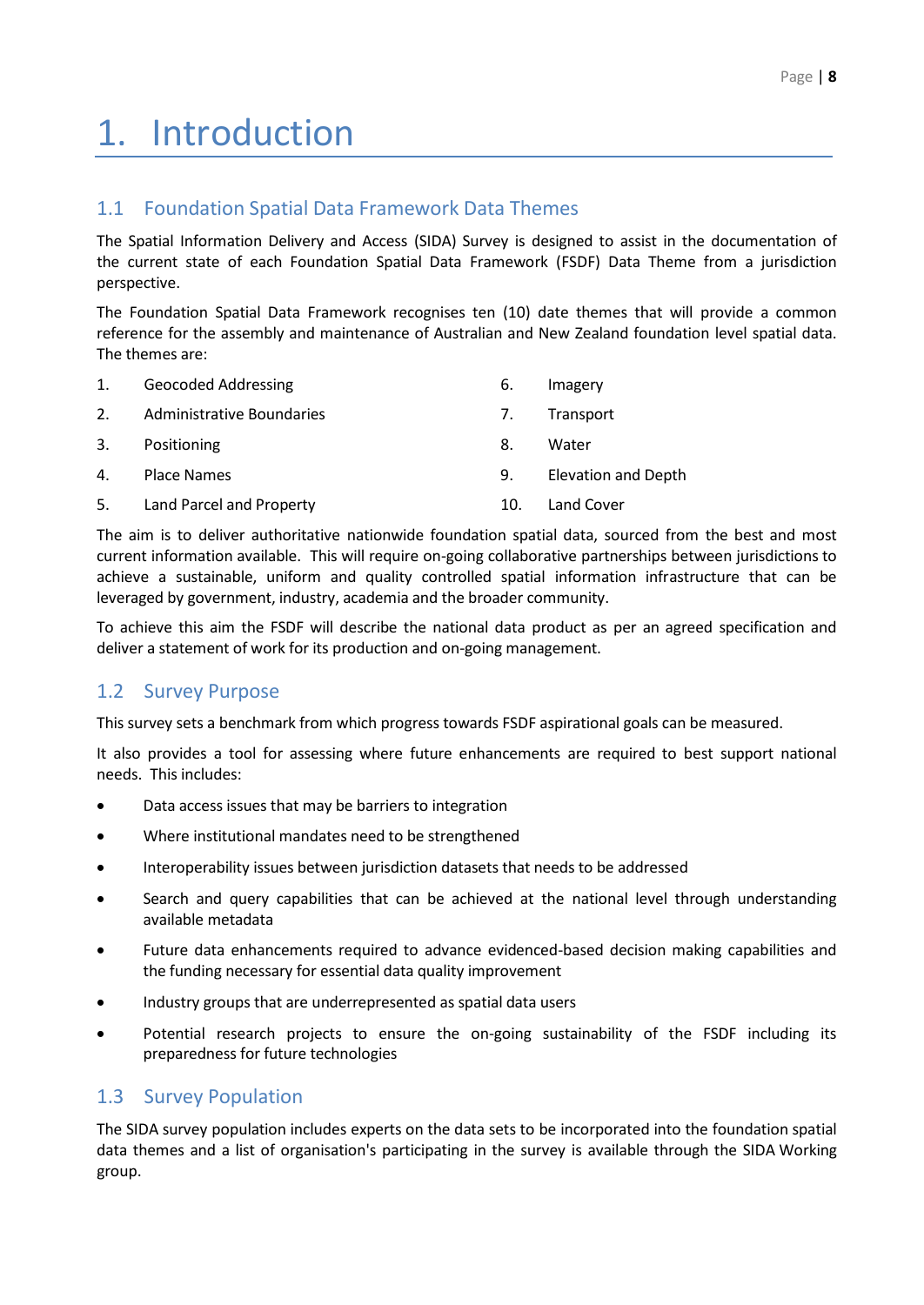## <span id="page-8-0"></span>1.4 Survey Results

This report presents a high level overview of SIDA survey results. The intention is to establish a starting point for further discussion.

The report indicates a general trend in the application of spatial technology, standards, models, processes and delivery modes.

It also highlights findings in capability and action propositions for consideration in future FSDF Data Theme Road Maps. However, a more detailed analysis of survey results is warranted. Raw survey data is available for this purpose. This includes financial data that is not included in this report.

The propositions made in this report are on the basis of survey results and at a particular point in time.

It is important to note that survey questions are necessarily broad and in some cases respondents were unable to provide answers at the time of the survey. All 'Don't Know' responses are not included in the determination of general trends, unless otherwise stated.

The survey topics are listed below and commentary on results provided in the following sections:

- **Governance**
- Accessibility
- Data standards and metadata
- Data quality
- Usage
- FSDF aspiration goals

## <span id="page-8-1"></span>2. Governance

### <span id="page-8-2"></span>2.1 Custodianship

Currently there are multiple avenues by which users obtain information. Understanding which organisation is the recognised authority and whether or not data is duplicated is important to understanding where authoritative data should be sourced for national data themes.

Custodianship is supported through the existence of policy and legislation, which provides organisations with the mandate to collect and administer spatial data.

In contrast, a high level of duplication across the sector suggests that an organisation's custodianship is not recognised externally. For example, all respondents of the Transport Theme (road, rail and aviation) indicate that other data sets exist in their jurisdiction.

Similarly, where more than one respondent from a jurisdiction indicates custodianship of the same data type there is a suggestion that custodianship is not clearly defined. For example, five (5) respondents indicate custodianship of Federal Electoral Boundary data sets. The question then arises, which data set is the authoritative source and which one should be included as a national data set?

These factors have influenced the rating for custodianship in this survey (see Survey Matrix). General observations include: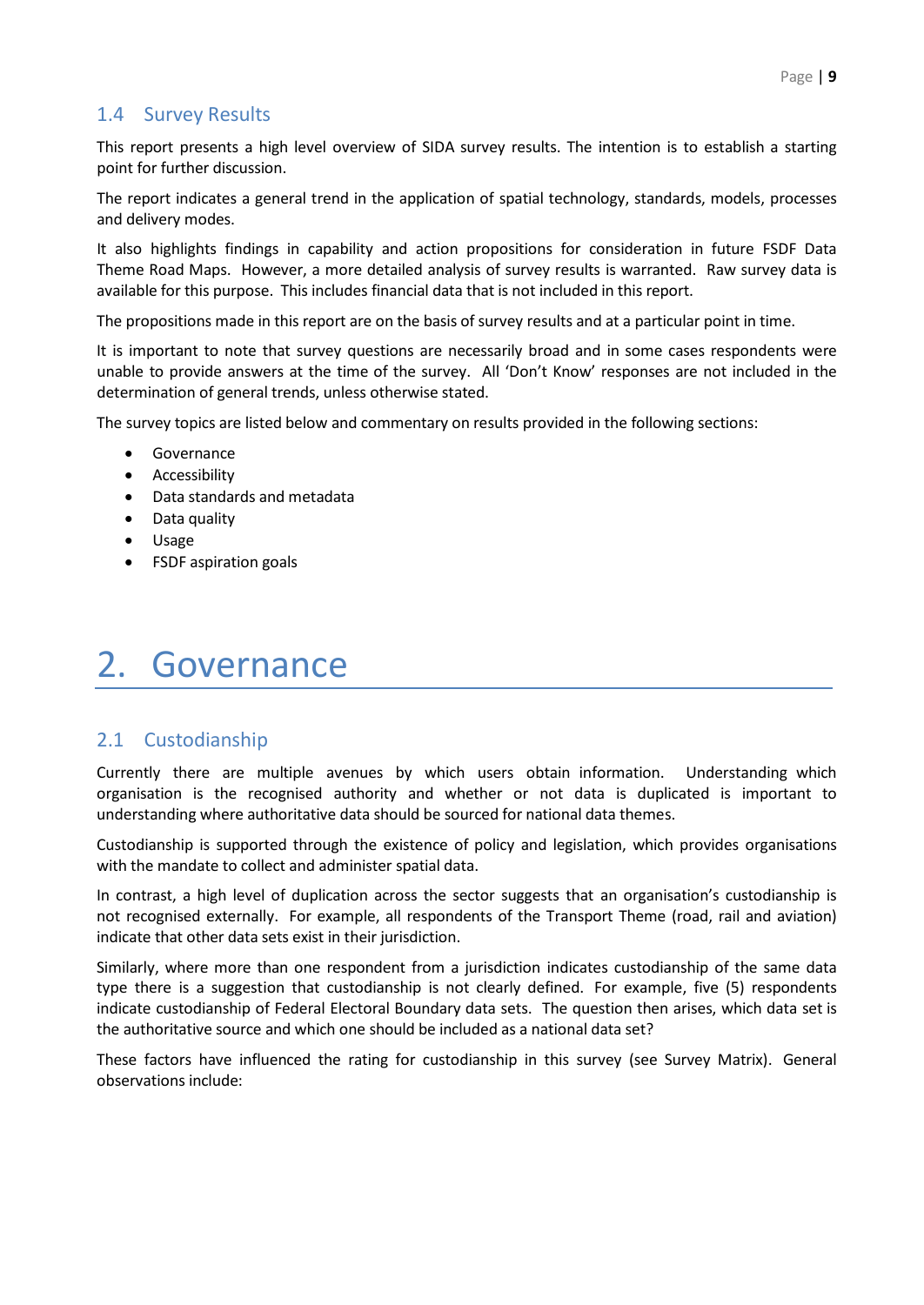- Data indicating a strong sense of custodianship are the geocoded addressing, administrative boundaries, positioning (geodetic network only), land parcel and property, imagery (aerial photography only), and elevation. Respondents indicate that their organisation is the recognised custodian of the data in their jurisdiction.
- Respondents for the place names data sets indicate that they are the custodian for the collection and management of geographic feature and locality names in their jurisdiction. This function is consistently mandated through policy and/or legislation across all jurisdictions. However, place names associated with government, commercial and defence infrastructures are not mandated. Data duplication is noted as being high for all place names, suggesting custodianship is not recognised externally.
- Themes that demonstrate a weaker sense of custodianship are imagery (satellite only), transport, depth and land cover (land use (vector)). These data sets are not formally mandated and are also characterised by a known high level of data duplication across the sector (see Section 1.3).
- Water data sets are mandated through policy and/or legislation in each jurisdiction, however a significant level of duplication across the sector is also noted.

| Finding 1.1     | Custodianship is not fully understood or recognised.                                       |
|-----------------|--------------------------------------------------------------------------------------------|
| Proposition 1.1 | Produce a register of recognised data custodians for data sets in each FSDF<br>Data Theme. |

## <span id="page-9-0"></span>2.2 Policy and Legislation

The mandate for the collection of spatial information varies across the themes. Those themes with a mandate through policy/legislation include geocoded addressing, administrative boundaries, and place names, land parcel and property, positioning (geodetic network only) and water. General observations from a jurisdiction perspective are:

- Respondents for geocoded addressing (50%) indicated that this function is mandated through a Local Government Act (or equivalent), but not always enforceable.
- Place names are the only data set to have a specific legislative Act for data collection and this applies to all jurisdictions. However, the Act generally covers geographic feature naming only.
- Administrative boundaries, such as localities, are not consistently mandated. However, statistical boundaries are formally mandated through the Census and Statistics Act 1905, Electoral boundaries under Commonwealth and State Electoral Acts, and Maritime boundaries under Seas and Submerged Act 1973. Respondents indicate that policy and legislation related to local government areas, suburbs and postal boundaries exist, but they are not named.
- Geodetic network and land parcel data sets are a requirement under survey and land title Acts (or equivalent) in each jurisdiction, neither are a commonwealth mandated function.

The collection of imagery, transport, elevation, depth and land cover data are not specifically mandated through policy or legislation. This correlates to a low level of recognised custodianship in each jurisdiction (see Section 1.1) and a higher than average amount of data duplication (see Section 1.3).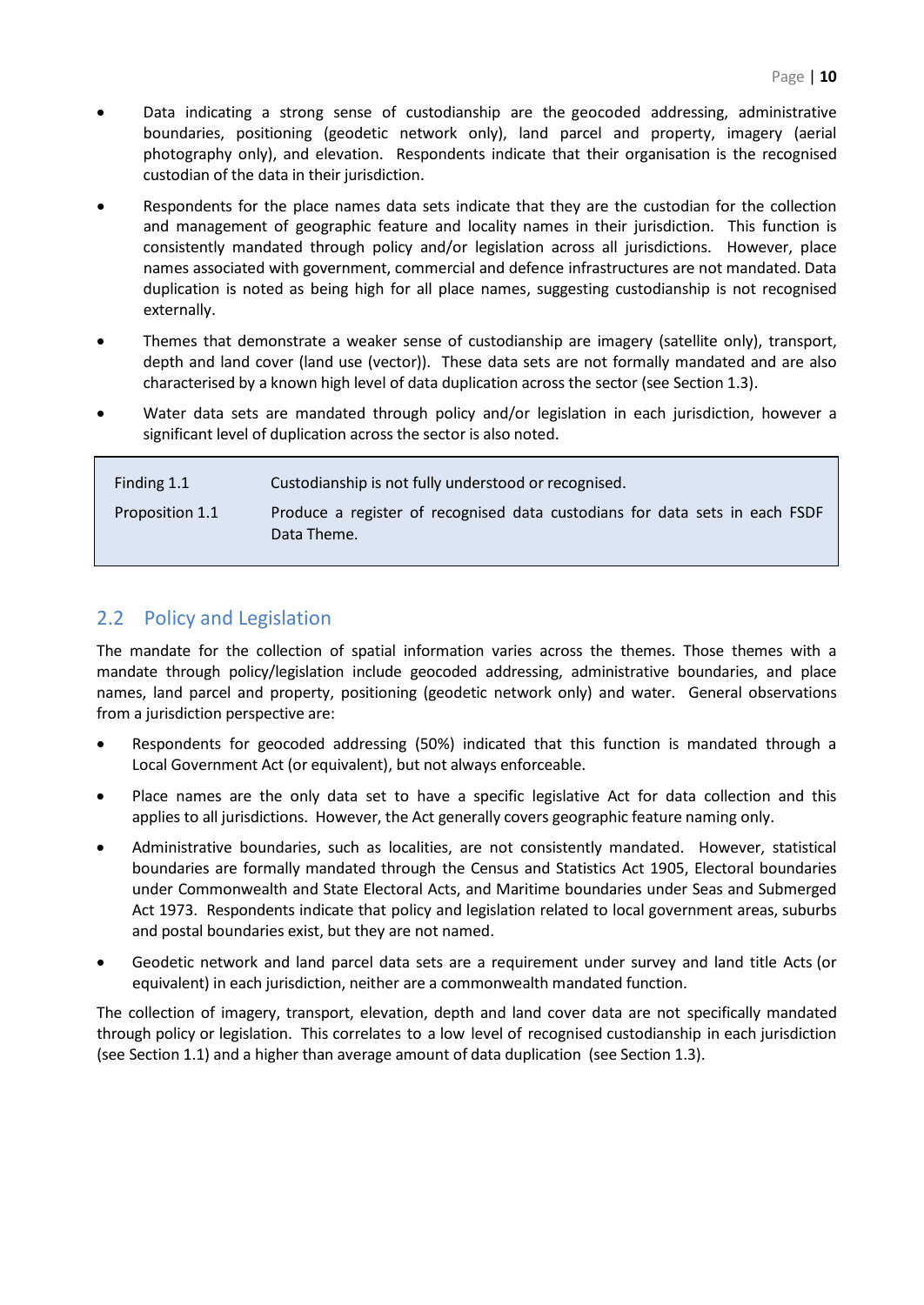| Finding 1.2     | The collection and management of data sets is not a formally mandated function<br>under some of the data themes                                                                                                                                                                         |
|-----------------|-----------------------------------------------------------------------------------------------------------------------------------------------------------------------------------------------------------------------------------------------------------------------------------------|
| Proposition 1.2 | Consider formalising mandates for data collection and management where none exist                                                                                                                                                                                                       |
| Finding 1.3     | Policy and legislation is not consistently administered across jurisdictions                                                                                                                                                                                                            |
| Proposition 1.3 | Seek alignment of policy/legislation across all jurisdictions focusing on consistent<br>application and outputs as a priority. Note: This action is both time consuming and<br>resource intensive and therefore may be a barrier to realising consistency across national data<br>sets. |

### <span id="page-10-0"></span>2.3 Duplication

Respondents were asked to indicate if there are similar data sets collected and maintained by other government agencies in their jurisdiction. Where data duplication is low this indicates that the authoritative source is well known and that the supply chain is robust. Where duplication is prevalent there is potential for process and productivity improvement through interagency collaboration or automation of processes.

More particularly, where duplication occurs, more investigation is required to determine which data set collected under what purpose best contributes to the national data set.

Duplication occurs for a variety of reasons. Respondents identified with the following issues and provided supporting commentary:

- Not suited to their customers business needs.
- Lack of awareness that their data sets exist.
- Unclear governance arrangements surrounding the authoritative source.
- Entrenched 'historical' business processes.
- A client base with specific needs that cannot be otherwise met by the agency.
- Technical barriers relating to interagency collaboration.
- Difficulties in determining which of the duplicated data sets is the most 'fit for purpose' source.

The following general observations are made with respect to data duplication across and within jurisdictions:

- In comparison to other data sets, the geocoded addressing supply chain stands out as having the least level of duplication from a data aggregation perspective. However, address data is typically collected by thousands of organisation's in the course of their daily business. A lack of awareness of the authoritative source and entrenched historical business processes may have fostered this situation. This suggests there is a significant opportunity for data aggregators to provide address verification services to businesses to improve productivity.
- The Land and Property Theme is well managed with duplication occurring in only two (2) jurisdictions. This is mostly across the utilities and local government sectors where data are not suitable for their needs or where entrenched historical business processes continue to obstruct more collaborative methods.
- Noticeably, the Place Names Theme had the highest level of duplication with the majority of respondent's indicating that duplication occurs within their jurisdiction. Two (2) jurisdictions noted more than 20 additional data sets are likely to exist. Unclear governance arrangements and entrenched historical business processes are the likely contributing factors to duplication.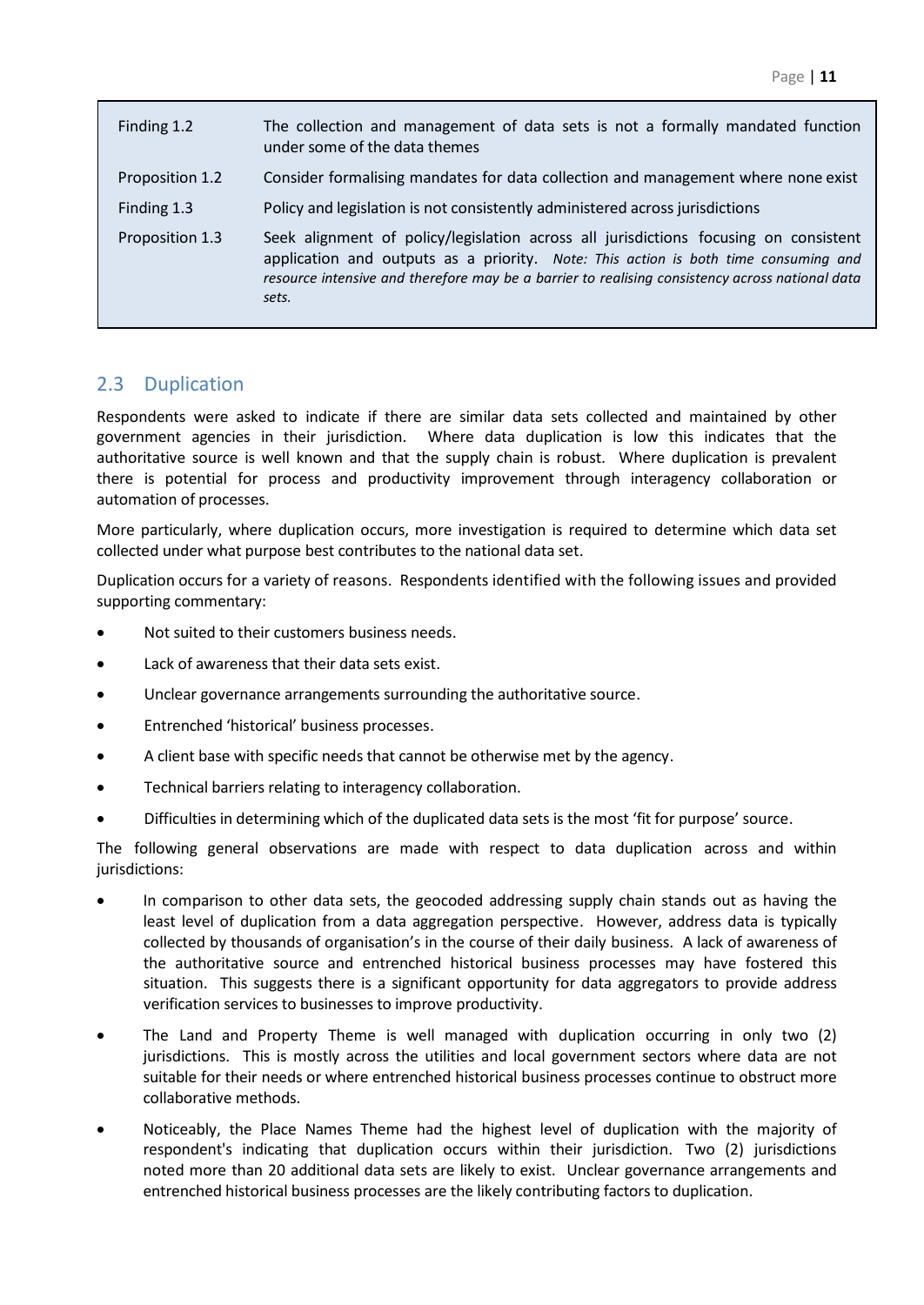- Imagery also rated high with duplicated services noted in five (5) jurisdictions, and in two (2) jurisdictions there are 3-10 organisations believed to be collecting remote sensing imagery<sup>2</sup>. Aerial photography rated lower; however duplication is still noticeably high within jurisdictions and between state/territory commonwealth agencies. The most recognised reason is that other organisations have a client base with specific needs.
- Duplication is prevalent across the Transport Theme (road, rail and aviation) with 3-10 organisations within a jurisdiction collecting transport data in addition to the respondent's organisation. Duplication also occurs between jurisdiction and commonwealth data sets. Entrenched historical processes are seen as the most likely factor contributing to duplication.
- Lack of collaborative arrangements is noted as an issue for Water and Land Cover Themes with all jurisdictions indicating duplication occurs.
- Respondents for the elevation (70%) indicated that duplication is unlikely.
- Bathymetry data is duplicated. However, half of the respondents indicate they do not know if duplication occurs or not, and that there is a lack of awareness of bathymetry data in general.

In terms of duplication between state/territory and commonwealth data sets, indications are that duplication exists for imagery (satellite and aerial), water (natural and manmade features), transport (road, rails and aviation features), administrative boundaries (Federal Electoral), and land cover.

PSMA respondents note that there is no duplicated collection/maintenance of jurisdiction data sets, as they provide data aggregation services only.

| Finding 1.4     | The supply chains for many data sets are characterised by data duplication                                                                                                                        |
|-----------------|---------------------------------------------------------------------------------------------------------------------------------------------------------------------------------------------------|
| Proposition 1.4 | Research is required to model the web of multiple networks and<br>relationships that exist in current spatial data supply chains with a view to<br>addressing the gaps in capability <sup>3</sup> |

### <span id="page-11-0"></span>2.4 Intellectual Property

Intellectual Property Rights Management (IPRM) and licensing arrangements (see Section 2.3) are intrinsically linked to custodianship. The custodian of spatial data generally holds the intellectual property (IP) rights over the information gathered. However, third party suppliers may own intellectual property. For example, third party data is a characteristic of the Imagery and Land Parcel and Property Themes and will require further consideration in terms of national data coverage and use.

The survey indicates that the custodian is generally responsible for maintaining copyright provisions and ensuring that use of information does not infringe on IP ownership, privacy and confidentiality. Some jurisdictions are encouraged to commercialise IP, meaning protections are an essential part of their business.

The range of survey responses indicates that an understanding of jurisdiction data release policies is required to adequately evaluate and treat any intellectual property disclosure risks that may be associated with a future national dataset.

The survey also indicates that there is a heightened awareness of government owned intellectual property rights and recognition of IP associated with third-party supplied data. Most jurisdictions, across all data within a theme, indicate that intellectual property ownership applies to their data and some note that third party data is acquired and used transparently.

 $2$  It is not clear if data resolution and satellite services are duplicated and this requires clarification.

<sup>&</sup>lt;sup>3</sup> CRCSI Program is currently undertaking research in Spatial Data Supply Chains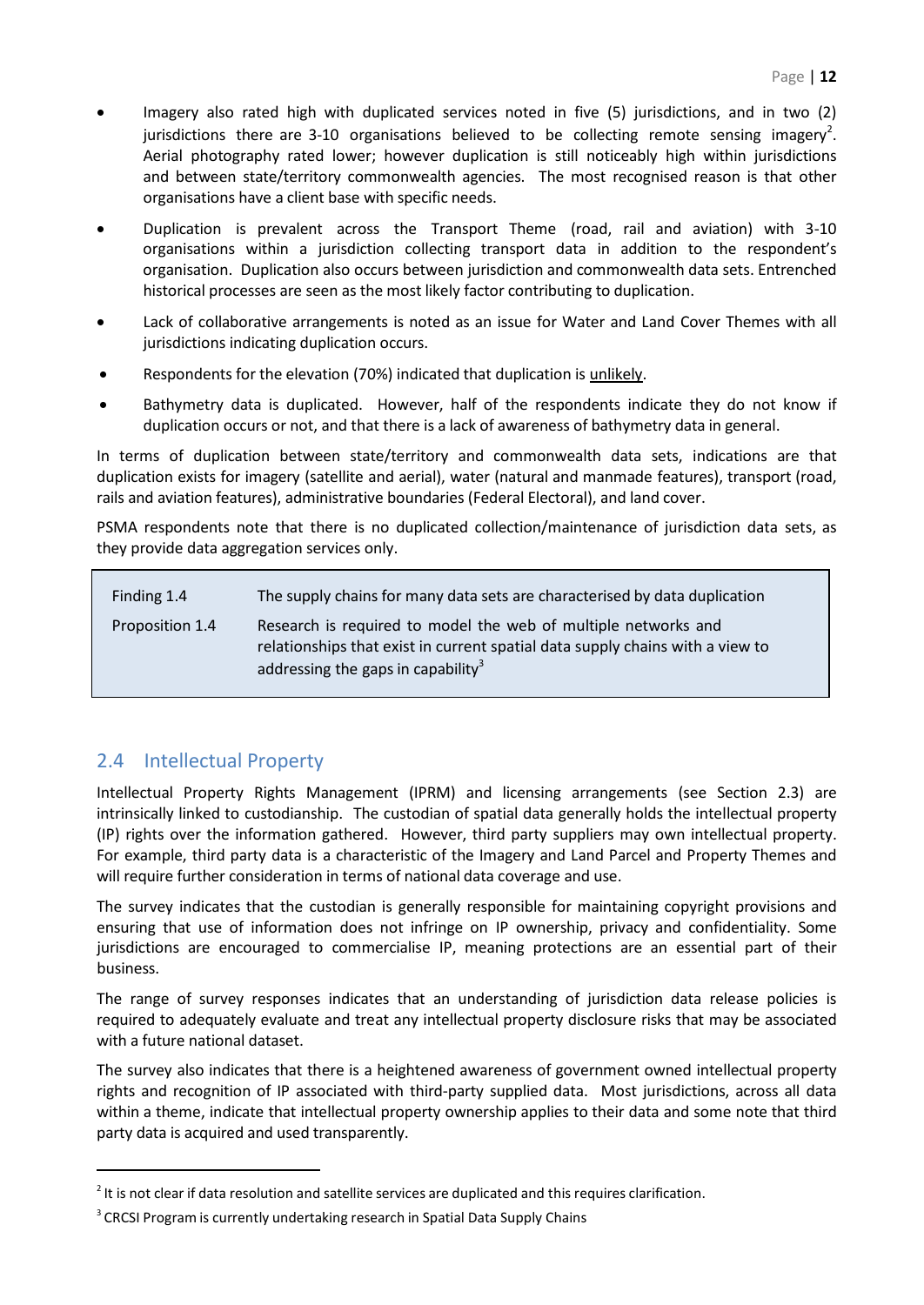For place names, administrative boundaries, water and positioning data sets, the Creative Commons BY standard is the default license in the majority of cases. Contracts and other agreements are used to safeguard and manage intellectual property rights across all other themes.

PSMA recognise the intellectual property of jurisdiction data for all nationally aggregated data sets, and claim a level of IP for national products.

Finding 1.5 There is no Intellectual Property Rights Management model for national datasets Proposition 1.5 Investigate an agreed policy for intellectual property management, open/exclusive innovation rights and/or instruments to manage shared intellectual property.

#### <span id="page-12-0"></span>2.5 Privacy

For data sets within the themes there is little or no private information collected, and therefore public concern is unlikely. However, in the process of managing and maintaining place names and land parcel and property data, private information is collected. In each case, respondents indicate that reasonable steps are taken to protect personal information and individuals are informed about the collection of their information and its purpose. These privacy provisions need to be considered in the management of trans-border data flows.

### <span id="page-12-1"></span>2.6 Sensitive Data

Respondents indicate that sensitive data is contained in land parcel and property, land cover, imagery and transport data sets. In each case decisions on restricting access to these data sets are based on privacy, commercial sensitivity, national security, environmental sensitivity and/or legislation.

In general, respondents noted that open access to spatial data takes precedence over restricted access unless there are specific, compelling reasons to restrict access.

## <span id="page-12-2"></span>3. Accessibility

#### <span id="page-12-3"></span>3.1 Access Levels

The majority of responses suggest that data sets are publicly accessible. The following exceptions are noted:

- Only one respondent indicates bathymetry data is available to the public.
- In some jurisdictions satellite imagery, elevation, bathymetry and land cover (vector only) data sets are for 'government use only'

#### <span id="page-12-4"></span>3.2 Access Methods

The most common form of access in each jurisdiction is via online services. This indicates 24/7 availability to a wide-ranging audience. It also suggests data can be searched and queried to a high degree.

Email, FTP sites, post and over the counter sales are still a regularly used alternative for geocoded addressing, administrative boundaries, transport, elevation, aerial photography, transport, land and property boundaries, land cover and water. Depth data is an exception, as email is the predominant delivery method.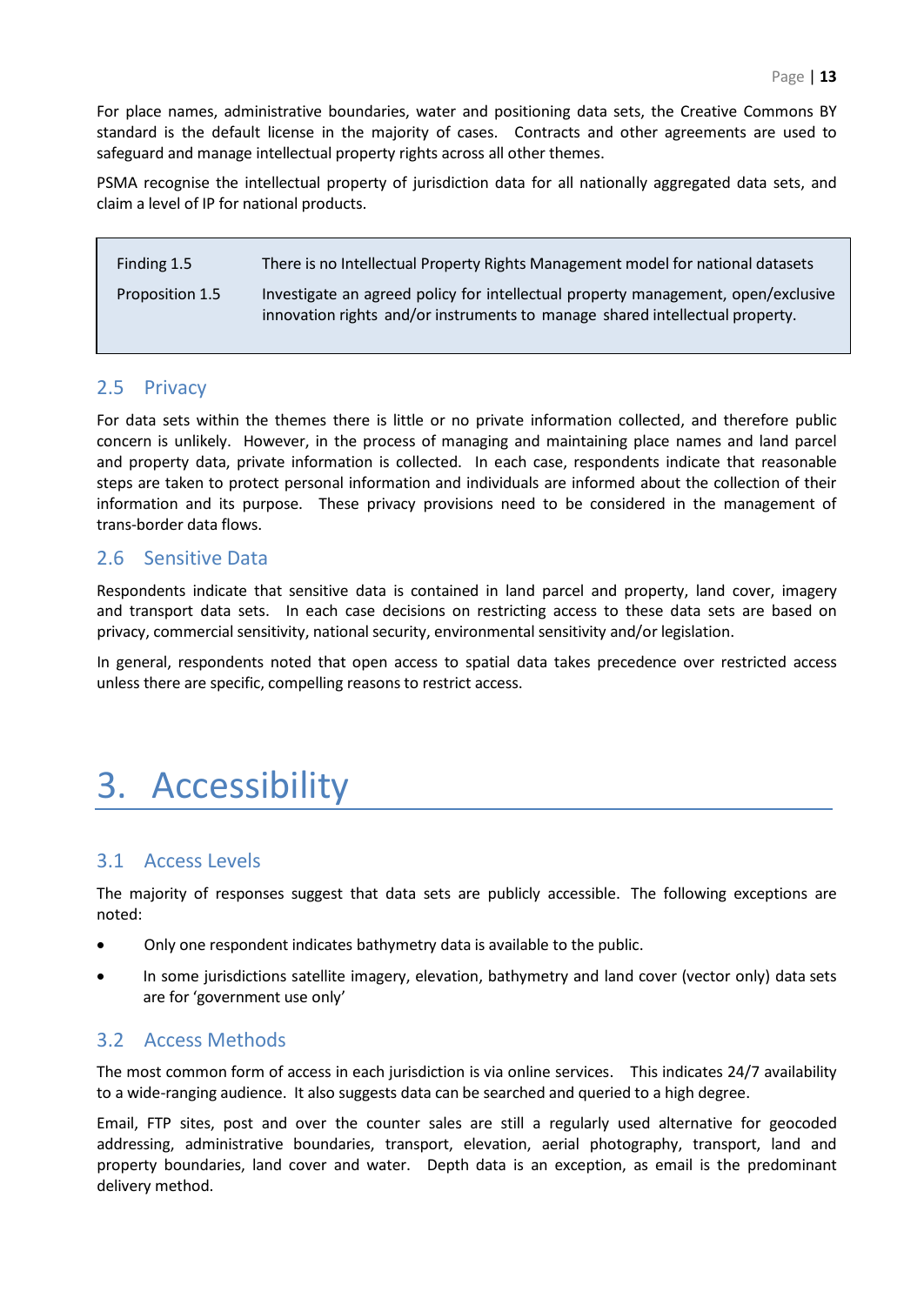

Figure 1: Access trends illustrated by average percentage of online services by theme

Value added resellers (VARS) are also acknowledged as being a mechanism by which consumers can access jurisdiction data. However, the survey did not differentiate between national VARS, such as PSMA and jurisdiction-specific VARS and this warrants further investigation.

A typical spread of survey results for access methods is shown in Figure 2 for geocoded addressing.





| Finding 2.1     | Bathymetry data is not readily accessible to the public                                                             |
|-----------------|---------------------------------------------------------------------------------------------------------------------|
| Proposition 2.1 | Investigate if there is a consumer need for the inclusion of nationwide<br>bathymetry data in an online environment |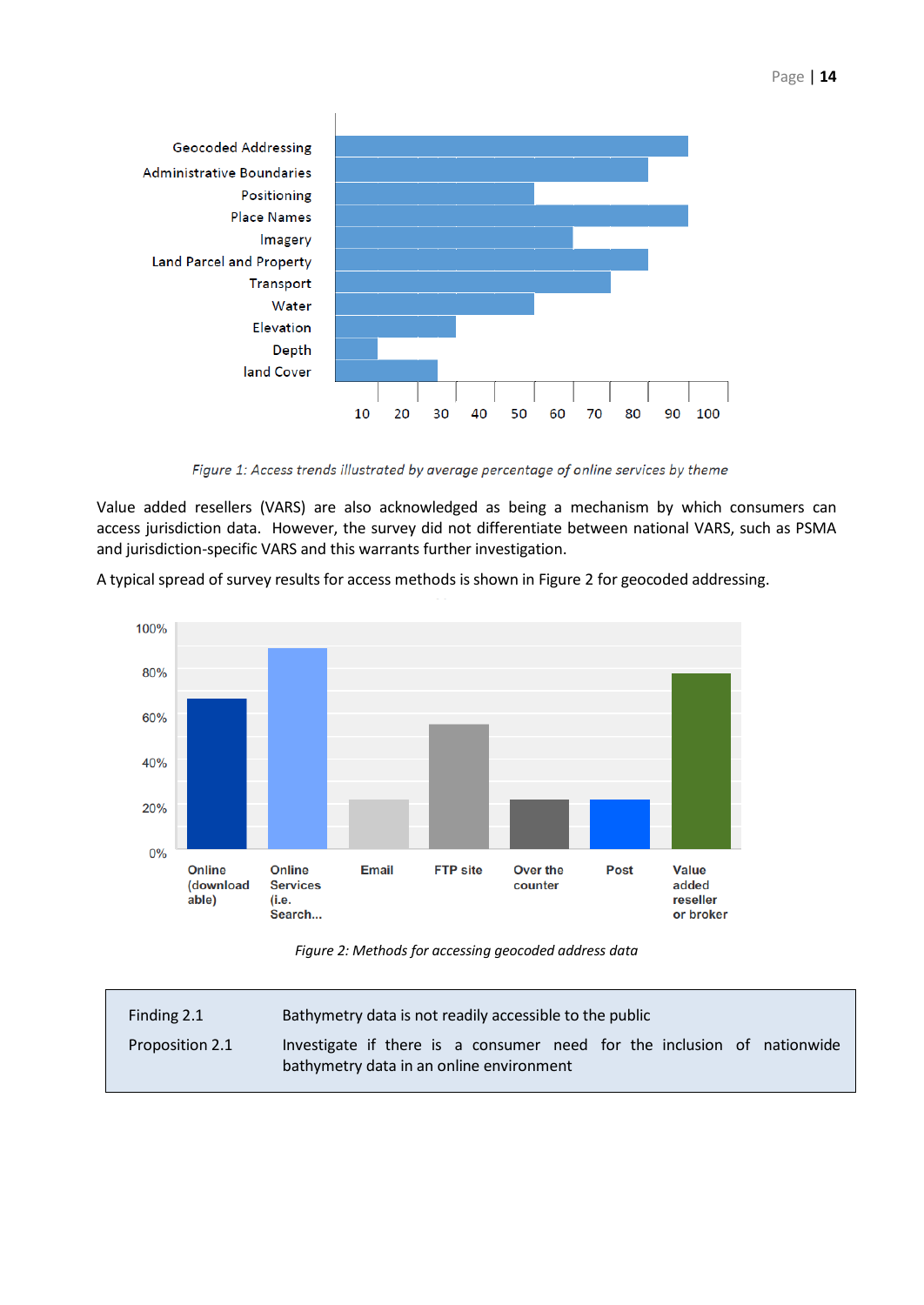## <span id="page-14-0"></span>3.3 Data Format

There is a high degree of commonality in available data formats and services across all data. This indicates a significant level of system interoperability exists between jurisdiction data sets. General observations include:

- GIS databases and web services are the most commonly used formats for geocoded addressing, administration boundaries, place names, land parcel and property, imagery, transport, water, elevation and land cover data. Figure 3 illustrates data formats under the transport data theme.
- Positioning (geodetic network only) data is available as CSV (Comma Separated Value) and Adobe PDF in most jurisdictions.
- Imagery is generally stored as GeoTIFF, JPEG 2000, ECW and Web Map Tile Services.

Most respondents noted that data which is available in a range of formats shows that consumers have considerable choice (Figure 3). Understanding the value of this choice remains unmeasured.



*Figure 3: Data formats/services available for transport data sets*

## <span id="page-14-1"></span>3.4 Financial Model

Each jurisdiction (state/territories and commonwealth) finances their own spatial data infrastructure, and collaborate nationally - predominately though in-kind contributions with Geoscience Australia or contractual arrangements with PSMA. The approach is data dependent.

Financial (revenue and funding) models vary across jurisdictions and fall into three categories – (a) free, (b) cost recovery/subsidised and (c) full-commercial. Table 1 highlights the predominant financial model for each data theme.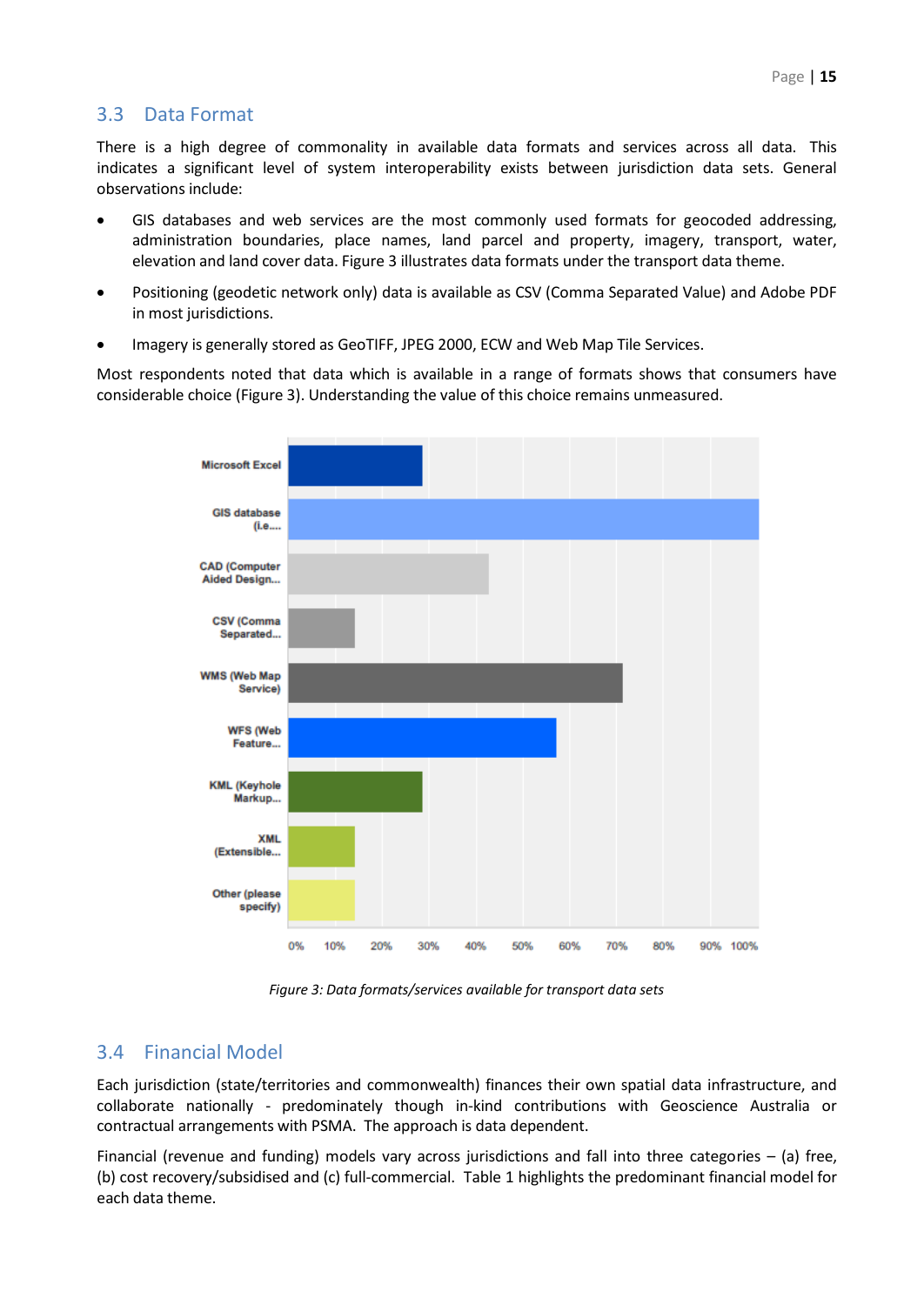The FSDF Data Themes, whether free or commercial, will require a financial model.

The financial models adopted by jurisdictions vary considerably, and therefore a future national product model will need to:

- a. accommodate individual jurisdictional differences or
- b. require jurisdictions to agree on product and pricing models for foundation data and value-added products.

The choice of financial model is not an easy task. Whilst the case for implementing an open (universally free) data environment across government is expected to provide significant economic, social and environmental benefits arising for both the public sector and society; it is recognised that at an agency level there are costs in providing high quality fit for purpose data and potentially revenue losses associated with opening up content.

With the current government funding environment characterised by budget cutbacks and efficiency measures, it is reasonable for agencies to ensure that the financial model is sustainable.

| Data Theme                          | <b>Financial Model</b>                                                       | Data Theme                  | <b>Financial Model</b>                                                                 |
|-------------------------------------|------------------------------------------------------------------------------|-----------------------------|----------------------------------------------------------------------------------------|
| Geocoded<br>Addressing              | 30% Open Access (universal free<br>access) Note: 30% did not know.           | Land Parcel<br>and Property | 40% Open Access (universal<br>free access)<br>40% Commercial<br>20% Subsidised or Cost |
| Administrative<br><b>Boundaries</b> | 80% Open Access (universal free<br>access)                                   | Transport                   | Mainly Open Access or<br>Subsidised                                                    |
| Positioning                         | 62% Open Access<br>25% Subsidised                                            | Water                       | 90% Open Access                                                                        |
| <b>Place Names</b>                  | 80% Open Access (universal free<br>access)                                   | Elevation                   | Full range but majority<br>identified Cost Recovery and<br>Subsidised models           |
| Imagery -<br>Satellite              | Full range but majority identified<br>Cost Recovery and Subsidised<br>models | Depth                       | 30% Open Access (universal free<br>access)<br>Note: 30% did not know.                  |
| Imagery - Aerial                    | 70% Commercial                                                               | Land Cover                  | 60% Open access<br>25% Subsidised.                                                     |

*Table 1. Predominant Financial Model by Data Theme*

Importantly, there are many circumstances where the respondent simply did not know what financial model is in place in their jurisdiction. This may be a consequence of the survey population, which mainly includes data manages and not business managers (Figure 4).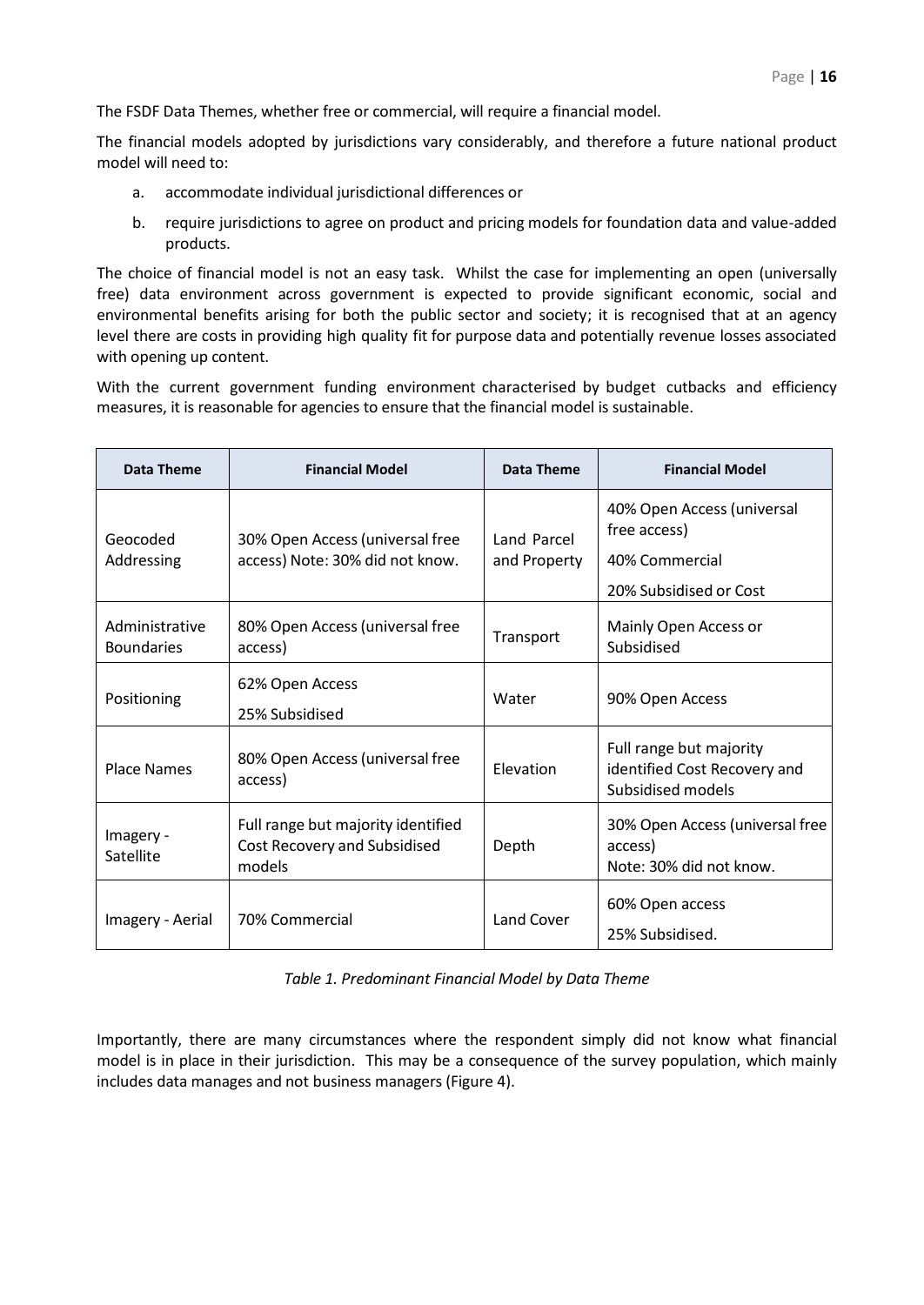

*Figure 4: Financial Models for Satellite Imagery*

Finding 2.2 There is no common financial model for data sets across jurisdictions making it difficult to collaborate on equal terms within a theme

Proposition 2.2 Investigate and develop a financial model for FSDF Data Themes, one that is sustainable over the longer term

### <span id="page-16-0"></span>3.5 Licensing

Importantly, the licensing models used in all jurisdictions do not inhibit access to spatial data sets. However, they do define how data can be used, by whom and for what purpose, and license stipulations are different across jurisdictions.

Currently, there is no common approach to data licensing across data sets within the themes.

Within each data set, jurisdictions indicate they use a variety of mechanisms when releasing/provisioning data. Methods include public domain (not copyrighted, CCBY), non-commercial (copyrighted) and commercial licenses.

The land parcel and property data sets indicate the highest level of commercial licensing (Figure 5).

Indications from the survey suggest that terms and conditions are likely to be specific to each jurisdiction and have unique provisions for copyright and intellectual property. These stipulations are often embedded within state/territory/commonwealth laws and/or subject to policy constraints.

A National License Framework for FSDF Data Themes will need to consider jurisdiction and agency- specific individual differences and endeavour to find common ground for a future NSDF License Framework.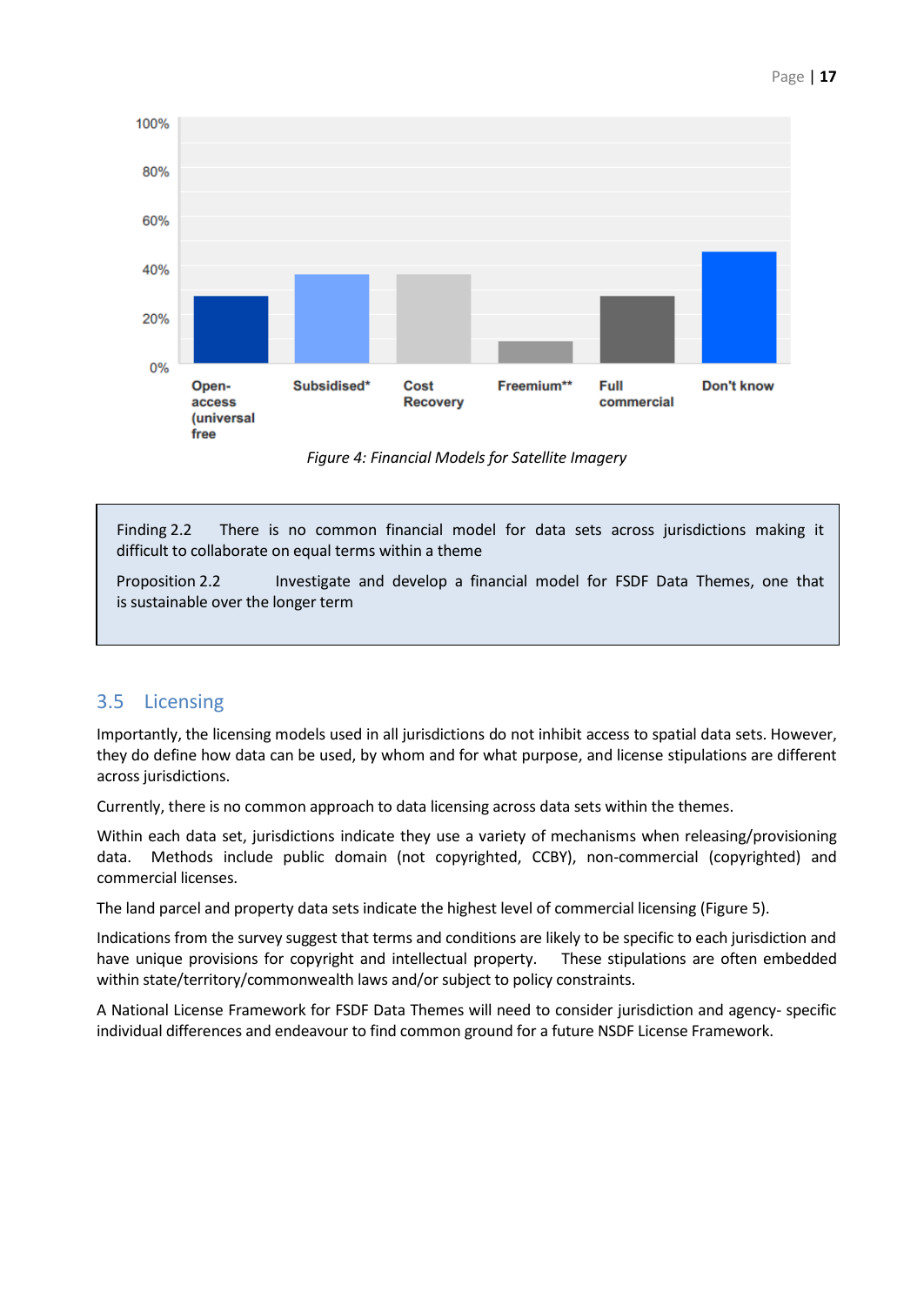#### Page | **18**



*Figure 5: Licensing for Land Parcel and Property Theme*

| Finding 2.3     | There is currently no common licensing model for data sets across jurisdictions.                                                            |
|-----------------|---------------------------------------------------------------------------------------------------------------------------------------------|
| Proposition 2.3 | Investigate and develop a License Framework for FSDF Data Themes, one that<br>supports collaboration over the longer term on each data set. |

## <span id="page-17-0"></span>4. Data Standards and Metadata

#### <span id="page-17-1"></span>4.1 Data Standards

There is relatively low compliance with data standards across many of the FSDF Data Themes. This is a concern as compliance with data standards is one mechanism by which jurisdiction data sets can be aggregated to create a nationwide data view. This is because they establish a common reference that enables interoperability between different kinds of spatial systems.

The geocoded addressing and positioning (geodetic network) are the only themes that display a high level of compliance with FSDF nominated data standards. Geocoded addressing in all jurisdictions is compliant with the address assignment standard, data schema standard, and data exchange standard. The majority are also compliant with the National Address Management Framework (NAMF). Similarly, the geodetic network in each jurisdiction is compliant with National Measurement Act 1960, Standard for the Australian Survey Control Network Special Publication 1 (SP1) version 2, and GDA Technical Manual. The New Zealand geodetic network has its own standard.

Administrative boundaries, land parcel and property, imagery, elevation, depth and land cover have relatively low levels of 'database schema' compliance with ISO and Australian and New Zealand Standards. In many cases respondents are unsure if their data is compliant or not.

In the majority of cases, place names are assigned according to a guideline. However, these guidelines are jurisdiction specific and not consistent nationally. The place names data schema is not standardised.

Responses indicate that water data sets are moderately compliant, with 40% indicating that they have adopted the ISO/TS 19131:2008 Geographic Information – Data Product Specifications.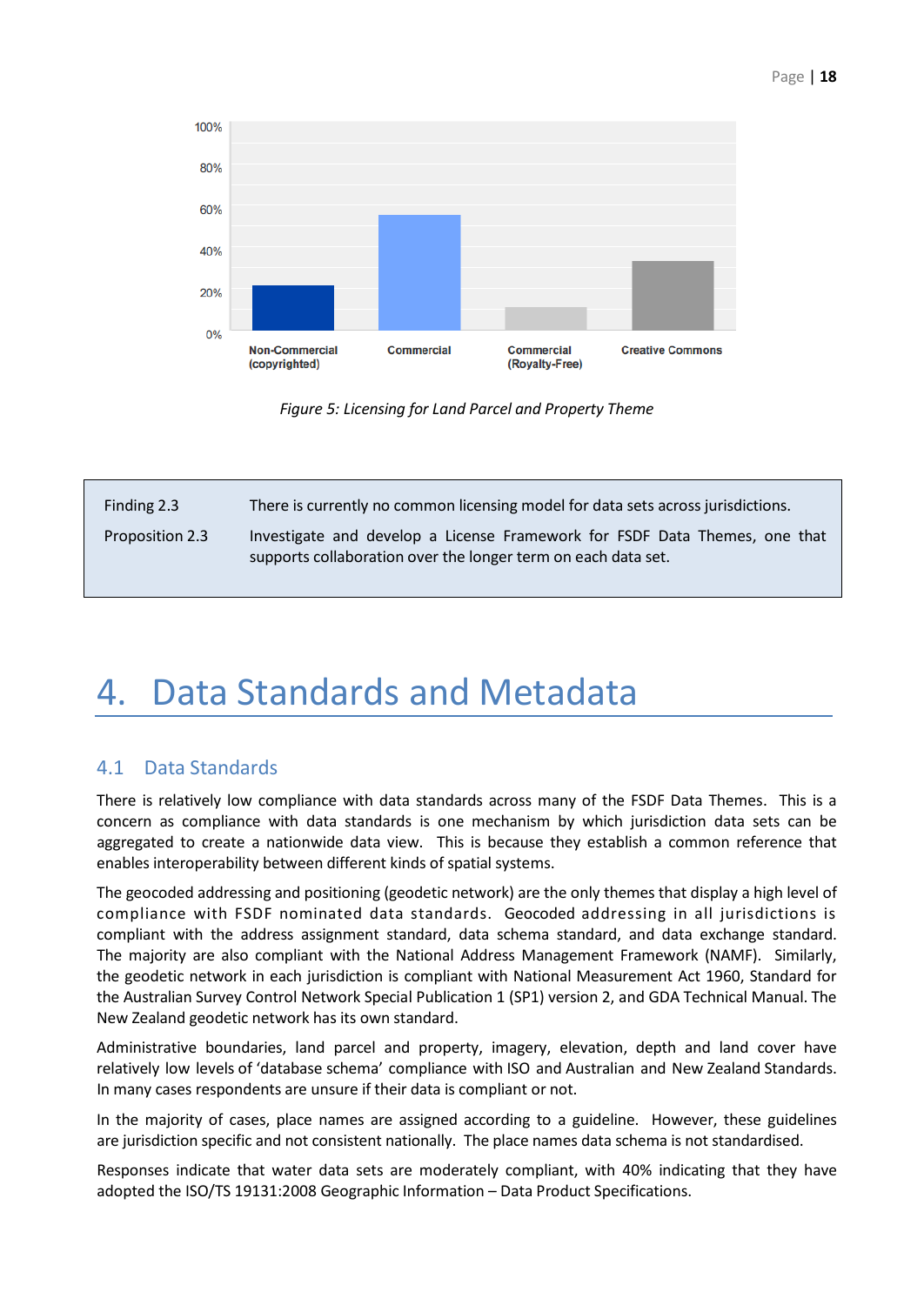Transport (roads only) data are moderately compliant with ICSM standards, with approximately half of the jurisdictions indicating that they have adopted the ICSM Roads Data Model and Data Dictionary. Fewer jurisdictions have adopted the ISO/TS 19131:2008 Geographic Information – Data Product Specifications, and no jurisdiction uses the ISO 14825:2011 Intelligent Transport Systems -- Geographic Data Files (GDF) -- GDF5.0 (Figure 6).



*Figure 6: Indication of compliance with roads data standards*

| Finding 3.1      | There is limited adoption of data standards across FSDF Data Themes                      |
|------------------|------------------------------------------------------------------------------------------|
| Proposition 3.1a | Jurisdictions to progressively comply with FSDF nominated standards OR                   |
| Proposition 3.1b | Research and develop methods to aggregate data sets that have different data<br>schemas. |

### <span id="page-18-0"></span>4.2 Spatial Data Services

Web Feature Service (WFS), Web Map Services (WMS) and Web Map Tile Service (WMTS) enable the data to be easily consumed by software systems and presented to users as a map view. Web services are simplest and most versatile tool for serving georeferenced map images and map features over the Internet

The survey revealed limited compliance with OGC Web Services implementation specifications. This is a concern because non-standard web services lack interoperable machine-to-machine interaction over a network. This generally means that more investment is required to integrate multiple jurisdiction data sets in a single viewing system, such as the National Map Portal. It also means that system maintenance costs will be higher as web services are likely to be tightly coupled with jurisdiction systems and linkages lost as systems are updated/evolve.

Those themes that rate low for OGC web service compliance are positioning (geodetic network), place names, land parcel and property, aerial photography, elevation, depth and land cover. However, it is important to note that many respondents do not know whether their data is compliant or not and therefore compliance levels may be higher. Further investigation is required.

Respondents for administrative boundaries and water data sets indicate 70% or higher compliance rates for Web Feature Services and 75% or higher compliance for Web Map Services. Geocoding addressing rated moderately compliant with 40% of respondents indicating compliance with OGC Web Map Services, and similar results were recorded for satellite and transport data (Figure 7).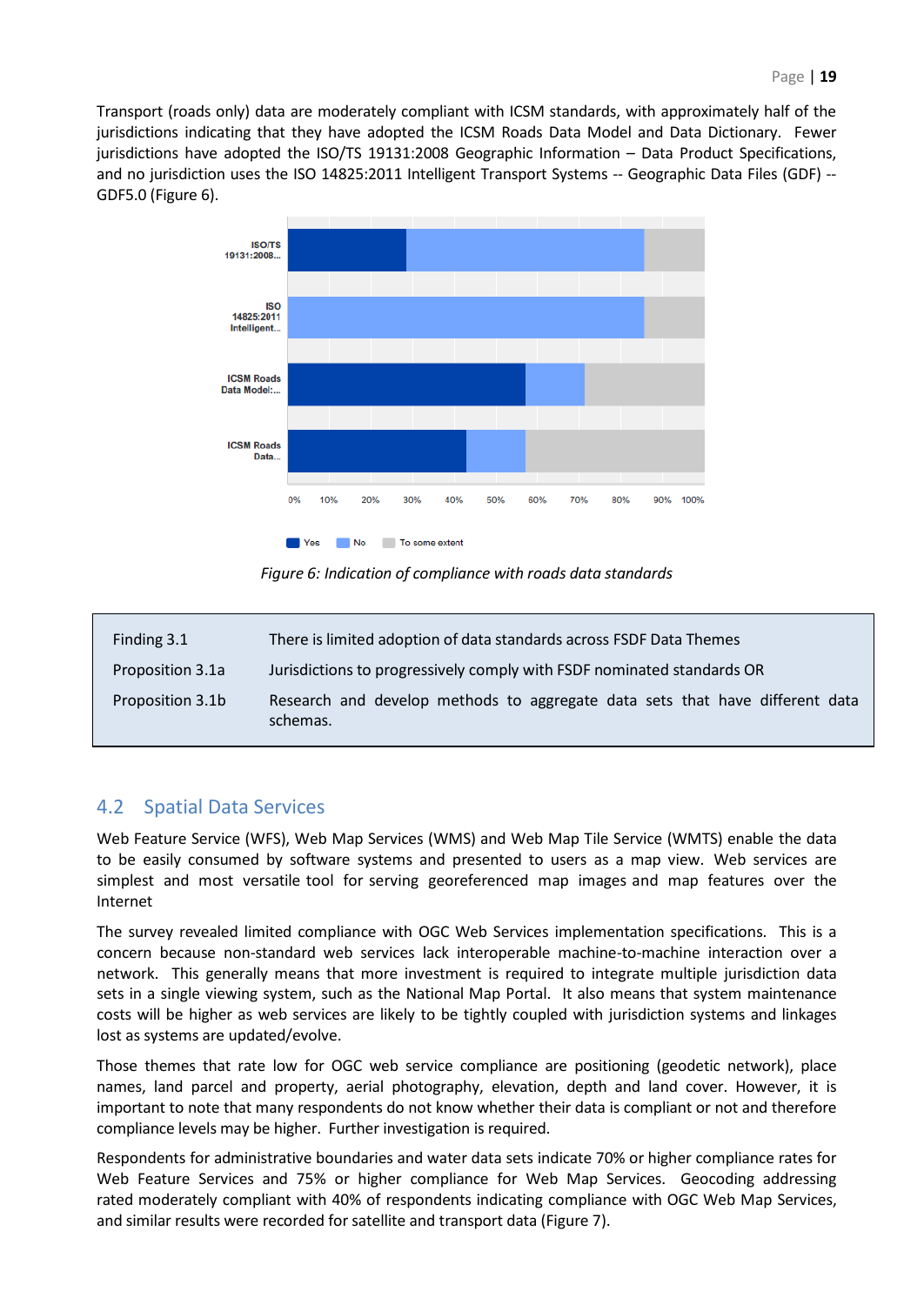

*Figure 7: Compliance with OGC Web Services for Geocoded Addressing*

| Finding 3.2     | Limited compliance with OGC Web Services                                                                                                                       |
|-----------------|----------------------------------------------------------------------------------------------------------------------------------------------------------------|
| Proposition 3.2 | Investigate and encourage compliance with minimum standards required<br>for online access to ensure interoperability between the various software<br>solutions |

## <span id="page-19-0"></span>4.3 Metadata Format and Standards

The majority of jurisdictions collect descriptive metadata (data about data) in some form or other. This is a positive finding. Metadata helps search engines find and catalogue data, as well as enabling users to perform detailed searches and understand the context of data collections.

Ideally, metadata in standard machine-actionable form and is a far more robust solution for accessing data in repositories when compared with analogue methods.

Metadata is recorded in digital form for geocoded addressing, administrative boundaries, positioning, place names, land parcel and property, transport, and land cover. However, machine-readable metadata is limited. Nonetheless, metadata for these themes is generally compliant with the ISO standard.

Those data sets that exhibit a high level of machine-readable metadata are imagery, water and elevation. These themes also displayed a high level of compliance with the ISO 19139:2007 – Metadata XML Schema Implementation Standard. The Water Data Theme is depicted in Figure 8.



*Figure 8: Compliance with OGC Web Services for the Water Data Theme*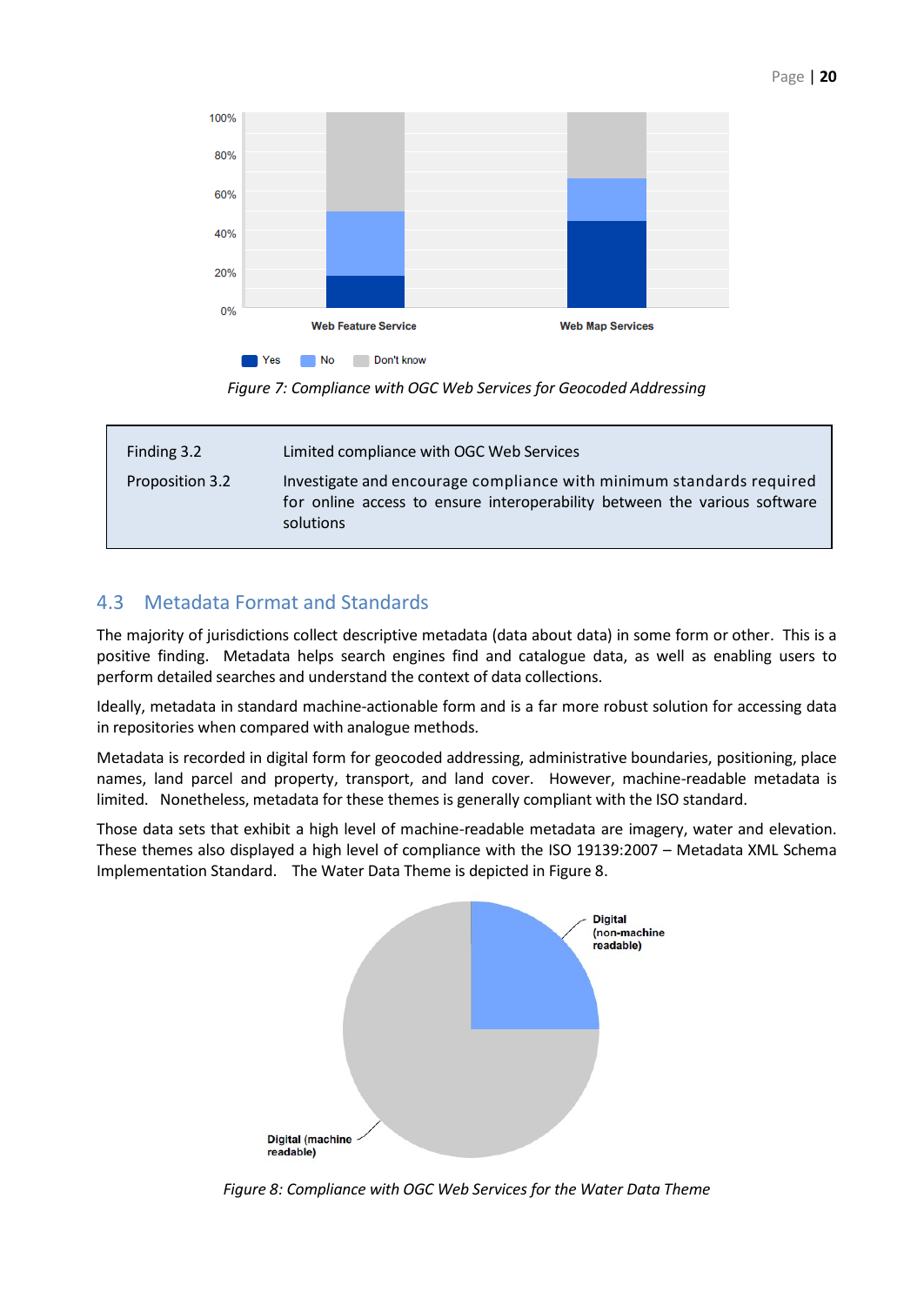## <span id="page-20-0"></span>4.4 Unique Identifiers

For data to be readily aggregated into a seamless national product and support update propagation, a persistent global unique identifier (ID) is required for individual geographic features.

While all data sets for each data theme record a unique 'system' identifier, this is not appropriate for an aggregated national data set. There is a risk that data integrated from more than one provider may have the same unique 'system' feature ID. While IDs can be reassigned on import, the ability to automate updates and manage data lineage is significantly reduced and rework may be necessary to integrate updates.

On-the-fly federated data sets do not require global unique identifiers. A system unique identifier (ID) combined with Unique Resource Identifier (URI) will provide adequate differentiation $^4$ .

| Finding 3.2     | Real-time updating of nationwide data sets is currently not possible                                                                       |
|-----------------|--------------------------------------------------------------------------------------------------------------------------------------------|
| Proposition 3.2 | Adopt Global Unique Identifiers to enable update propagation in a federated<br>environment OR develop methods to federate data on-the-fly. |

### <span id="page-20-1"></span>4.5 Data Storage and Archiving

The survey sought to understand how data is preserved across jurisdictions.

The land parcel and property data sets indicate the highest compliance with an information technology standard or government record keeping Act. In many cases respondents do not know whether their data storage and archival procedures complied with an Act and are unaware of agency guidelines for disposal.

Nonetheless, respondents do indicate that (a) data is maintained in a secure environment and transmitted through secure methods, and (b) data is held with adequate provision for long-term care including disaster recovery and backup procedures.

#### <span id="page-20-2"></span>4.6 Software

There is a high level of commonality of software solutions across all jurisdictions with the majority using offthe-shelf GIS systems for their collection and maintenance. As an example, Figure 9 depicts the software used for imagery data. Place names and bathymetry are the only themes where in-house developed systems exist.

<sup>&</sup>lt;sup>4</sup> CRCSI Program 3 is investigating on-the-fly federated data sets.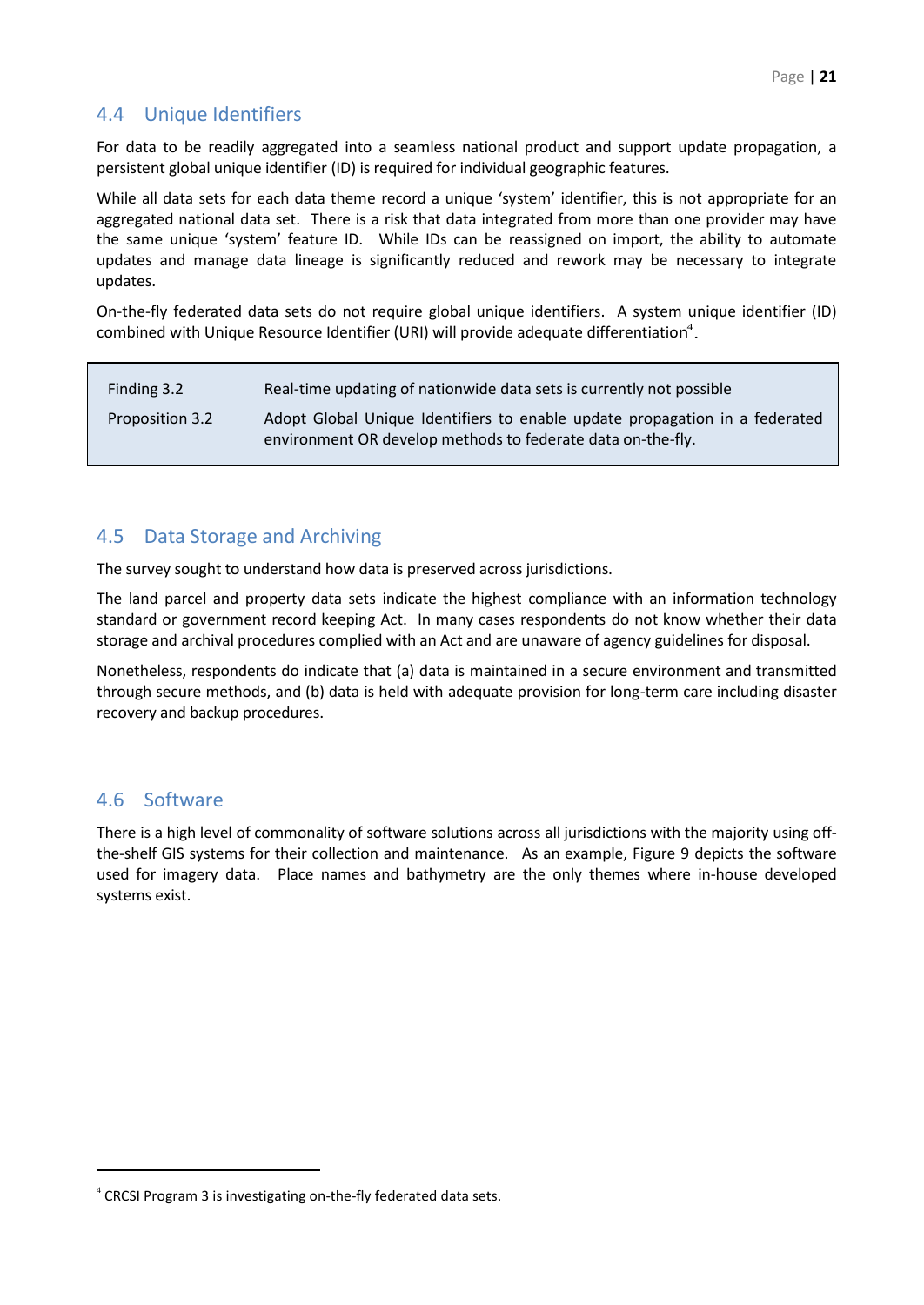

*Figure 9: Software used for image data collection, manipulation and maintenance.*

# <span id="page-21-0"></span>5. Data Quality

## <span id="page-21-1"></span>5.1 Positional Accuracy

Positional accuracy of data sets across all themes requires detailed comparative analysis to understand the similarities and differences between jurisdiction data sets.

Positional accuracy varies across jurisdictions and therefore, it is important that jurisdiction metadata captures the nature of positional accuracy in a uniform way so that accuracy statements can be developed for national data sets.

The following high level trends are observed from the survey results:

- The majority of respondents indicate that address geocodes are automatically calculated as a centroid of a cadastral parcel or placed within an address site boundary
- There is no clear accuracy statement for administrative boundaries; however a marginally higher number of respondents indicate boundaries are accurate to the digital representation of the natural feature to which they are aligned or are a digital representation based on survey accurate cadastral coordinates.
- Respondents indicate place names are mainly interpreted from hardcopy maps or imagery. However, a broad range of methods are used and therefore accuracy statements vary.
- The majority of aerial photography in urban regions is ±0.1m and rural regions is ±0.2m. There is little commonality for positional accuracy for remote regions.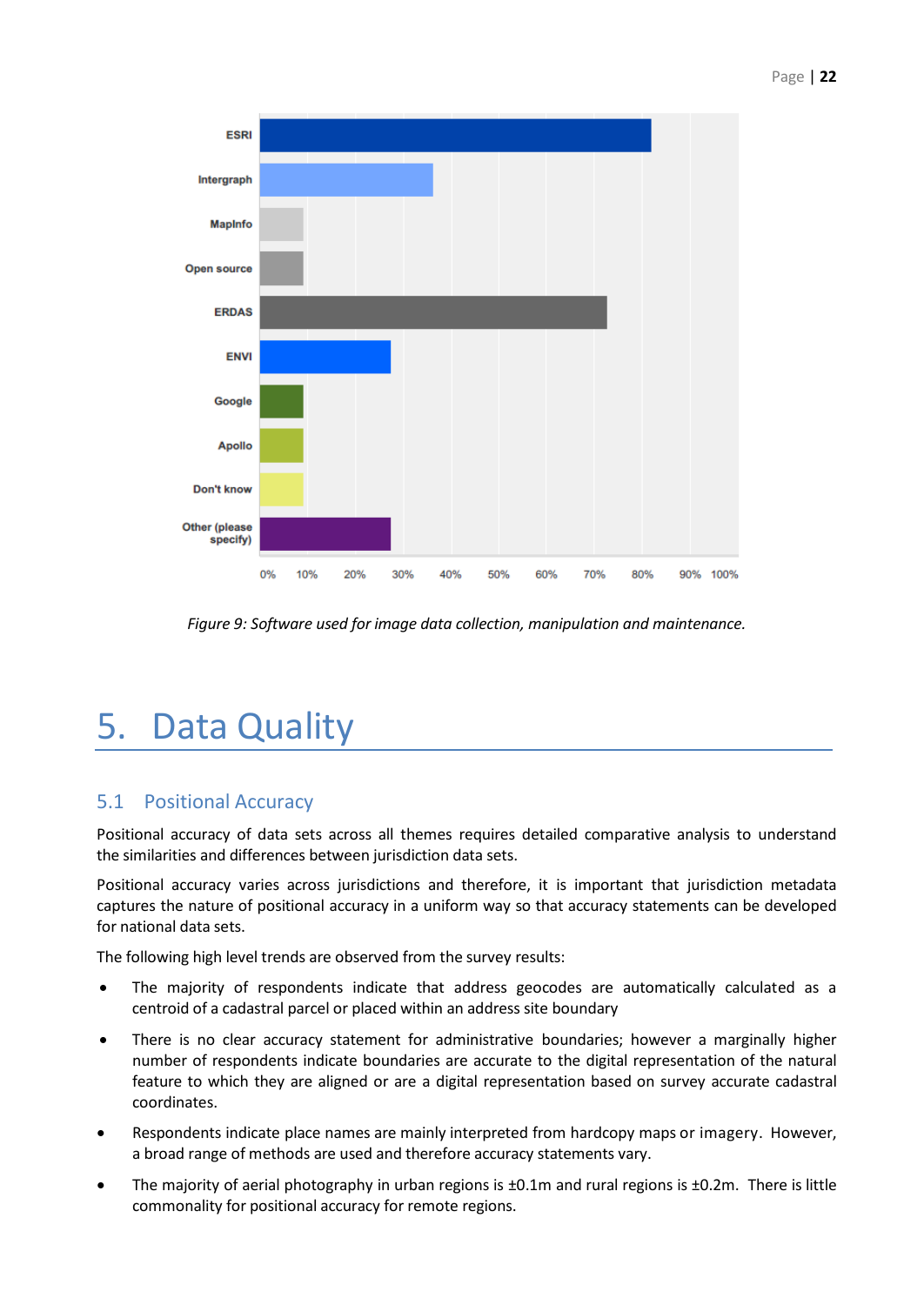- Page | **23**
- Respondents estimated the positional accuracy across their whole land parcel and property boundary data sets. When aggregated the nationwide accuracy statement is in the order of $5$ :
	- o Survey accurate coordinates (25%)
	- o Transformed from survey accurate position (24%)
	- o Digitised map representation (19%)
	- o Other (22%)
- There are no significant positional accuracy trends for transport, water, elevation, depth and land cover.

| Finding 4.1     | Positional accuracy varies across jurisdiction data sets                                                                     |  |  |  |  |
|-----------------|------------------------------------------------------------------------------------------------------------------------------|--|--|--|--|
| Proposition 4.1 | Develop a uniform approach and minimum level of metadata to enable<br>positional accuracy statements for national data sets. |  |  |  |  |

## <span id="page-22-0"></span>5.2 Completeness

Prior to making data accessible it is important to understand if there are any issues associated with incomplete data sets that may impact end-users. Some respondents indicate that back capture, process improvement and the collection of new data is required to complete data sets.

Issues for data sets are listed below along with the number of jurisdictions that identified with the problem. The number and complex nature of these issues suggest that an incremental program of work is required to tackle data improvement priorities.

- Geocoded Addressing
	- o Back-capture of gated community (complex) addresses (6)
	- o Capture indigenous community addresses (4)
	- o Complete remote and rural addressing (4)
	- o Addresses that are missing because they are unknown (8)
	- o Multiple buildings within a property are not represented in their physical location (8)
	- o Some addresses are not compliant with the AS/NZS 4819-2011 (4)
- Administrative boundaries
	- o There are incorrect administrative boundaries as we are not notified about changes (3)
	- o Administrative boundaries require spatially upgrading (5)
	- o Contains historical boundaries that do not comply with policies and guidelines (4)

#### Positioning

- o There are edge matching issues at jurisdictional boundaries (1)
- o Private industry have survey marks that we do not know about (1)
- o Survey marks are recorded in the database but may no longer exist on the ground (7)
- o Some data is in analogue format (5)
- o Conversion to the new datum 2015 (4)
- o New CORS sites are yet to be established (5)

 $5$ Note: This is not an indication of positional accuracy for individual jurisdictions as some jurisdictions have completed spatial upgrades and indicate close to 100% survey accurate land parcel digital representations.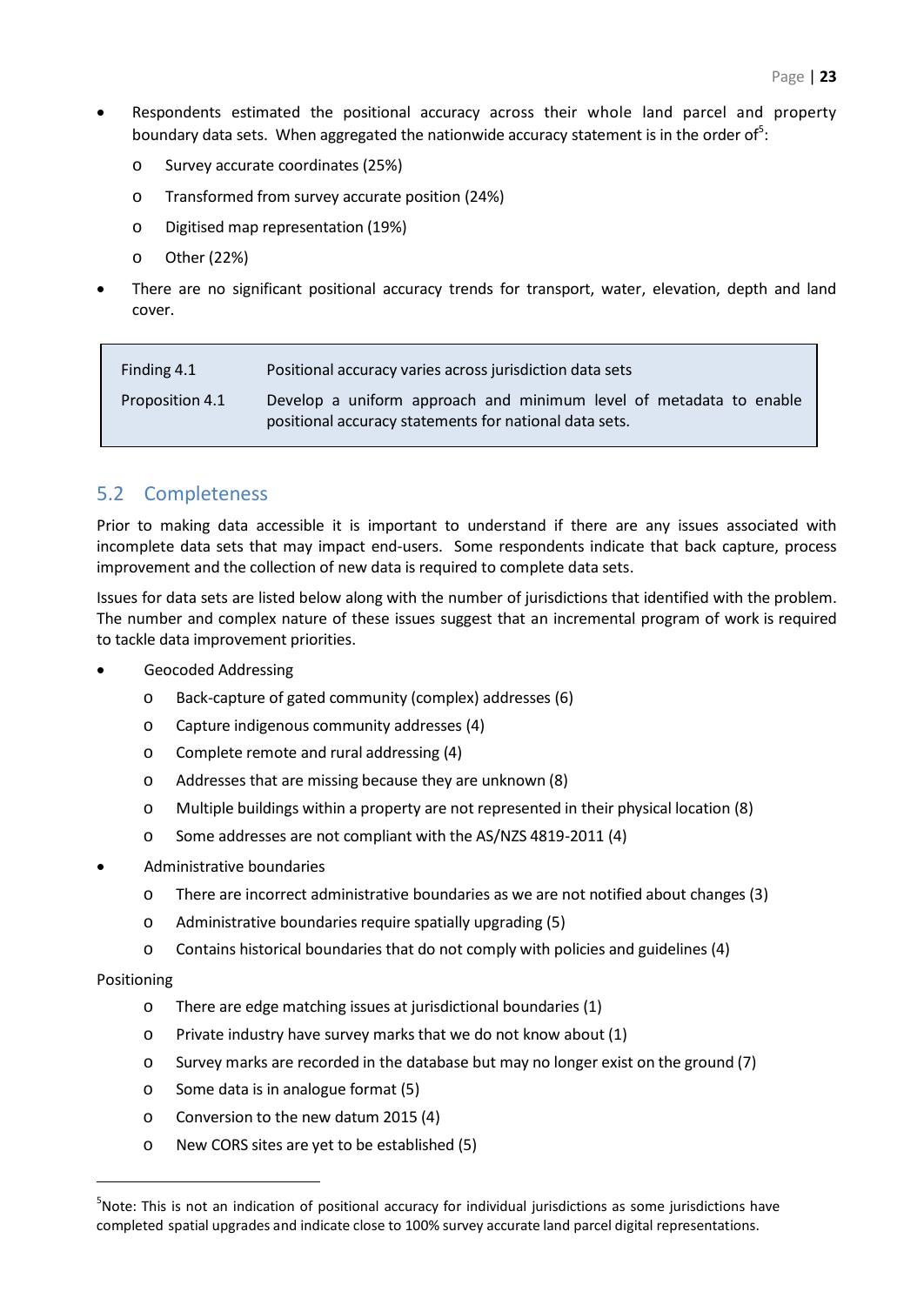- Place Names
	- o There are places that exist but are not named due to resourcing/process issues (9)
	- o Incorrect Spelling (6)
	- o The 'origin' of a name is not routinely collected (5)
	- o Place names exist but the features are no longer in existence (8)
	- o The spatial positioning and thus representation of features is not the same at state/territory borders i.e. mountain range, desert, water body (1)
	- o Contains names that do not comply with current policies and guidelines (5)
	- o Place names are not linked to a spatial representation point, line polygon (1)
	- o Dual naming not supported (1)
- Imagery
	- o Some aerial photography in analogue format (7)
	- o Gaps in coverage across the jurisdiction (4)
	- o Edge matching issues at jurisdictional boundaries (3)
- Land Parcel and Property
	- o Spatial upgrade is incomplete resulting in varying degrees of positional accuracy (8)
	- o Not all land parcels have a geocoded addresses (5)
	- o Planned parcels are not included in the land parcel property data set (4)
	- o Limited vertical integration with rights, restriction and responsibilities (7)
- **Transport** 
	- o There are edge matching issues at jurisdictional boundaries (4)
	- o Proposed road and rail networks are not part of the transport database (2)
	- o Road, rail and aviation names are inconsistent with the authoritative place names (1)
	- o Road and rail data is not a network 'topological' model (1)
- Water
	- o Data captured under the National Topographic Information Coordination Initiative (NTICI) is not completely integrated with jurisdiction data (3)
	- o Data is not consistent with the GEODATA Topo-250K series produced by Geoscience Australia and the Geofabric dataset by produced by BOM (1)
	- o Edge matching issues along jurisdictional boundaries (3)
	- o Water feature names not consistent with the authoritative place names database (1)
	- o Water network is not a 'topological' model (3)
- **Elevation** 
	- o Gaps in coverage across the jurisdiction (8)
	- o Edge matching issues at jurisdictional boundaries (4)
	- o Existence of vertical error associated with collection processes (4)
	- o Systematic errors due to current procedures (1)
	- o Random errors beyond our control (3)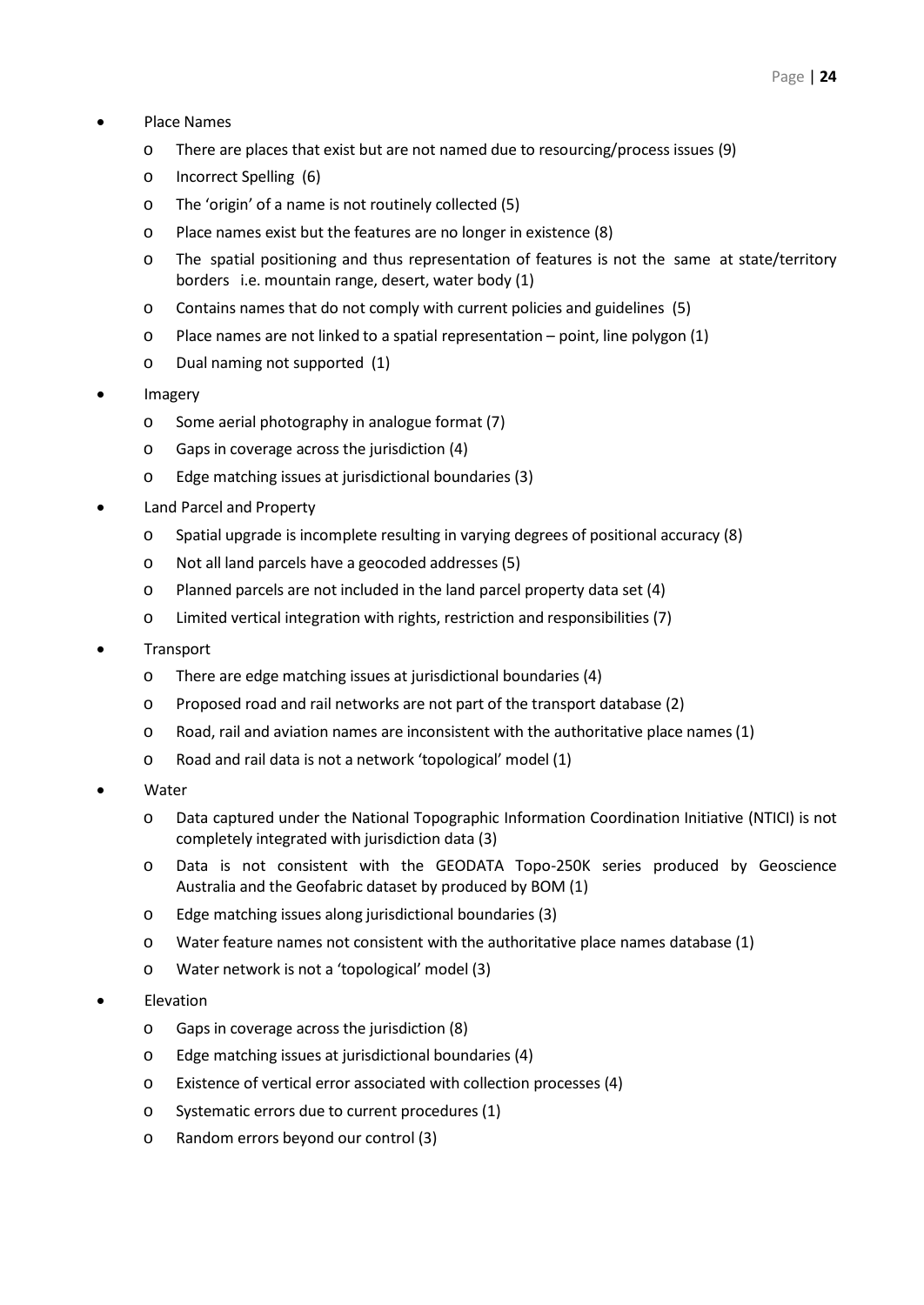- Depth
	- o There are gaps in coverage across jurisdiction waters (2)
	- o There are edge matching issues at jurisdictional boundaries (1)
- Land Cover
	- o Buildings captured under the National Topographic Information Coordination Initiative (NTICI) are not completely integrated with jurisdiction data (2)
	- o There are edge matching issues at jurisdictional boundaries (5)
	- o There are gaps in coverage across the jurisdiction (5)

| Finding 4.2      | Data themes are not complete and data improvement is required.                                                                                                                 |  |  |  |
|------------------|--------------------------------------------------------------------------------------------------------------------------------------------------------------------------------|--|--|--|
| Proposition 4.2a | Market research is required to better understand what improvement actions will add the<br>most value for consumers.                                                            |  |  |  |
| Proposition 4.2b | Develop a work plan for data improvement priorities                                                                                                                            |  |  |  |
| Proposition 4.2c | Investigate the funding necessary to achieve data improvements and develop<br>mitigate risks, such as technical barriers and lack of skilled<br>to<br>strategies<br>resources. |  |  |  |

### <span id="page-24-0"></span>5.3 Currency

Timeliness is one of the key market differentiators for consumers and spatial data products are no different. The following information indicates the predominant maintenance cycles for data under each theme.

- Geocoded addresses are updated daily (45%) or weekly (55%)
- Administrative Boundaries are updated daily (7%); weekly (23 %); and monthly or more (45%)
- Geodetic Network is updated weekly (100%). However there is a lag between lodgement and database updating that can be as long as 1 year in 2 jurisdictions.
- Place names are updated daily (22%); weekly (44%) and monthly (11%)
- Imagery is generally updated in metropolitan regions every 1-2 years; 5 years in rural regions and 10 years or more in remote areas.
- Land parcel boundaries are updated daily (11%); within a week (45%); and monthly or more (33%).
- Roads are updated daily (43%) and two jurisdictions have a 5 day turnaround. Other jurisdictions indicate 3 month cycles. There a no formal update cycles for rail and aviation.
- Water features often have update cycles of more than 2 years (50%) in urban, rural and remote locations.
- Elevation (DEM) data is updated every 1-2 years in some jurisdictions (40%) and more than 2 years in others (40%).
- The update cycle for near shore bathymetry is one year (1 jurisdiction) and 3 years in other Australian waters (1 jurisdiction). All other respondents do not know.
- Land cover is updated annually in metropolitan regions (50%); 3-5 years or more in rural areas (50%), and 5-10 years or more in remote areas (50%)

It is important to note that data within some themes, such as elevation and water, will not change as often as others and therefore update cycles are normally over longer periods.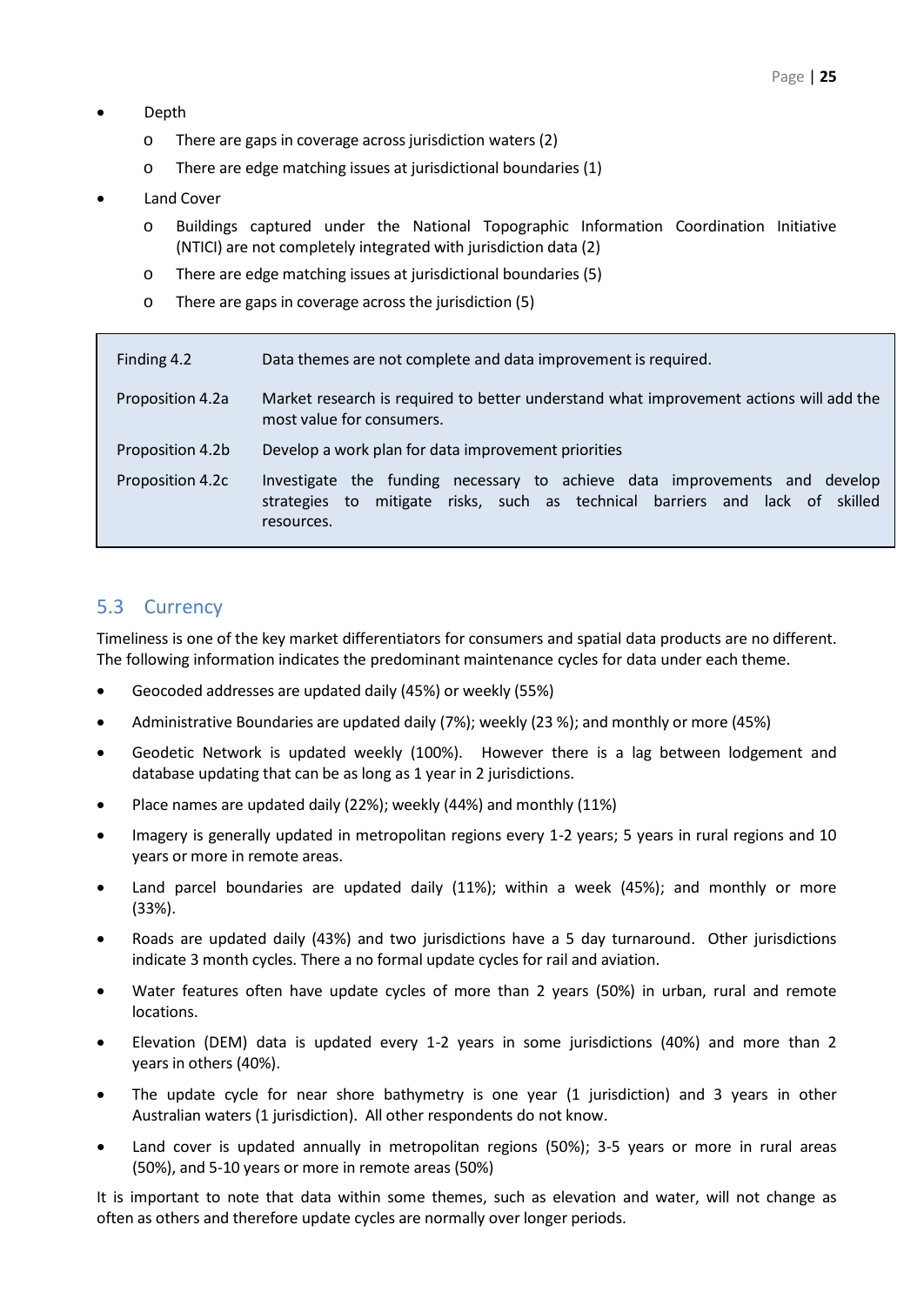The FSDF Data Themes, at best, will only be as current as the jurisdiction data sets, and this is assuming real-time updating is implemented. What is important, is to understand what the consumer requires of data currency.

| Finding 4.3     | Little is known about how often data should be updated to meet the needs of end<br>users.                                                         |
|-----------------|---------------------------------------------------------------------------------------------------------------------------------------------------|
| Proposition 4.3 | Market research is required to better understand the value proposition afforded to<br>consumers from having access to real-time updated data sets |

### <span id="page-25-0"></span>5.4 Consistency

The question relating to consistency endeavoured to understand if there are discrepancies between similar data sets, as this may impact on users and can have negative consequences for emergency service response, service delivery and personal navigation. Validation is often used to manage potential inconsistencies. The survey revealed the following:

- Regular validation occurs for geocoded address data sets, usually against local government rates notices.
- Administration boundaries are not regularly validated against other data sets as jurisdiction data is recognised as the authoritative source. However, 23% indicate that validation occurs along state/territory borders.
- Place names are generally not validated, although topographic databases, other state/territory place names data sets and admiralty charts were noted as data validation sources (<20%).
- Land parcel and property is regularly audited against other data and adjusted to fit accurate controls where necessary i.e. least squares adjustment (67%).
- Roads data is validated against a jurisdiction transport authority dataset (57%) but only 30% indicate validation occurs along jurisdiction borders.
- Water data is validated against the jurisdiction water authority dataset (50%) and GEODATA Topo-250k data (50%). Only 38% indicate validation occurs along borders.
- Elevation is generally not integrated or consistent with topographic data themes (streams, lakes, hills etc.) (>30%) although one respondent indicated it depends on the data source.
- Bathymetry data is seamlessly integrated with coastal elevation models according to 40% of respondents.
- Land cover data are not regularly validated.

Given the high level of duplication in some data themes, it is plausible that data validation is warranted. This is supported by the fact that many themes are inconsistent across borders. Further investigation is required to understand the value of data validation.

| Finding 4.4     | Data validation is not adopted widely                                                                                                 |
|-----------------|---------------------------------------------------------------------------------------------------------------------------------------|
| Proposition 4.4 | Investigate the value of automated data validation methods, particularly for<br>trans-border data management in spatial supply chains |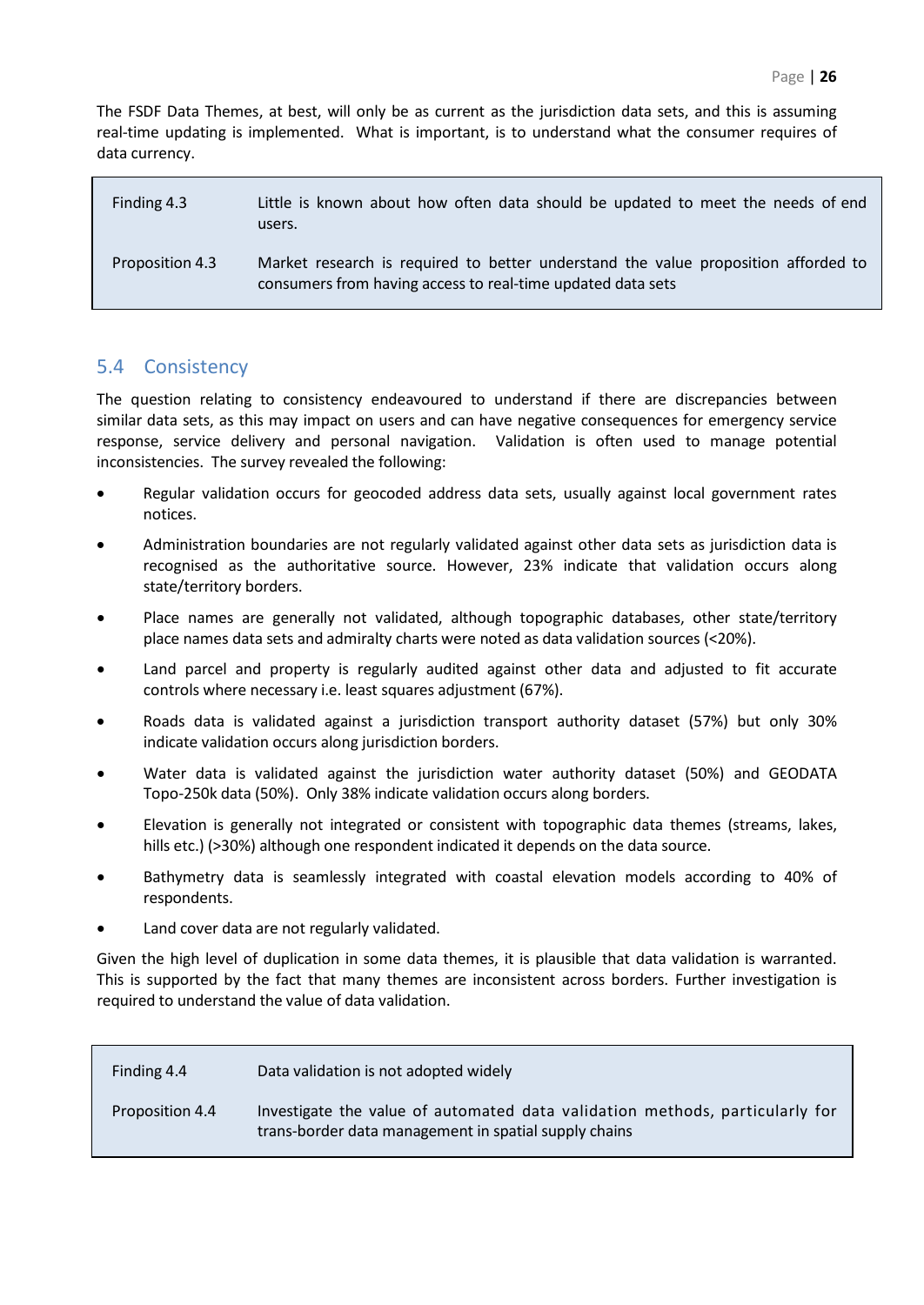## <span id="page-26-0"></span>5.5 Feedback

Feedback mechanisms help to improve the integrity of data and the understanding of customer needs. Methods of feedback range from online services (one or two-way), to more traditional email/phone/fax methods. The majority of respondents noted that there is a mechanism in place for the community to notify custodians of new or modified features. However, the majority predominantly use traditional methods with the exception of the following:

- Place names use online (one way) methods (60%) and land cover data (70%) (Figure 10).
- The land parcel boundaries seldom have mechanisms, however where systems are in place they are generally online (30%).



• Transport, water, and elevation rarely have a feedback mechanism and bathymetry not at all.

*Figure 9: Land cover feedback mechanisms (respondents could choose more than one option).*

| Finding 4.5      | Limited online mechanisms to receive feedback from the community.                                                                                   |
|------------------|-----------------------------------------------------------------------------------------------------------------------------------------------------|
| Proposition 4.5a | Research and development directed towards systems that enable community or trusted<br>partner engagement to assist in the maintenance of data sets. |
| Proposition 4.5b | Solutions that support the automatic integration of volunteered data with authoritative<br>sources.                                                 |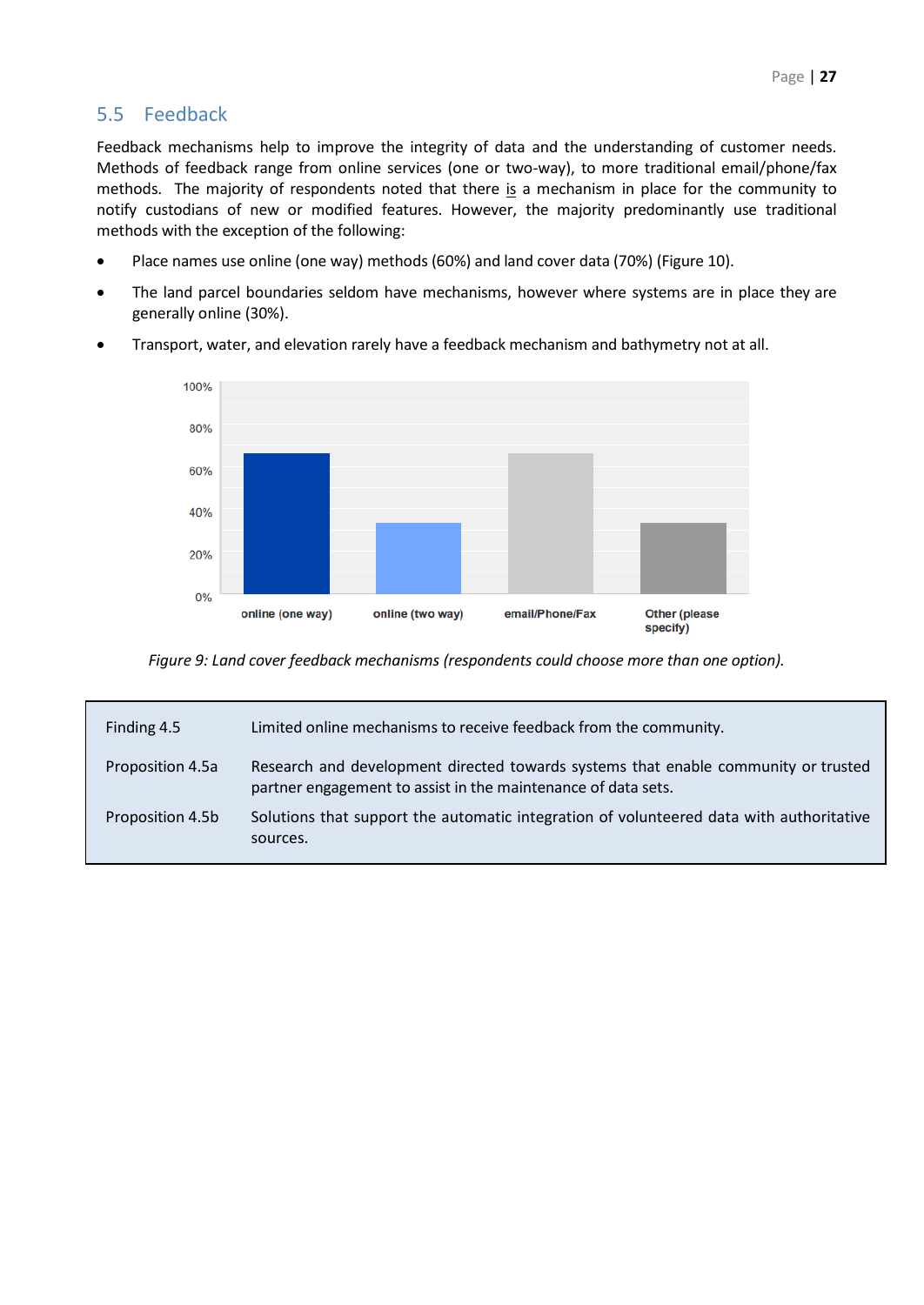# <span id="page-27-0"></span>6. Usage

## <span id="page-27-1"></span>6.1 Intended Purpose

This survey question looks at the intended purpose of data from a producer's perspective and asked respondents to rate its fitness for purpose.

The categories identified reflect those specified as the purpose<sup>6</sup> for each FSDF Data Theme as well as other purposes included for completeness and comparison.

With the exception of the Depth Data Theme, respondents indicate that data is either well suited or good enough for the majority of purposes listed. The following strengths and weaknesses provide an insight into the main purpose of each theme.

- **Geocoded addressing** is well suited to communication, address validation, service delivery, emergency response, voter registration and land administration; and good enough for demographic analysis and socio-economic analysis. However, 50% were unsure if address data is suited to fraud prevention.
- **Administrative boundary** data is well suited to a broad range of purposes (Figure 2).
- **Positioning** data is well suited to most purposes including mapping, land administration, asset management infrastructure development, personal navigation, precision agriculture and meteorology.
- **Place names data** is well suited to mapping and emergency services, and good enough for personal navigation, land administration, and cultural identity and heritage. The majority of respondents are unsure whether place names are suited to indexing functions and spatial accounting.
- **Imagery** is well suited to mapping, disaster management, land usage and urban planning; and good enough for climate change, hazards risk management, tourism, natural resource management, and defence and national security. In the main, imagery is regarded as not suited to geological science.
- **Land parcel and property** is most suited to mapping, land administration, land valuation, service delivery, emergency response and heritage protection. However, respondents are unsure of its suitability to water and carbon accounting.
- **Transport** data is well suited to emergency response, mapping, disaster management, and recreation and tourism; but not suited to intelligent transport systems.
- **Water** data is suitable for mapping and good enough for emergency response, disaster management, recreation and tourism, mining, environmental monitoring and natural resource management.
- **Elevation** data is good enough for land usage, mapping, social economic analysis, and recreation and tourism; but it is unclear whether it is fit for the purpose of climate change applications, hazard risk assessment, engineering and mining. Some responses suggest elevation data is not suited to climate science, and engineering and mining projects.
- **Depth** data sets do not rate highly as being well suited or good enough across a range of purposes. The majority of respondents are unsure of the 'fit for purpose' nature of this data set; and 40% of respondents felt that their bathymetry data is not suited to navigation purposes.
- **Land Cover** is mostly suited to natural resource management, and good enough for mapping, water management, salinity mapping, hazard risk assessment, socio-economic analysis, land usage, disaster management and emergency response; but not suited to geological science.

<sup>6</sup> FSDF Data Theme purpose is drawn from the ANZ Foundation Data Framework narratives, available at [http://www.anzlic.gov.au/foundation\\_spatial\\_data\\_framework](http://www.anzlic.gov.au/foundation_spatial_data_framework)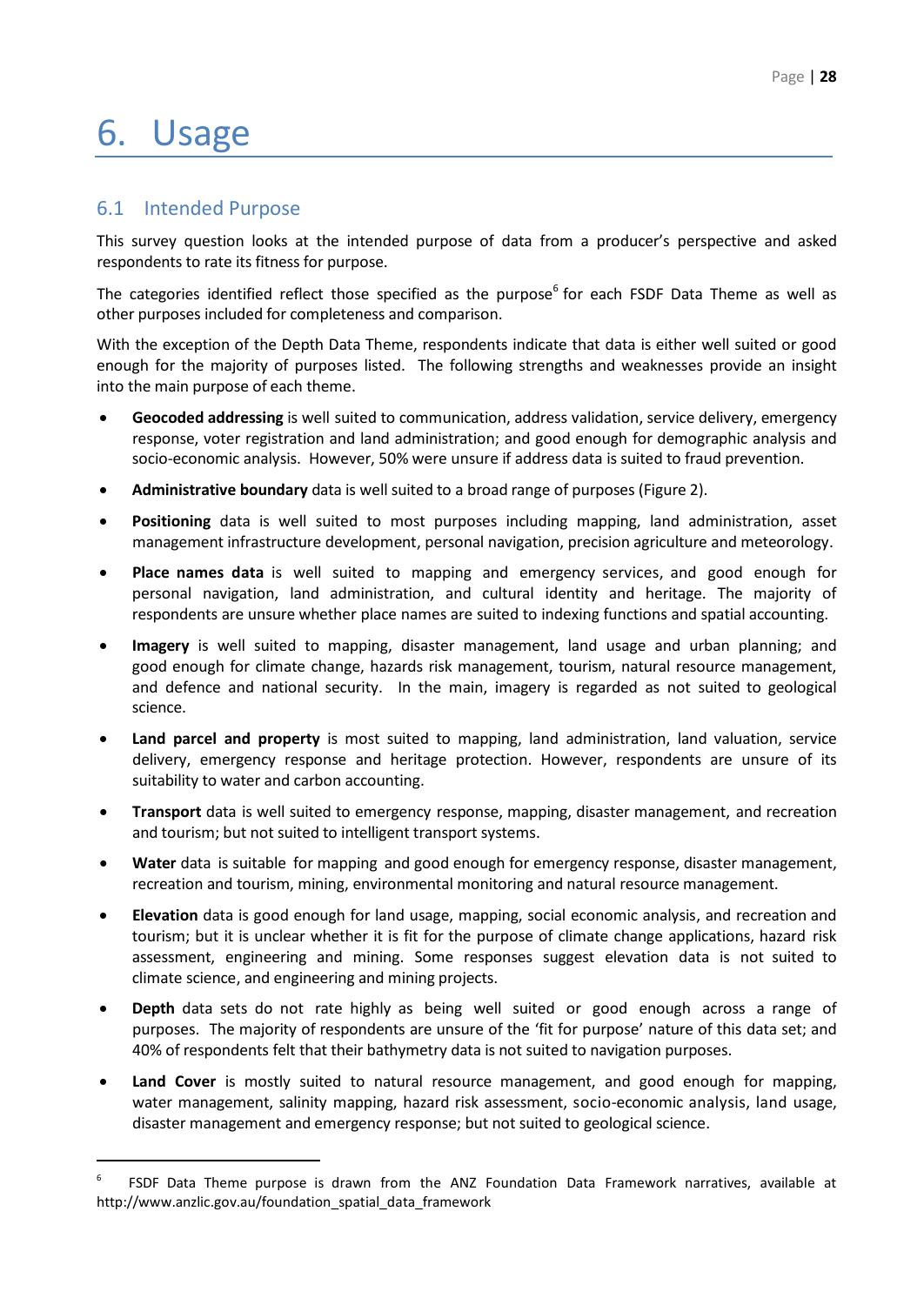Further investigation is required to understand why some data sets are not suited for a particular purpose as it is not clear if a lack of suitability is related to data schemas, accessibility, formats, completeness or technical issues.

In addition, there is a need to understand 'fit for purpose' from a user's perspective. This means understanding what the value of each spatial data set is to the consumer, and being able to communicate this value in an easily understood way.

| Finding 5.1     | Some data sets are not suited to FSDF intended purposes.                                                                                                  |
|-----------------|-----------------------------------------------------------------------------------------------------------------------------------------------------------|
| Proposition 5.1 | Compare and contrast the suitability of each data set against the intended FSDF<br>purpose and investigate reasons where there is significant divergence. |
| Finding 5.2     | The value of the FSDF Themes to the consumer cannot be determined from this<br>survey population.                                                         |
| Proposition 5.2 | Investigate the value proposition of FSDF themes to consumers to understand<br>whether they are fit for purpose in the user context.                      |

### <span id="page-28-0"></span>6.2 Usability

The survey sought to understand if customers had to convert or manipulate spatial data before it could be used. Many of the respondents for geocoded addressing, positioning, and transport indicated that this is the case (Table 2). However, the reasons are not clear and could include inflexible data schemas, system incompatibility issues and end-user value enhancements. More investigation is required.

In addition, many respondents indicated that they simply 'do not know' if their customers have to manipulate data or not<sup>7</sup>. This indicates that in some jurisdictions there is a disconnect between data producers and users, potentially due to organisational structures that lack strong customer interfaces between these groups. A lack of customer knowledge is a characteristic of place names, land parcel and property, depth and land cover data, which recorded over 50% 'don't know' responses.

| Data Theme                          | <b>Yes</b><br>(%) | <b>No</b><br>(%) | Don't<br>Know $(\%)$ | Data Theme                  | <b>Yes</b><br>(%) | <b>No</b><br>(%) | Don't<br>Know (%) |
|-------------------------------------|-------------------|------------------|----------------------|-----------------------------|-------------------|------------------|-------------------|
| <b>Geocoded Addressing</b>          | 44                | 12               | 44                   | Land Parcel and<br>Property | 0                 | 44               | 56                |
| Administrative<br><b>Boundaries</b> | 15                | 46               | 39                   | Transport                   | 43                | 14               | 43                |
| Positioning                         | 50                | 25               | 25                   | W                           | 12                | 38               | 50                |
| <b>Place Names</b>                  | $\mathbf 0$       | 22               | 78                   | Elevation                   | $\mathbf 0$       | 50               | 50                |
| Imagery                             | 11                | 56               | 33                   | Depth                       | 20                | 20               | 60                |
| Land Cover                          | 25                | 12               | 63                   |                             |                   |                  |                   |

<sup>7</sup> This question only asked if data had to be manipulated before use and did not ask about the extent of likely value-adding.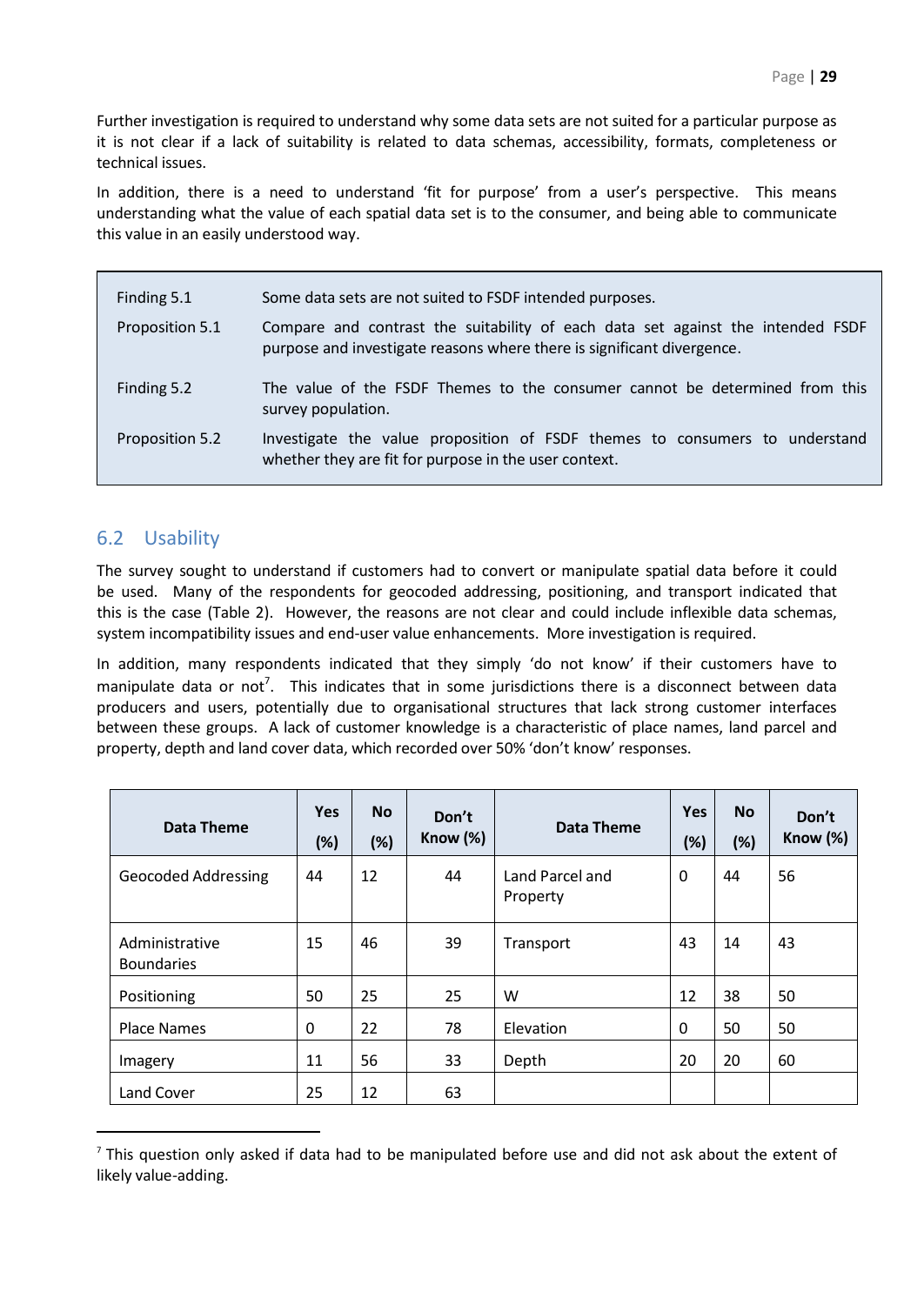| Finding 5.3     | Data is not necessarily suited to multiple business/user needs.                                                                                  |  |  |  |
|-----------------|--------------------------------------------------------------------------------------------------------------------------------------------------|--|--|--|
| Proposition 5.3 | Investigate reasons why data is not suited to multiple uses including data schemas,<br>accessibility, formats, completeness or technical issues. |  |  |  |
| Finding 5.4     | There is a lack of awareness of how data is used by customers.                                                                                   |  |  |  |
| Proposition 5.4 | Develop use cases for data manipulation processes applied by customers to better<br>understand their needs.                                      |  |  |  |

## <span id="page-29-0"></span>6.3 Industry Sectors

The survey sought information on the level of cross-sector usage of spatial datasets to understand market penetration trends. However, the survey does not provide an insight into what customers want and this aspect warrants consideration in the future.

The survey revealed that land parcel and property, imagery and transport data sets have the highest level of cross sector penetration. Geocoded addressing, imagery and water have a moderate to high level of dispersion, while positioning, place names, elevation, depth and land cover are predominately used by the government sector only. Examples are provided below.

- **Geocoded addressing** is predominantly entrenched in the utilities (electricity, gas and water), government departments, local government, real estate and property, insurance, telecommunications, administrative support, health care, and social assistance sectors. Respondents have limited visibility across the agriculture, forestry, conservation, aquiculture and fishing, mining, manufacturing, information media, scientific and technical services, and recreation services. Approximately 30% of respondents had no visibility of data usage at all.
- **Administrative boundary** data is mostly used by government departments. However, results suggest a low to medium level of use across other industry sectors.
- **Positioning** data is mainly used by government departments, local government, utilities, construction, and mining; and is used moderately by the agriculture, forestry, and conservation sectors.
- **Place names** are mainly used in government departments and local government.
- Imagery use is significant across all sectors except financial, administrative, retail and telecommunications functions.
- **Land parcel and property** data are well embedded in the government, telecommunication, utility, and real estate sectors but have moderate penetration in other sectors. The majority of respondents have visibility of usage across all sectors.
- **Transport** data is mostly used in the government and utilities sectors with moderate adoption in the agriculture, tourism and forestry sectors.
- **Water** data has limited cross sector usage. Government, conservation and utility sectors are the predominant users. However, there is low to moderate usage across the insurance, scientific, agriculture, forestry and aquiculture sectors.
- **Elevation** data has a high level of use in the government sector. Other industries display a moderate level of usage including agriculture, forestry, conservation, utilities, insurance and scientific sectors. Approximately 50% of respondents have no visibility of usage at all.
- **Depth** data indicates a low level of usage across all sectors. However, approximately 40% of respondents indicated that they had no visibility of industry sector uses.
- **Land Cover** is mostly used in professional and scientific fields. Responses also indicate government, conservation, forestry and agriculture usage is high.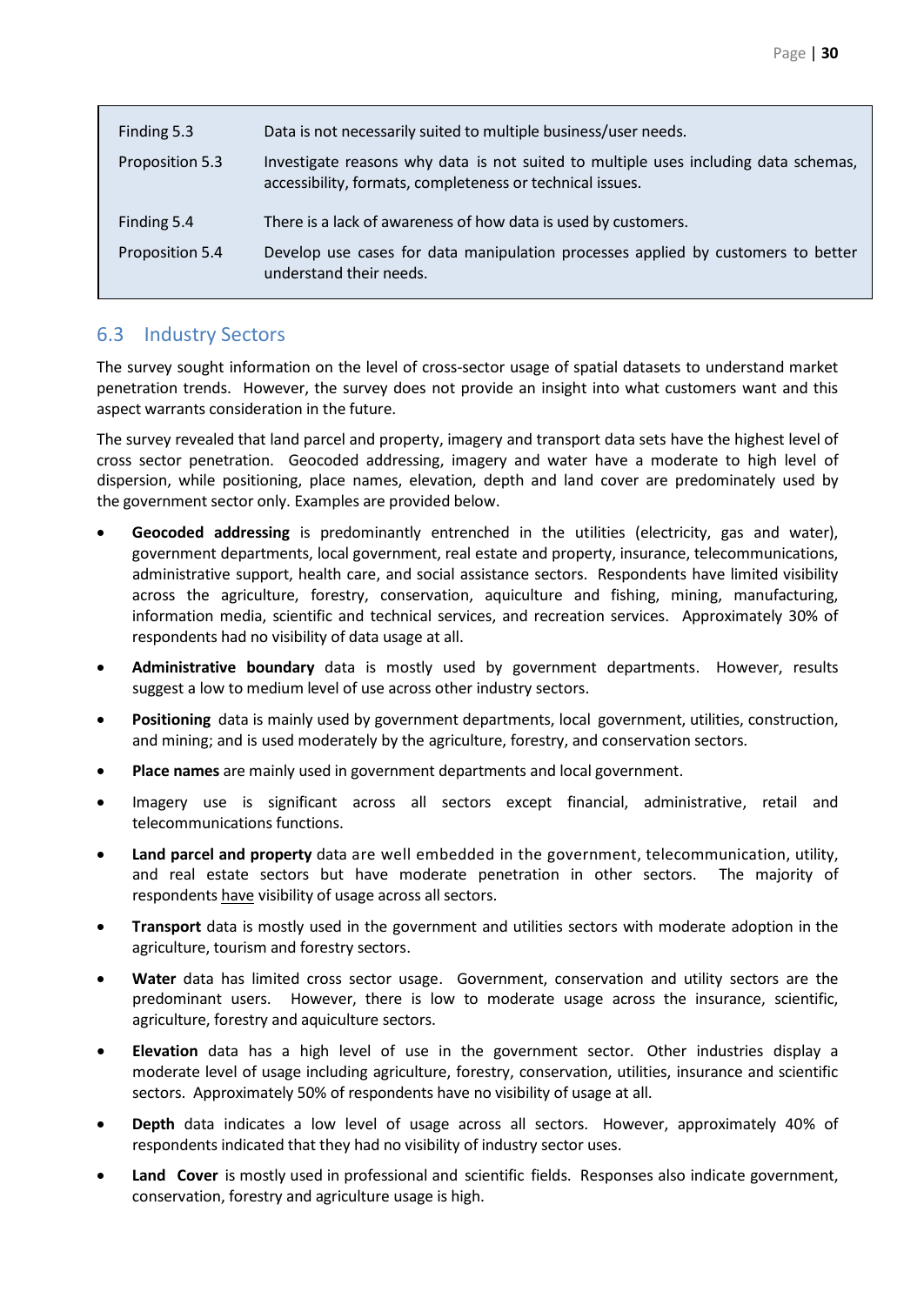| Finding 5.5     | The level of usage by industry sector is unclear from this survey, which only<br>signifies industry sector trends                                   |  |  |  |
|-----------------|-----------------------------------------------------------------------------------------------------------------------------------------------------|--|--|--|
| Proposition 5.5 | Market research is required to better understand what level of functionality,<br>completeness and currency consumers want from the FSDF Data Themes |  |  |  |

## <span id="page-30-0"></span>7. Alignment with FSDF Future Needs

The survey sought to understand the gaps between what jurisdictions are currently able to provide and the functionality envisaged for the future FSDF.

At this point in time, there are no jurisdictions that are able to deliver on all future FSDF requirements. Responses indicate that current capabilities are extremely diverse. For example, while some jurisdictions able to deliver on aspirational goals now; for others the same functionality is seen as an unlikely or long term deliverable.

The following provide a general overview and predominant trends for the current state of jurisdiction data with respect to FSDF requirements:

- There is only one (1) criterion where all jurisdictions indicate that an FSDF future requirement is already achieved. This is the ability to distinguish official place names from unofficial place names.
- **Real-time** delivery of data updates is envisaged as a short to long term goal for most themes, with the exception of water, depth and land cover where this is not an FSDF requirement.
- **CC-BY at zero cost** is unlikely for positioning, land parcel and property, imagery, transport, elevation and depth.
- In the main, **positional accuracy** requirements of FSDF themes have moderate achievability with administrative boundaries, water, elevation, depth and land cover having a high number of respondents suggesting accuracy requirements are unachievable.
- The preservation of **historical** data is not a requirement for all FSDF Data Themes. Respondents for geocoded addressing indicate historical data is unlikely to be preserved; whereas administrative boundaries and land cover respondents mainly indicate short to long term achievability for keeping data record histories. The majority of place names' data sets already collect historical content.
- The FSDF Themes require **enhanced dataset content** and specifications are unique to each theme. The majority of themes display short to long term achievability. However, the enhancements required for geocoded addressing, water, depth and land cover themes are felt to be unachievable by many respondents.
- The **two-way feedback** mechanism is unlikely to be achieved for administrative boundaries, land parcel and property, imagery and depth.

The perceived barriers include limited funding, lack of skilled resources, technical limitations and that activities are not recognised as either a business priority or policy.

Financial and strategic focus are the most often cited barriers to achieving aspirational goals. This is likely because the respondents are drawn from a population of data managers who may have less opportunity to influence funding and business direction and, as a consequence, these barriers manifest as insurmountable obstacles.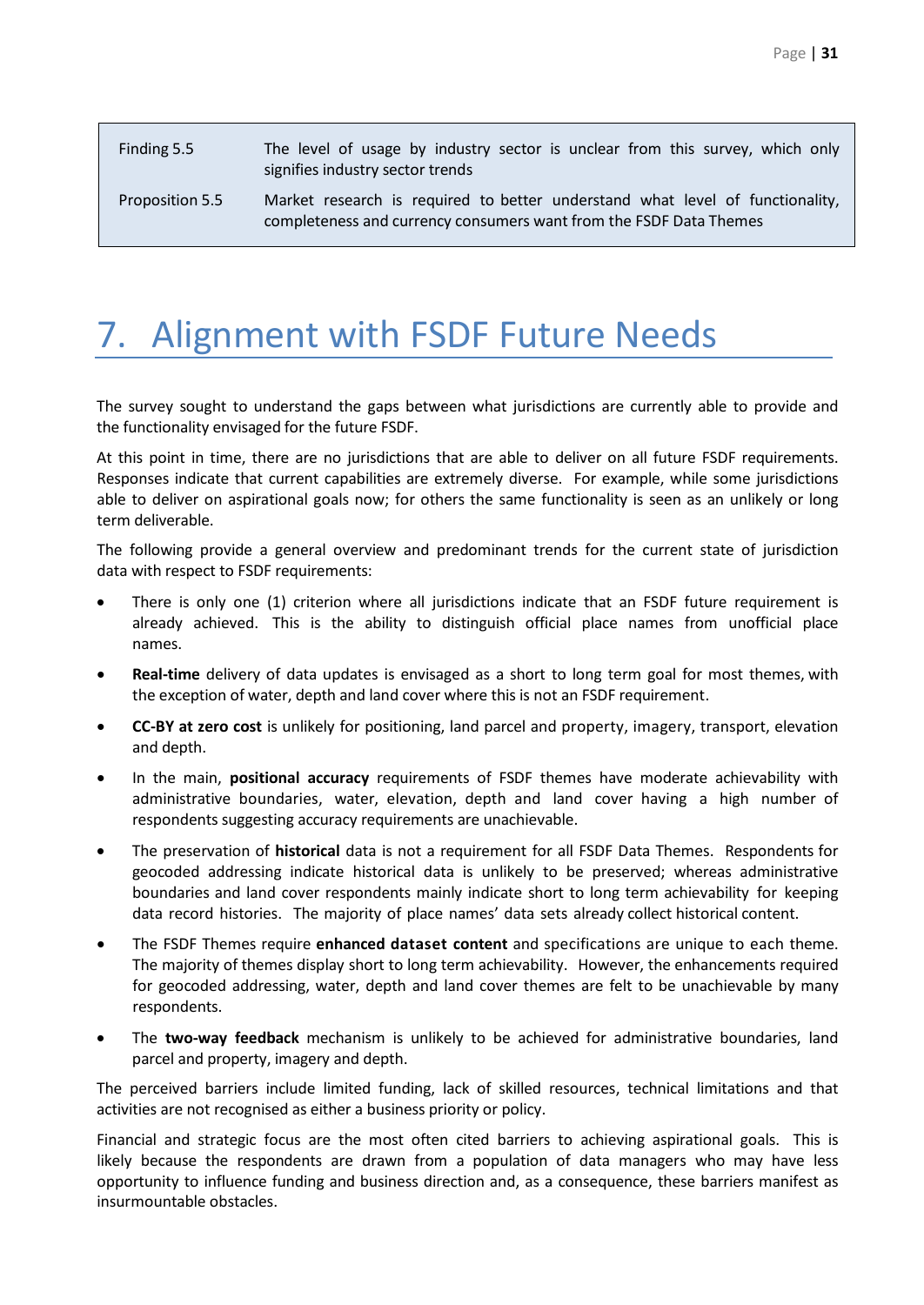At a strategic level, decision makers have the opportunity to assuage these barriers through firm direction setting and a multi-faceted strategy that considers sustainable business models at a jurisdiction and national level.

Interestingly, technical limitations is the least perceived barrier, suggesting data managers have the 'knowhow' to deliver enhanced content, real time delivery and improved positional accuracy.

Where technical limitations are sighted, these are usually accompanied by a perceived lack of skilled resources or where automated methods are not available.

Technical limitations are noted in relation to:

- 3-dimensional data modelling (geocoded addressing and land parcel and property themes)
- Enhanced classification systems to achieve commonality across jurisdiction models
- Development of complex relationships between date elements within a data schema
- Establishment of relationships across data sets including vertical integration
- Data correspondence across state/territory borders
- Two-way mechanism for user notifications and feedback

| Finding 6.1     | Limited funding and lack of business priority is likely to impact on the delivery of<br>FSDF aspirational goals.                               |
|-----------------|------------------------------------------------------------------------------------------------------------------------------------------------|
| Proposition 6.1 | Provide clear strategic direction and road map for each data set within a data<br>theme and consider funding requirements for new initiatives. |
| Finding 6.2     | Technical solutions do not exist for suitable 3D models and enhanced semantic<br>classification schemas.                                       |
| Proposition 6.2 | Research and development required into 3D solutions and enhanced data models <sup>8</sup>                                                      |

<sup>8</sup> University of Melbourne and CRCSI Program 3 Research respectively.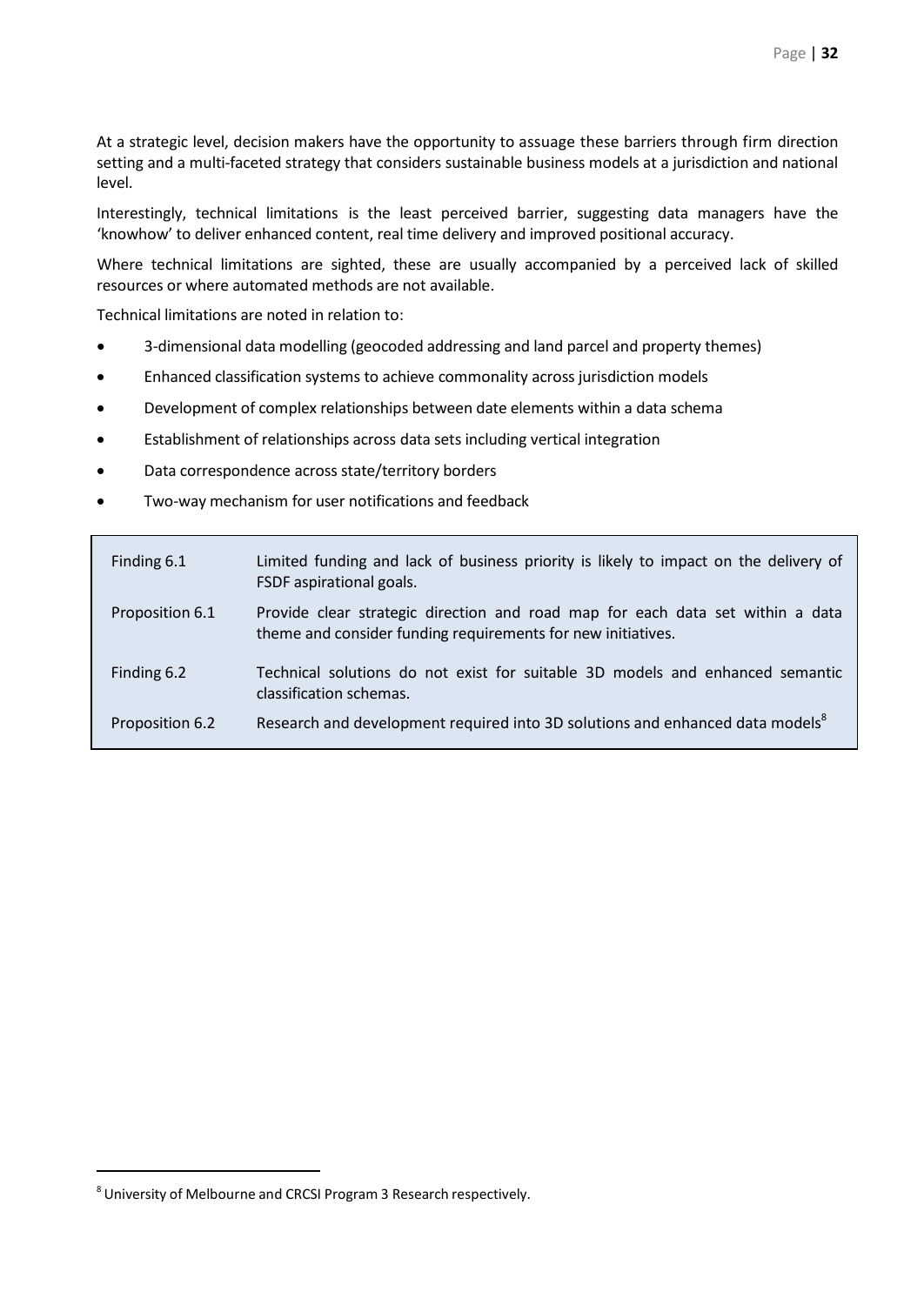## <span id="page-32-0"></span>**Appendix A: Survey Population**

| <b>Theme</b>                        | <b>Number of</b><br><b>Respondents</b> | <b>Jurisdiction</b>                                                                                                                                        |  |
|-------------------------------------|----------------------------------------|------------------------------------------------------------------------------------------------------------------------------------------------------------|--|
| Geocoded<br>Addressing              | 9                                      | ACT, VIC, QLD, SA, NT, NSW, WA, TAS, New Zealand                                                                                                           |  |
| Administrative<br><b>Boundaries</b> | 13                                     | ACT, VIC, QLD, SA, NT, NSW, WA, TAS, New Zealand<br>Australian Electoral Commission Australian Bureau of Statistics<br>Geoscience Australia<br><b>PSMA</b> |  |
| Positioning                         | 8                                      | ACT, QLD, SA, NT, NSW, WA, TAS Geoscience Australia                                                                                                        |  |
| <b>Place Names</b>                  | 9                                      | ACT, VIC, QLD, SA, NT, WA, TAS, New Zealand<br>Geoscience Australia                                                                                        |  |
| Imagery                             | 9                                      | ACT, QLD, SA, NT, NSW, WA (x2 Satellite and Aerial), TAS<br>Geoscience Australia                                                                           |  |
| Land Parcel and<br>Property         | 8                                      | ACT, VIC, QLD, SA, NT, NSW, WA, TAS                                                                                                                        |  |
| Transport                           | 7                                      | ACT, VIC, SA, NT, NSW, WA, TAS                                                                                                                             |  |
| Water                               | 8                                      | VIC, SA, NT, NSW, TAS, New Zealand<br><b>Bureau of Meteorology</b><br>Geoscience Australia                                                                 |  |
| Elevation                           | 10                                     | ACT, VIC, QLD, SA, NT, NSW, WA, TAS, New Zealand<br>Defence                                                                                                |  |
| Depth                               | 5                                      | VIC, SA, NT, TAS, New Zealand                                                                                                                              |  |
| Land Cover                          | 8                                      | ACT, VIC, SA, NT, WA, TAS, New Zealand<br>Geoscience Australia                                                                                             |  |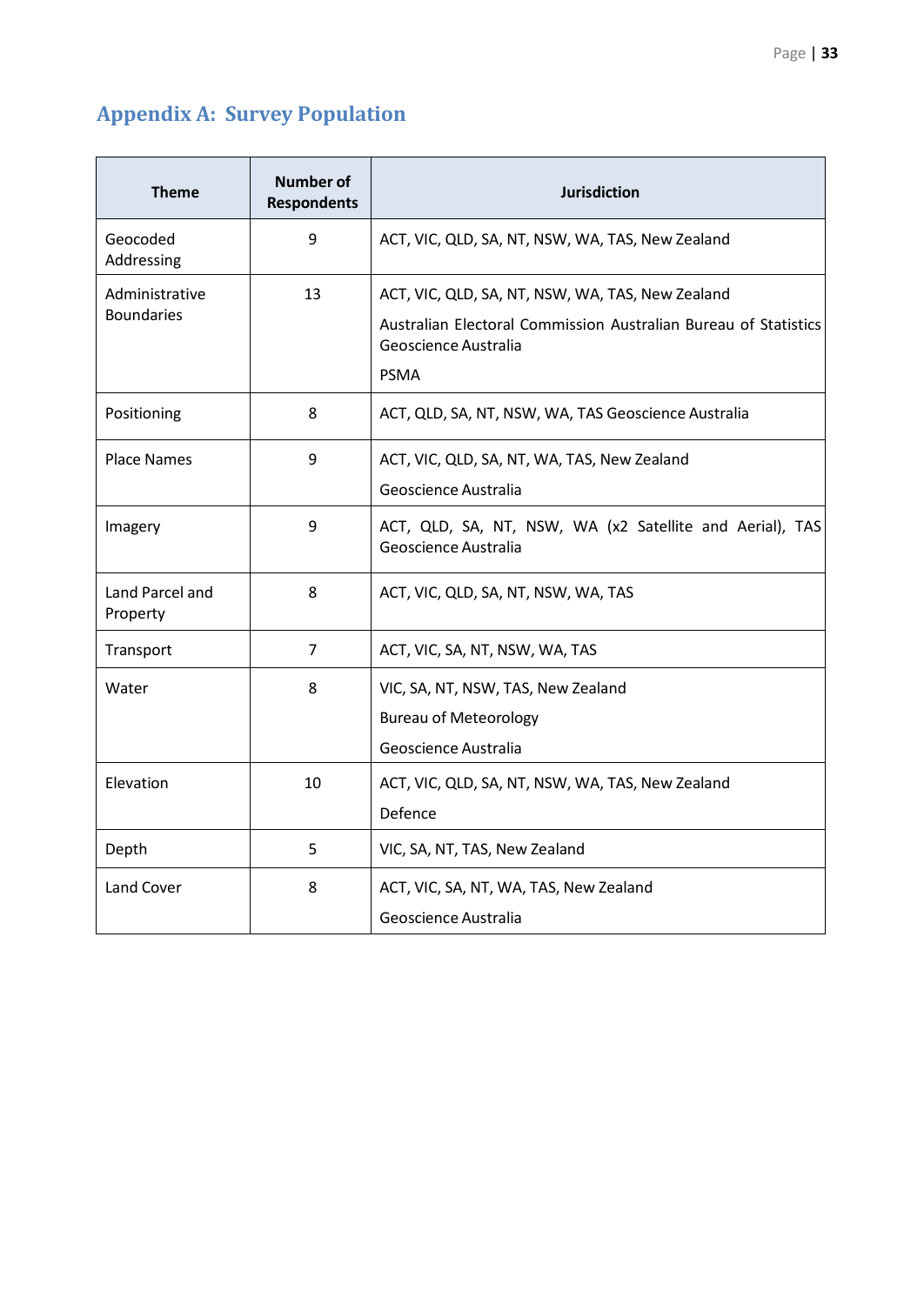## <span id="page-33-0"></span>**Appendix B: Findings**

| 1.<br>Governance                                                                                                                                    |                                                                                                                                                                                                                            |
|-----------------------------------------------------------------------------------------------------------------------------------------------------|----------------------------------------------------------------------------------------------------------------------------------------------------------------------------------------------------------------------------|
| Finding 1.1<br>Custodianship is not fully understood or recognised                                                                                  | Proposition 1.1<br>Produce a register of recognised data custodians for<br>data sets in each FSDF Data Theme                                                                                                               |
| Finding 1.2<br>The collection and management of data sets is not<br>a formally mandated function under some of the<br>data themes                   | <b>Proposition 1.2</b><br>Consider formalising mandates for data collection and<br>management where none exist                                                                                                             |
| Finding 1.3<br>Policy and legislation is not consistently<br>administered across jurisdictions                                                      | <b>Proposition 1.3</b><br>Seek alignment of policy/legislation across all<br>jurisdictions focussing on consistent application and<br>outputs as a priority                                                                |
| Finding 1.4<br>The supply chains for many data sets are<br>characterised by data duplication                                                        | <b>Proposition 1.4</b><br>Research is required to model the web of multiple<br>networks and relationships that exist in current spatial<br>data supply chains with a view to addressing the gaps<br>in capability          |
| Finding 1.5<br>There is no Intellectual Property Rights<br>Management (IPRM) model for national datasets                                            | <b>Proposition 1.5</b><br>Investigate an agreed policy for intellectual property<br>management, open/exclusive innovation rights and/or<br>instruments to manage shared intellectual property                              |
| <b>Accessibility</b><br>2.                                                                                                                          |                                                                                                                                                                                                                            |
| Finding 2.1<br>Bathymetry data is not readily accessible to the<br>public                                                                           | <b>Proposition 2.1</b><br>Investigate if there is a consumer need for the<br>inclusion of nationwide bathymetry data in an online<br>environment                                                                           |
| <b>Finding 2.2</b><br>There is no common financial model for data sets<br>across jurisdictions making it difficult to collaborate<br>on equal terms | <b>Proposition 2.2</b><br>Investigate and develop a financial model for FSDF<br>Data Themes, one that is sustainable over the longer<br>term                                                                               |
| Finding 2.3<br>There is no common Licensing Framework for data<br>sets across jurisdictions                                                         | <b>Proposition 2.3</b><br>Investigate and develop a License Framework for FSDF<br>Data Themes, one that supports collaboration over the<br>longer term on each data set                                                    |
| <b>Data Standards and Metadata</b><br>3.                                                                                                            |                                                                                                                                                                                                                            |
| Finding 3.1<br>There is limited adoption of data standards<br>across FSDF Data Themes                                                               | <b>Proposition 3.1a</b><br>Jurisdictions to progressively comply with FSDF<br>nominated standards OR<br><b>Proposition 3.1b</b><br>Research and develop methods to aggregate data sets<br>that have different data schemas |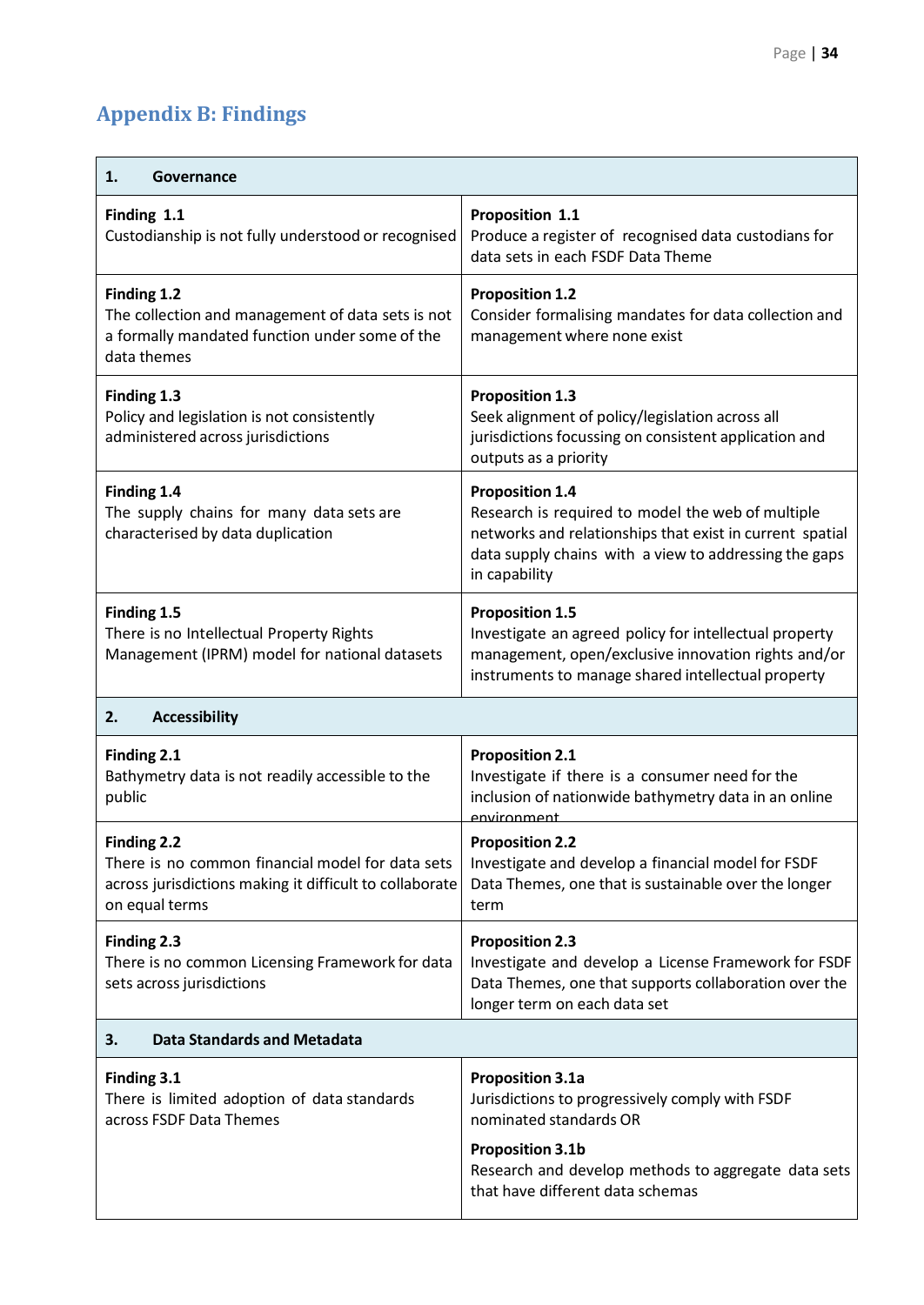| Finding 3.2<br>Limited compliance with OGC Web Services                                                 | <b>Proposition 3.2</b><br>Investigate and encourage compliance with minimum<br>standards required for online access to ensure<br>interoperability between the various software solutions          |
|---------------------------------------------------------------------------------------------------------|---------------------------------------------------------------------------------------------------------------------------------------------------------------------------------------------------|
| Finding 3.3<br>Real-time updating of nationwide data sets is<br>currently not possible                  | <b>Proposition 3.3</b><br>Adopt Global Unique Identifiers to enable update<br>propagation in a federated environment OR develop<br>methods to federate data on-the-fly                            |
| <b>Data Quality</b><br>4.                                                                               |                                                                                                                                                                                                   |
| Finding 4.1<br>Positional accuracy varies across jurisdiction data<br>sets                              | <b>Proposition 4.1</b><br>Develop a uniform approach and minimum level of<br>metadata to enable positional accuracy statements for<br>national data sets                                          |
| Finding 4.2<br>Data themes are not complete and data<br>improvement is required                         | <b>Proposition 4.2a</b><br>Market research is required to better understand what<br>improvement proposals will add the most value for<br>consumers                                                |
|                                                                                                         | <b>Proposition 4.2b</b><br>Develop a work plan for data improvement priorities                                                                                                                    |
|                                                                                                         | <b>Proposition 4.2c</b><br>Investigate the funding necessary to achieve data<br>improvements and develop strategies to mitigate risks<br>such as technical barriers and lack of skilled resources |
| Finding 4.3<br>Little is known about how often data should be<br>updated to meet the needs of end users | <b>Proposition 4.3</b><br>Market research is required to better understand the<br>value proposition afforded to consumers from having<br>access to real-time updated data sets                    |
| Finding 4.4<br>Data validation is not adopted widely                                                    | <b>Proposition 4.4</b><br>Investigate the value of automated data validation<br>methods particularly for trans-border data<br>management in spatial data supply chains                            |
| Finding 4.5<br>Limited online mechanism to receive feedback<br>from the community                       | <b>Proposition 4.5a</b><br>Research and development directed towards systems<br>that enable community or trusted partner engagement<br>to assist in the maintenance of data sets                  |
|                                                                                                         | <b>Proposition 4.5b</b><br>Solutions that support the automatic integration of<br>volunteered data with authoritative sources                                                                     |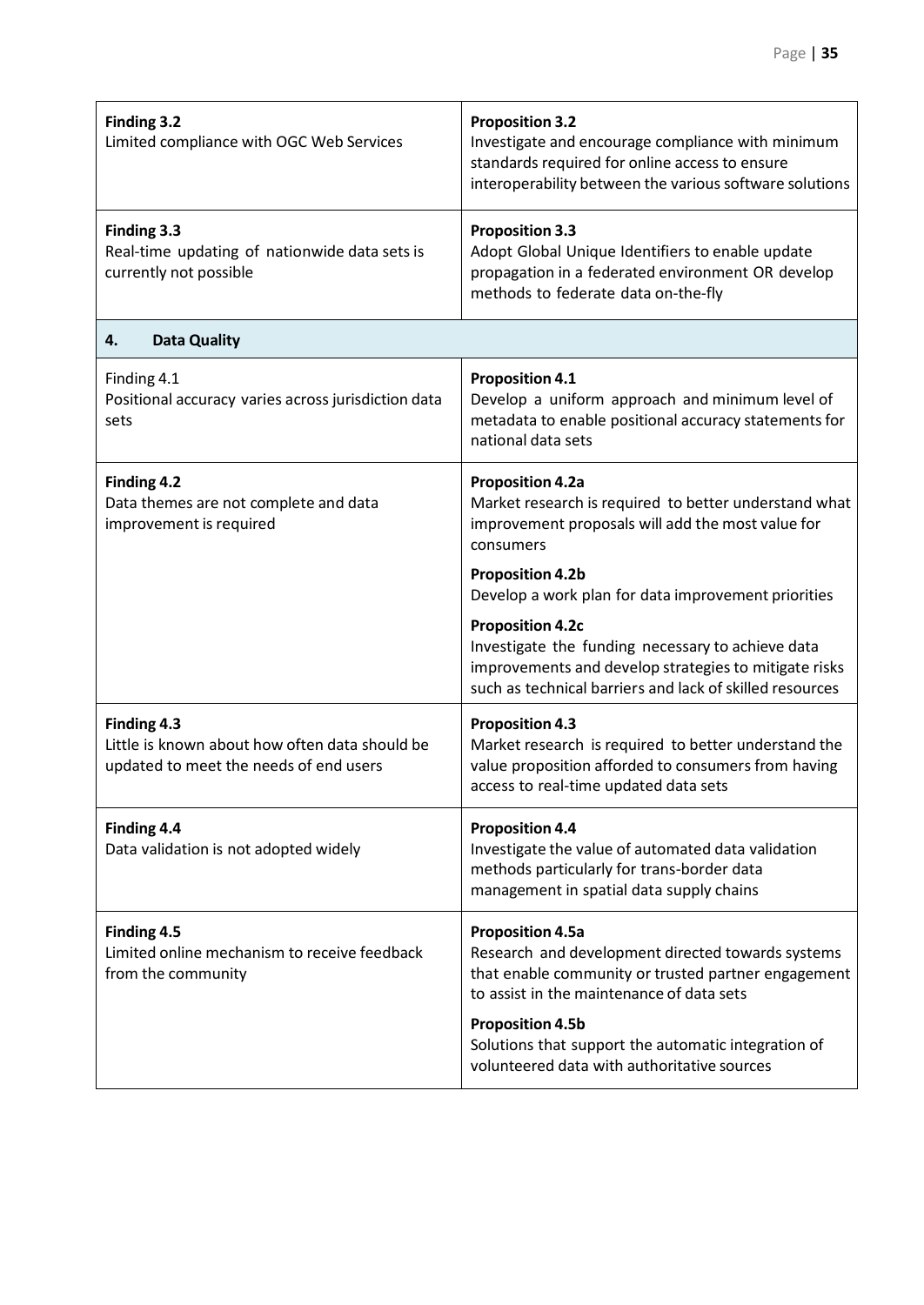| <b>Usability</b><br>5.                                                                                                               |                                                                                                                                                                                        |
|--------------------------------------------------------------------------------------------------------------------------------------|----------------------------------------------------------------------------------------------------------------------------------------------------------------------------------------|
| Finding 5.1<br>Some data sets are not suited to FSDF intended<br>purposes                                                            | <b>Proposition 5.1</b><br>Compare and contrast the suitability of each data set<br>against the intended FSDF purpose and investigate<br>reasons where there is significant divergence. |
| Finding 5.2<br>The value of the FSDF Themes to the consumer<br>cannot be determined from this survey population                      | <b>Proposition 5.2</b><br>Investigate the value proposition of FSDF themes to<br>consumers to understand whether they are fit for<br>purpose in the user context                       |
| Finding 5.3<br>Data is not necessarily suited to multiple<br>business/user needs                                                     | <b>Proposition 5.3</b><br>Investigate reasons why data is not suited to multiple<br>uses including data schemas, accessibility, formats,<br>completeness or technical issues.          |
| Finding 5.4<br>There is a lack of awareness of how data is used by<br>customers                                                      | <b>Proposition 5.4</b><br>Develop use cases for data manipulation processes<br>applied by customers to better understand their needs.                                                  |
| Finding 5.5<br>The level of usage by industry sector is unclear from<br>this survey, which only signifies industry sector<br>trends. | <b>Proposition 5.5</b><br>Market research is required to better understand what<br>level of functionality, completeness and currency<br>consumers want from the FSDF Data Themes       |
| <b>Alignment with FSDF Aspirational Goals</b><br>6.                                                                                  |                                                                                                                                                                                        |
| Finding 6.1<br>Limited funding and lack of business focus is likely<br>to impact on the delivery of FSDF aspirational goals          | <b>Proposition 6.1</b><br>Provide clear strategic direction and road map for each<br>data set within a data theme and consider funding<br>required for new initiatives                 |
| Finding 6.2<br>Technical solutions do not exist for suitable 3D<br>models and enhanced semantic classification<br>schemas            | <b>Proposition 6.2</b><br>Research and Development required into 3D (vector)<br>modelling and semantic ontologies                                                                      |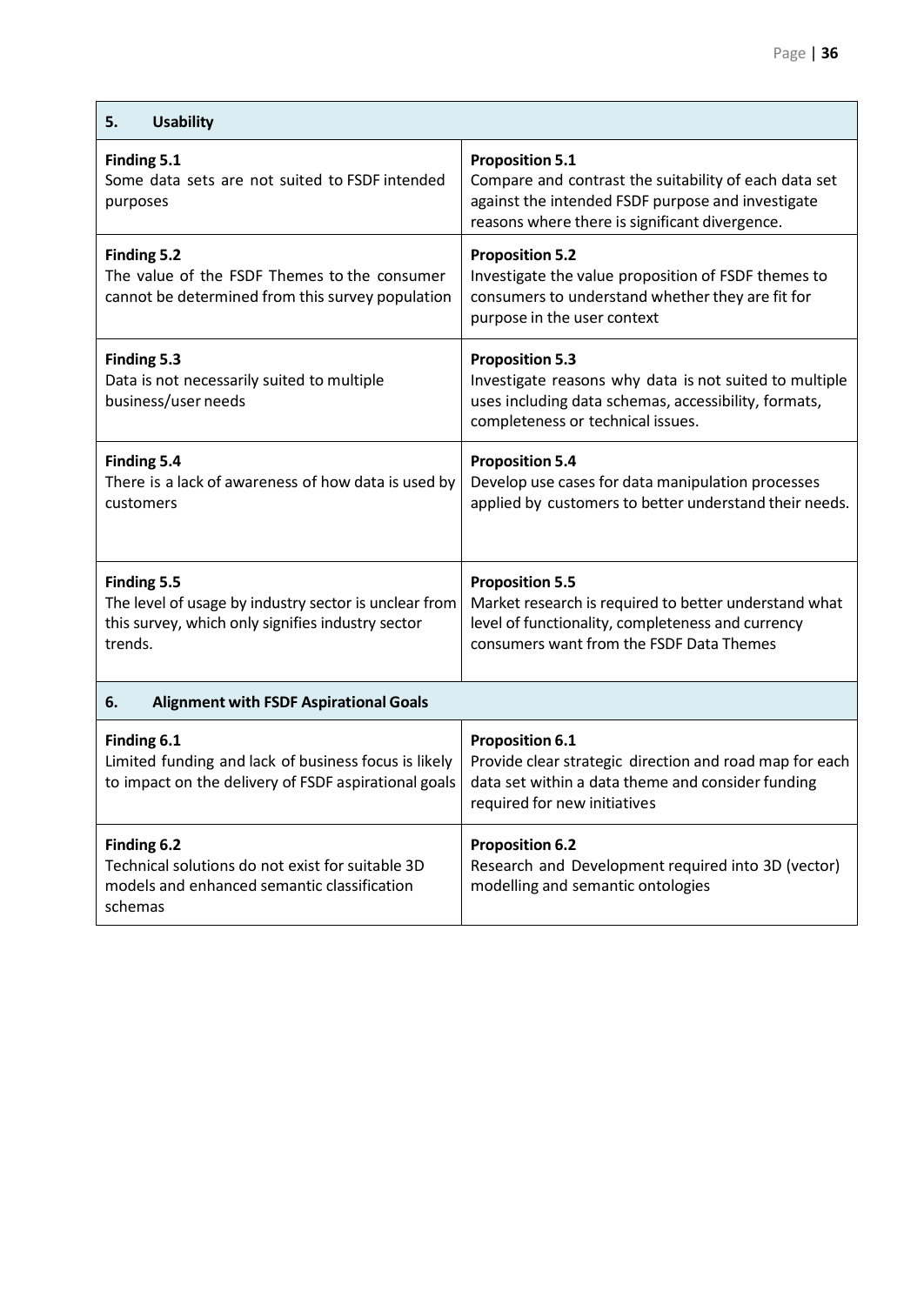## <span id="page-36-0"></span>**Appendix C: Aspirational Goals**

## *Geocoded Addressing*

| <b>FSDF Requirement</b>                                                                                      | <b>Achievability (in the</b><br>main)  | <b>Barrier</b>                                                                     |
|--------------------------------------------------------------------------------------------------------------|----------------------------------------|------------------------------------------------------------------------------------|
| Geocoded Address data delivered nationally in real-time                                                      | <b>Short-Long Term</b>                 | Funding                                                                            |
| For each property there is an officially assigned address                                                    | Mostly Achieved or<br>Long Term        | <b>Business Policy</b>                                                             |
| Addresses are recorded in your address database within 2<br>days of assignment by the local authority etc    | <b>Short-Long Term</b>                 | Funding, lack of skilled<br>resources                                              |
| The address database is updated daily                                                                        | <b>Mostly Achieved</b>                 | Funding                                                                            |
| Each address will include a number on the road                                                               | Mostly Achieved or<br><b>Long Term</b> | Funding                                                                            |
| Each address will include at least one geocode                                                               | <b>Mostly Achieved</b>                 | Funding                                                                            |
| Each address will include a persistent identifier                                                            | <b>Mostly Achieved</b>                 | Funding                                                                            |
| The dataset will include a relationship to historical<br>addresses                                           | <b>Unlikely</b>                        | Not a business priority<br>or policy                                               |
| The dataset will include the currency of the address<br>information                                          | <b>Mostly Achieved</b>                 | <b>Funding</b>                                                                     |
| The dataset will include the relationships between sub-<br>addresses and primary addresses                   | Mostly Achieved or<br><b>Long Term</b> | Lack of skilled resources,<br>technical limitations and<br>not a business priority |
| The dataset will include physical Addresses in multi storey<br>buildings defined in 3D                       | <b>Unlikely</b>                        | Funding, technical<br>limitations                                                  |
| The dataset will include complete and current indigenous<br>communities                                      | Long Term                              | Funding, Technical<br>limitations                                                  |
| The dataset will include complex addresses within<br>facilities that have private road addresses             | <b>Unlikely</b>                        | Lack of skilled resources,<br>technical limitations and<br>not a business priority |
| The dataset will include multiple buildings within a<br>property                                             | <b>Unlikely</b>                        | Funding                                                                            |
| The supply chain will include a two-way mechanism for<br>user notifications/feedback (additions and changes) | Mostly Achieved or<br>Long Term        | Funding, technical<br>limitations, not a<br>business priority                      |
| Be available nationally under CC-BY at zero cost                                                             | Mostly Achieved or<br>Long Term        | Not a business policy                                                              |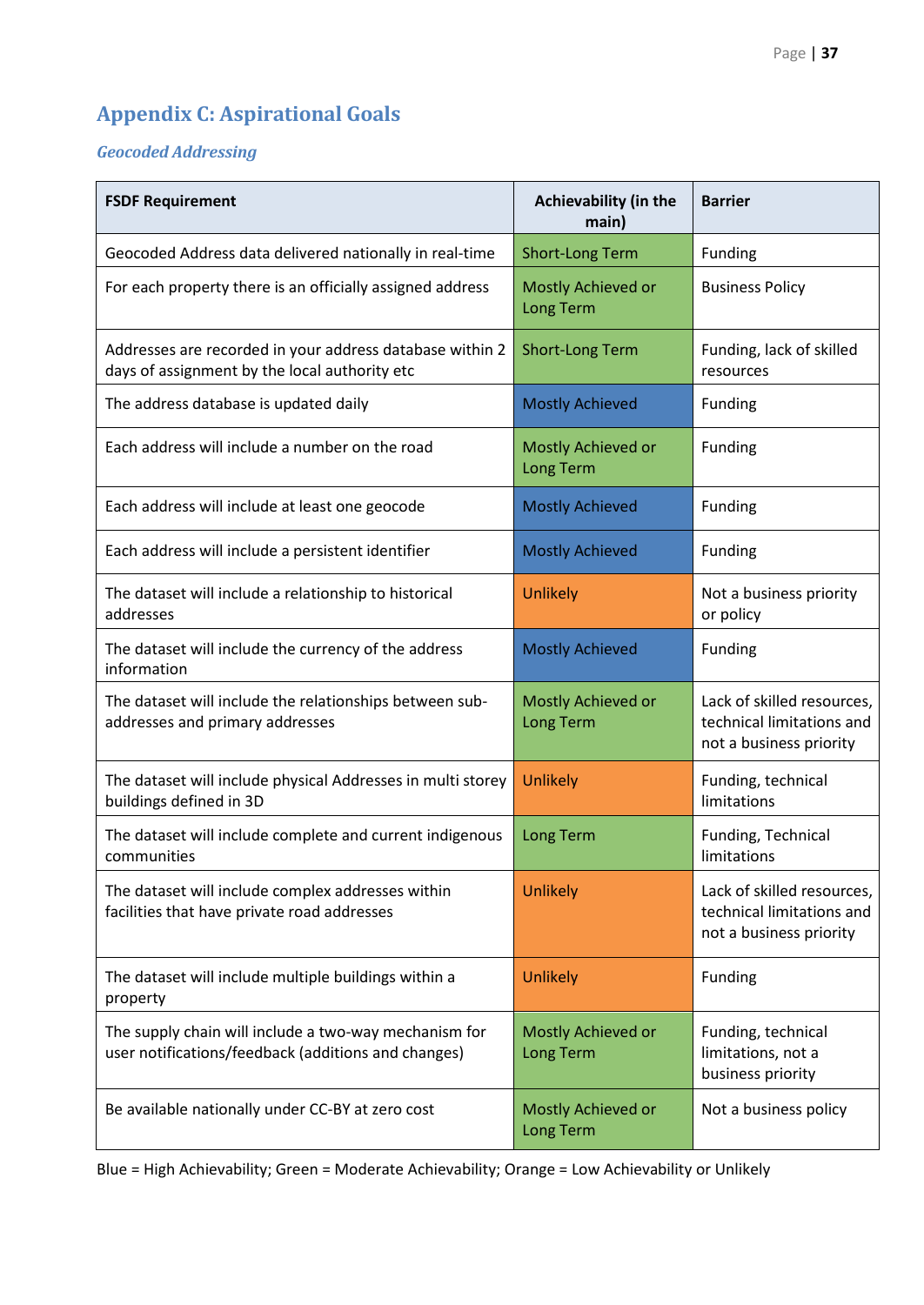### *Administrative Boundaries*

| <b>FSDF Requirement</b>                                                                                                                   | Achievability(in<br>the main)           | <b>Barrier</b>                             |
|-------------------------------------------------------------------------------------------------------------------------------------------|-----------------------------------------|--------------------------------------------|
| Be delivered nationally and in real-time                                                                                                  | <b>Short Term</b>                       | Other                                      |
| Have an official name for each Administrative Boundary                                                                                    | <b>Mostly Achieved</b>                  | <b>NA</b>                                  |
| Record boundary changes within 2 days of approval                                                                                         | <b>Unlikely</b>                         | Not a business priority                    |
| Have a data schema that can be extended to include<br>other categories of administration boundary information                             | <b>Mostly Achieved</b><br>or Long Term  | <b>NA</b>                                  |
| Link boundaries to feature representations, such as<br>cadastral boundaries and natural landmarks, to which<br>they are legally described | <b>Mostly Achieved</b><br>or Long Term  | Other                                      |
| Maintain historical boundaries for comparative analysis                                                                                   | <b>Mostly Achieved</b><br>or Long Term  | Not a business priority                    |
| Ensure the Jurisdiction administrative boundary data<br>aligns with ABS Statistical Geographic Boundaries                                 | <b>Unlikely</b>                         | Other                                      |
| Ensure the Jurisdiction administrative boundary data<br>aligns with Australian Electoral boundaries                                       | <b>Unlikely</b>                         | Not a business priority or<br>policy       |
| Ensure the Jurisdiction administrative boundary data<br>aligns with adjacent State/Territory Borders                                      | <b>Short Term</b>                       | Funding, Not a business<br>priority, other |
| Be available nationally under CC-BY at zero cost                                                                                          | <b>Mostly Achieved</b><br>or short Term | Other                                      |
| Provide a two-way mechanism for user<br>notifications/feedback                                                                            | <b>Unlikely</b>                         | Funding, Not a business<br>priority, other |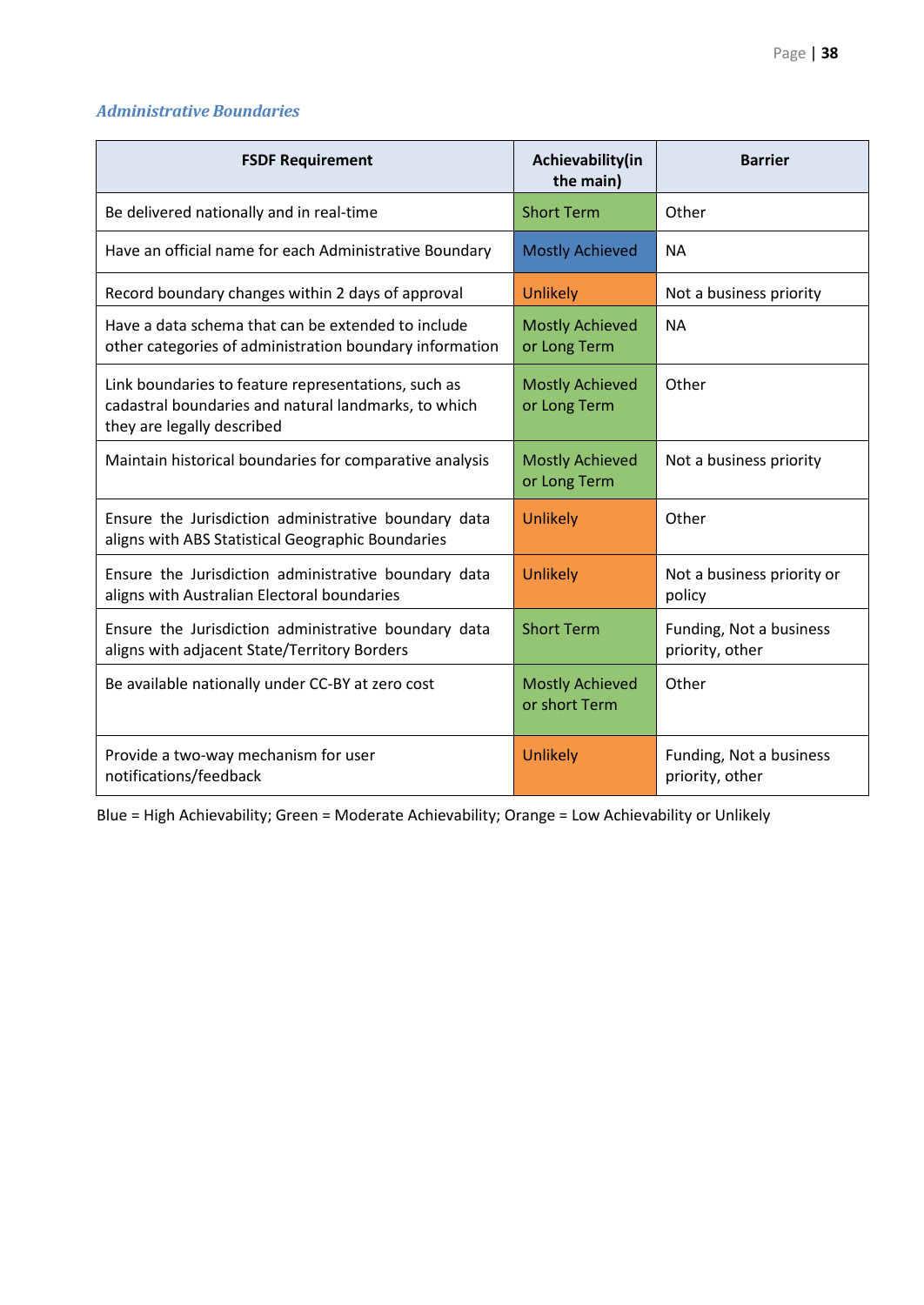#### *Positioning*

| <b>FSDF Requirement</b>                                                                                                     | <b>Achievability (in</b><br>the main)  | <b>Barrier</b>                             |
|-----------------------------------------------------------------------------------------------------------------------------|----------------------------------------|--------------------------------------------|
| Contribute to a nationwide positioning system in real-<br>time                                                              | <b>Mostly Achieved</b><br>or Long Term | Funding, Not a<br>business priority, other |
| Deliver coordinated, centimetre accuracy real time<br>positioning services                                                  | <b>Mostly Achieved</b><br>or Long Term | Funding, Not a<br>business priority        |
| Be augmented with fully multi-GNSS capable, high<br>integrity, trusted CORS network with a 200 km inter-<br>station spacing | <b>Mostly Achieved</b><br>or Long Term | Funding, Not a<br>business policy          |
| Have consistent edge matching across state and<br>territory borders                                                         | <b>Short Term</b>                      | Funding                                    |
| Be consistent and complete in the classification, status<br>and delineation of Positioning data, nationally                 | <b>Long Term</b>                       | Lack of skilled<br>resources               |
| Be compliant with GeodesyML data transfer standard                                                                          | <b>Short-Long Term</b>                 | Funding, Lack of skilled<br>resources      |
| Be available nationally under CC-BY at zero cost                                                                            | <b>Unlikely</b>                        | Not a business priority<br>or policy       |
| Provide a two-way mechanism for user<br>notifications/feedback                                                              | <b>Long Term</b>                       | Funding                                    |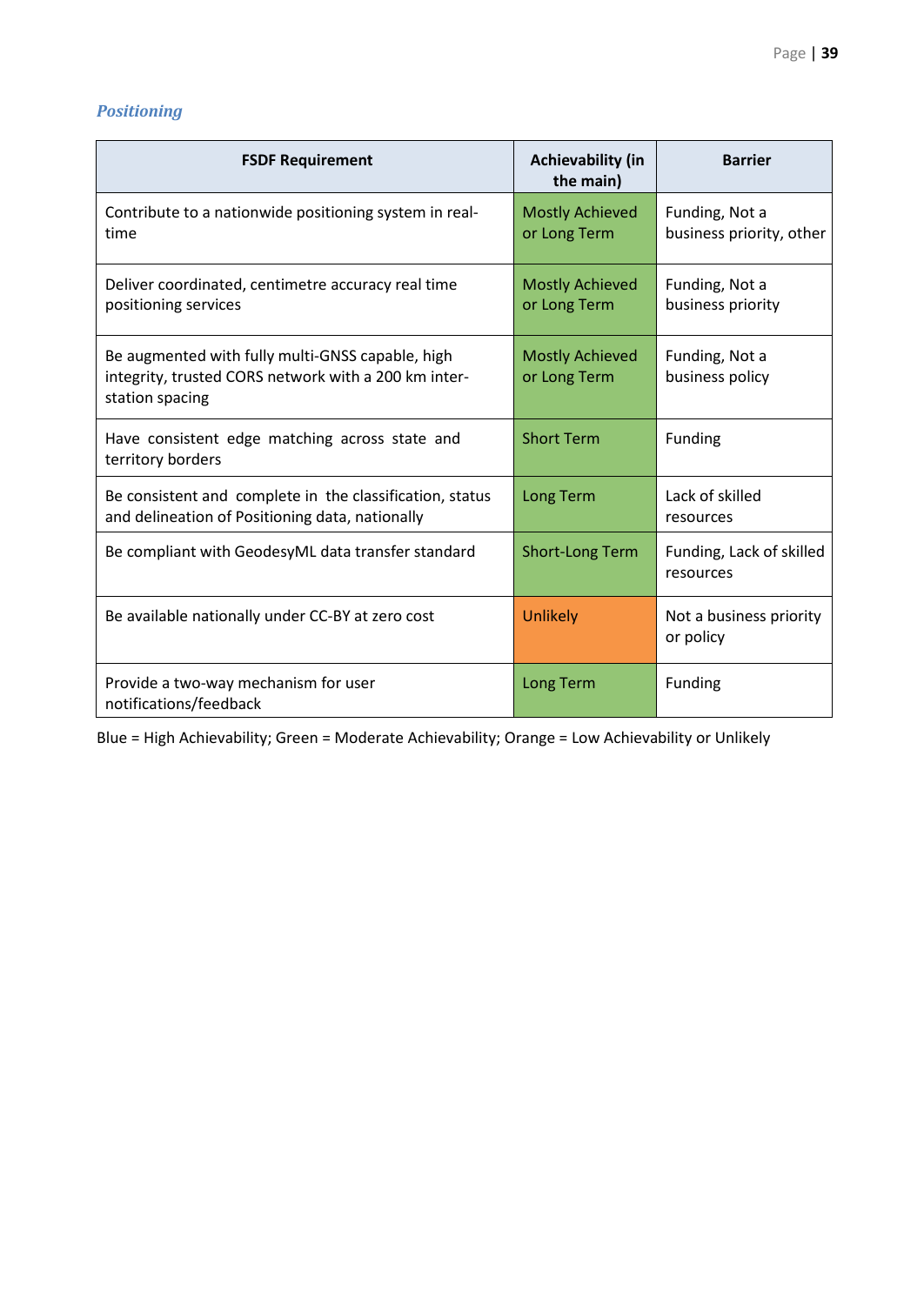#### *Place Names*

| <b>FSDF Requirement</b>                                                                             | <b>Achievability (in</b><br>the main)   | <b>Barrier</b>                                                     |
|-----------------------------------------------------------------------------------------------------|-----------------------------------------|--------------------------------------------------------------------|
| Be delivered to national aggregator in real-time                                                    | Long Term -<br>Unlikely                 | Funding                                                            |
| Include the physical extent of a place (feature)                                                    | <b>Long Term</b>                        | Funding, not a business<br>priority                                |
| Have a spatial accuracy of ±10m                                                                     | <b>Long Term</b>                        | Funding, not a business<br>priority                                |
| Include alias and historical place names                                                            | <b>Mostly Achieved</b>                  | <b>NA</b>                                                          |
| Distinguish official from unofficial names                                                          | Achieved                                | <b>NA</b>                                                          |
| Include government buildings and service delivery points                                            | <b>Long Term</b>                        | Funding, not a business<br>priority                                |
| Have place names that correspond across state and<br>territory borders (toponomy and geometry-wise) | <b>Long Term</b>                        | Funding, technical<br>limitations, not a business<br>priority      |
| Name all indigenous locations                                                                       | <b>Long Term</b>                        | Funding, not a business<br>priority                                |
| <b>Include Road Names</b>                                                                           | <b>Mostly Achieved</b><br>or Short Term | NA, technical limitations,<br>not a business priority or<br>policy |
| Provide all Place names including Road Names and<br>Features of Interest as CC BY at zero cost      | <b>Mostly Achieved</b><br>or unlikely   | NA, Not a business Policy                                          |
| Provide a two-way mechanism for user<br>notifications/feedback (additions and changes)              | <b>Mostly Achieved</b><br>or Long Term  | Not a business priority                                            |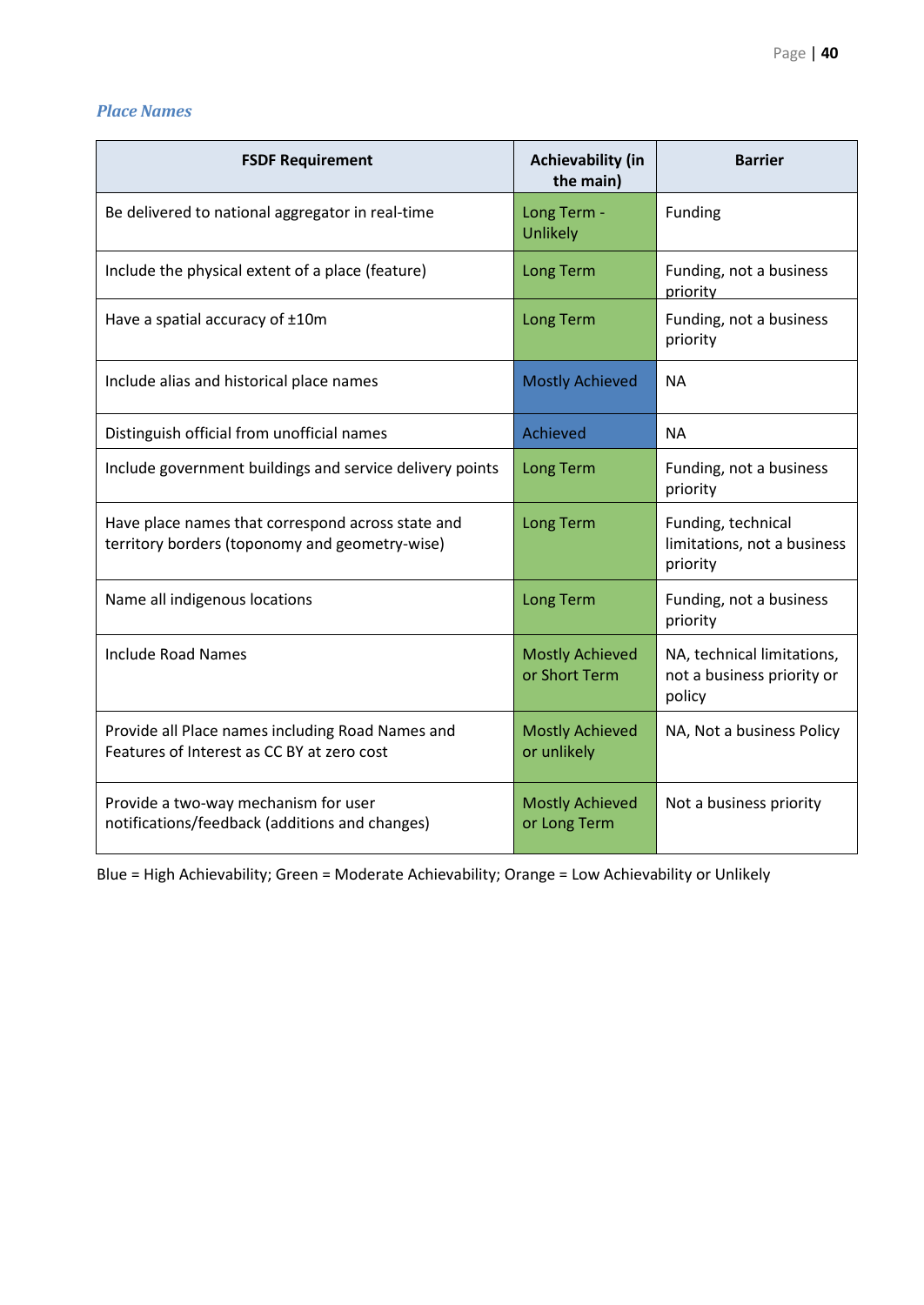### *Land Parcel and Property*

| <b>FSDF Requirement</b>                                                                         | <b>Achievability (in</b><br>the main)  | <b>Barrier</b>                                                    |
|-------------------------------------------------------------------------------------------------|----------------------------------------|-------------------------------------------------------------------|
| Be updated daily                                                                                | <b>Long Term</b>                       | <b>Technical limitations</b>                                      |
| Be a nationwide dataset delivered in real-time                                                  | <b>Long Term</b>                       | Funding, technical<br>limitations, not a business<br>priority     |
| Be associated with a Primary and or Secondary Addresses                                         | <b>Long Term</b>                       | <b>Technical limitations</b>                                      |
| Have ±1m accuracy in urban regions                                                              | <b>Long Term</b>                       | Funding                                                           |
| Have a spatial accuracy of ±10m rural regions                                                   | <b>Long Term</b>                       | Funding, lack of skilled<br>resources, technical<br>limitations   |
| Have lot on deposited plan/diagram                                                              | <b>Mostly Achieved</b>                 | <b>NA</b>                                                         |
| Include public rights (i.e. access)                                                             | <b>Mostly Achieved</b><br>or Long Term | <b>NA</b>                                                         |
| Include secondary rights (i.e. easements/covenants)                                             | <b>Unlikely</b>                        | Technical limitations, not a<br>business priority or policy       |
| Consistent edge matching across state and territory                                             | <b>Short Term</b>                      | Funding, not a business<br>priority                               |
| Include proposed subdivisions (pre-calculations)                                                | <b>Long Term</b>                       | <b>Technical limitations</b>                                      |
| Allow for integration with other datasets to depict<br>rights restrictions and responsibilities | <b>Long Term</b>                       | Funding, lack of skilled<br>resources, not a business<br>priority |
| Visualise property data in 3D                                                                   | <b>Long Term</b>                       | Funding, technical<br>limitations                                 |
| Be available nationally under CC-BY at zero cost                                                | <b>Unlikely</b>                        | Not a business policy                                             |
| Provide a two-way mechanism for user<br>notifications/feedback (additions and changes)          | <b>Short-Long Term</b>                 | <b>Technical limitations</b>                                      |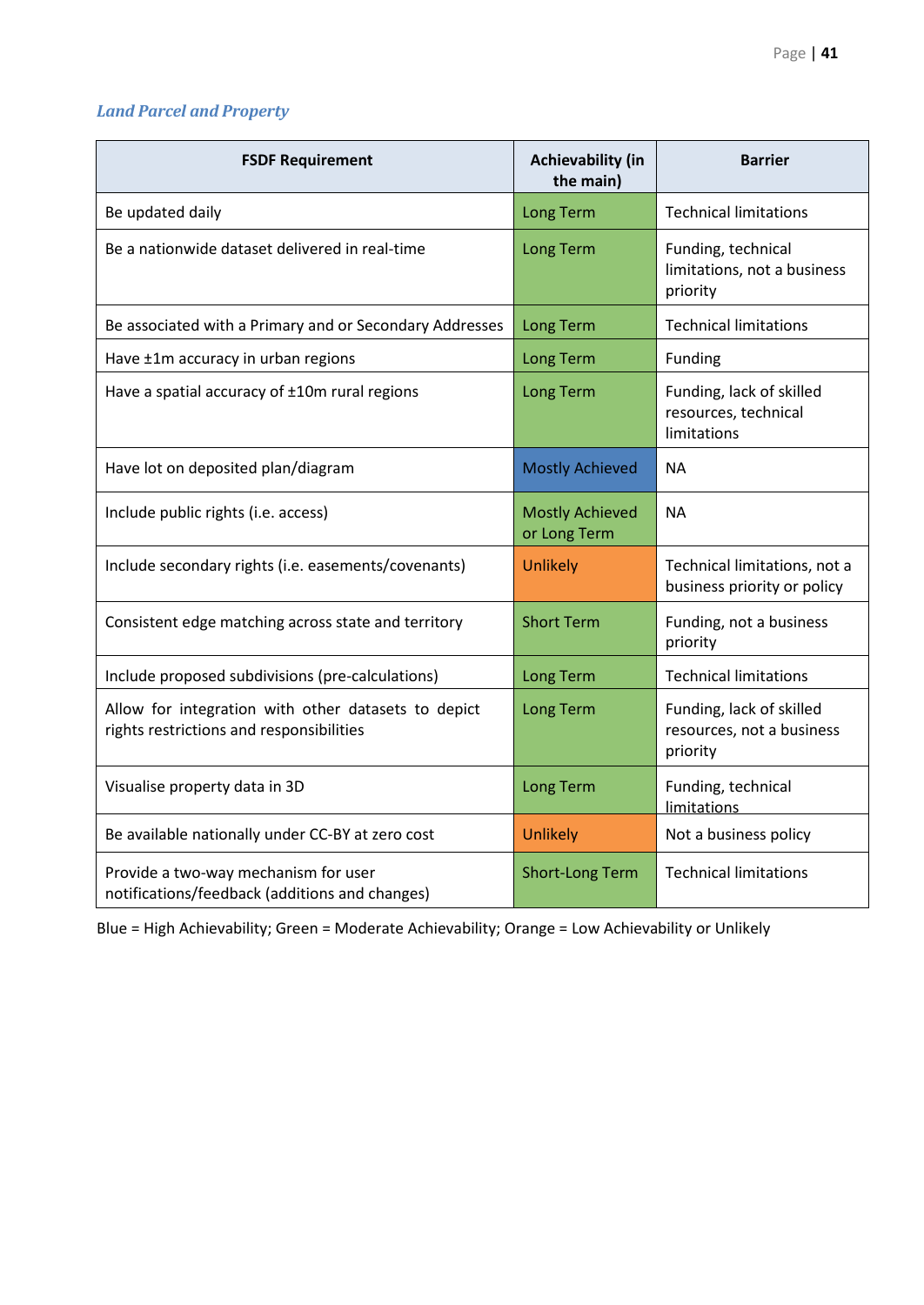### *Imagery*

| <b>FSDF Requirement</b>                                                                | <b>Achievability (in</b><br>the main)  | <b>Barrier</b>                                                |
|----------------------------------------------------------------------------------------|----------------------------------------|---------------------------------------------------------------|
| Contribute to nationwide imagery products                                              | <b>Mostly Achieved</b><br>or Long Term | Funding, not a business<br>priority                           |
| Have seamless coverage of imagery across the jurisdiction                              | <b>Mostly Achieved</b><br>or Long Term | <b>Funding</b>                                                |
| Have very high to high resolution in urban areas annually                              | <b>Mostly Achieved</b>                 | Funding                                                       |
| Have medium resolution in regional areas annually                                      | <b>Mostly Achieved</b><br>or Unlikely  | Funding                                                       |
| Generally be of low resolution and high frequency in<br>remote areas                   | <b>Mostly Achieved</b><br>or Unlikely  | Funding                                                       |
| Be available nationally under CC-BY at zero cost                                       | <b>Unlikely</b>                        | Not a business policy                                         |
| Provide a two-way mechanism for user<br>notifications/feedback (additions and changes) | <b>Mostly Achieved</b><br>or Unlikely  | Funding, technical<br>limitations, not a business<br>priority |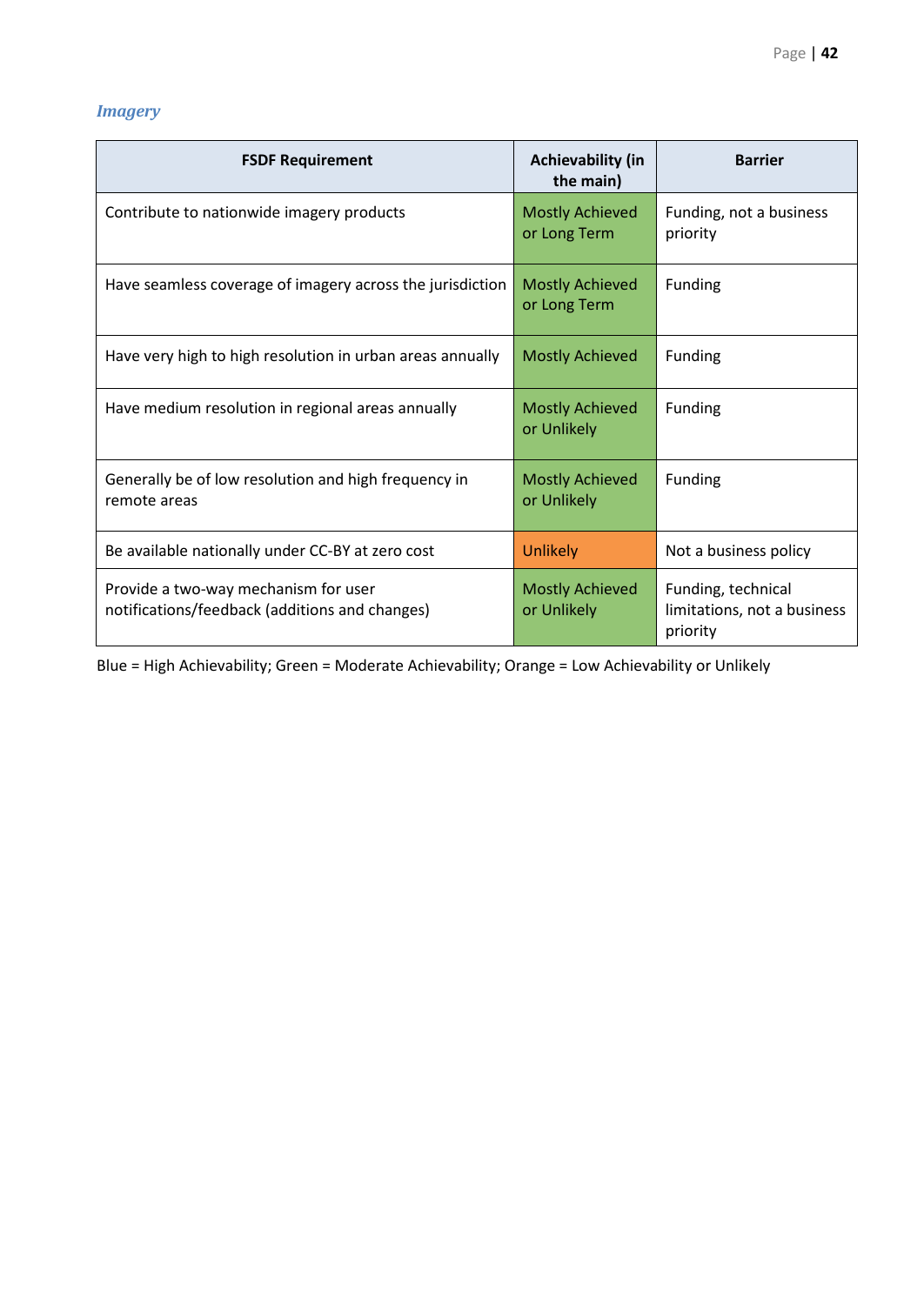### *Transport*

| <b>FSDF Requirement</b>                                                                                       | <b>Achievability (in</b><br>the main)   | <b>Barrier</b>                      |
|---------------------------------------------------------------------------------------------------------------|-----------------------------------------|-------------------------------------|
| Contribute to the nationwide dataset in real-time                                                             | <b>Short-Long Term</b>                  | Funding                             |
| Include new roads within 2 weeks of gazettal                                                                  | <b>Mostly Achieved</b>                  | Lack of skilled resources           |
| Have ±1m accuracy in urban regions                                                                            | Long Term                               | Funding                             |
| Have a spatial accuracy of ±10m rural regions                                                                 | <b>Mostly Achieved</b><br>or Short Term | Funding                             |
| Have consistent edge matching across state and territory<br>borders                                           | <b>Mostly Achieved</b><br>or Long Term  | Not a business priority             |
| Be consistent and complete in the classification, status<br>and delineation of transport features, nationally | <b>Mostly Achieved</b><br>or Long Term  | Funding, not a business<br>priority |
| Include all public transport networks                                                                         | Achieved or Long<br>Term                | Funding, not business policy        |
| Be linked/networked to other transport themes                                                                 | Long Term                               | Funding, not a business<br>priority |
| Be available nationally under CC-BY at zero cost                                                              | <b>Unlikely</b>                         | Not business policy                 |
| Provide a two-way mechanism for user<br>notifications/feedback (additions and changes)                        | <b>Short Term</b>                       | Funding, technical<br>limitations   |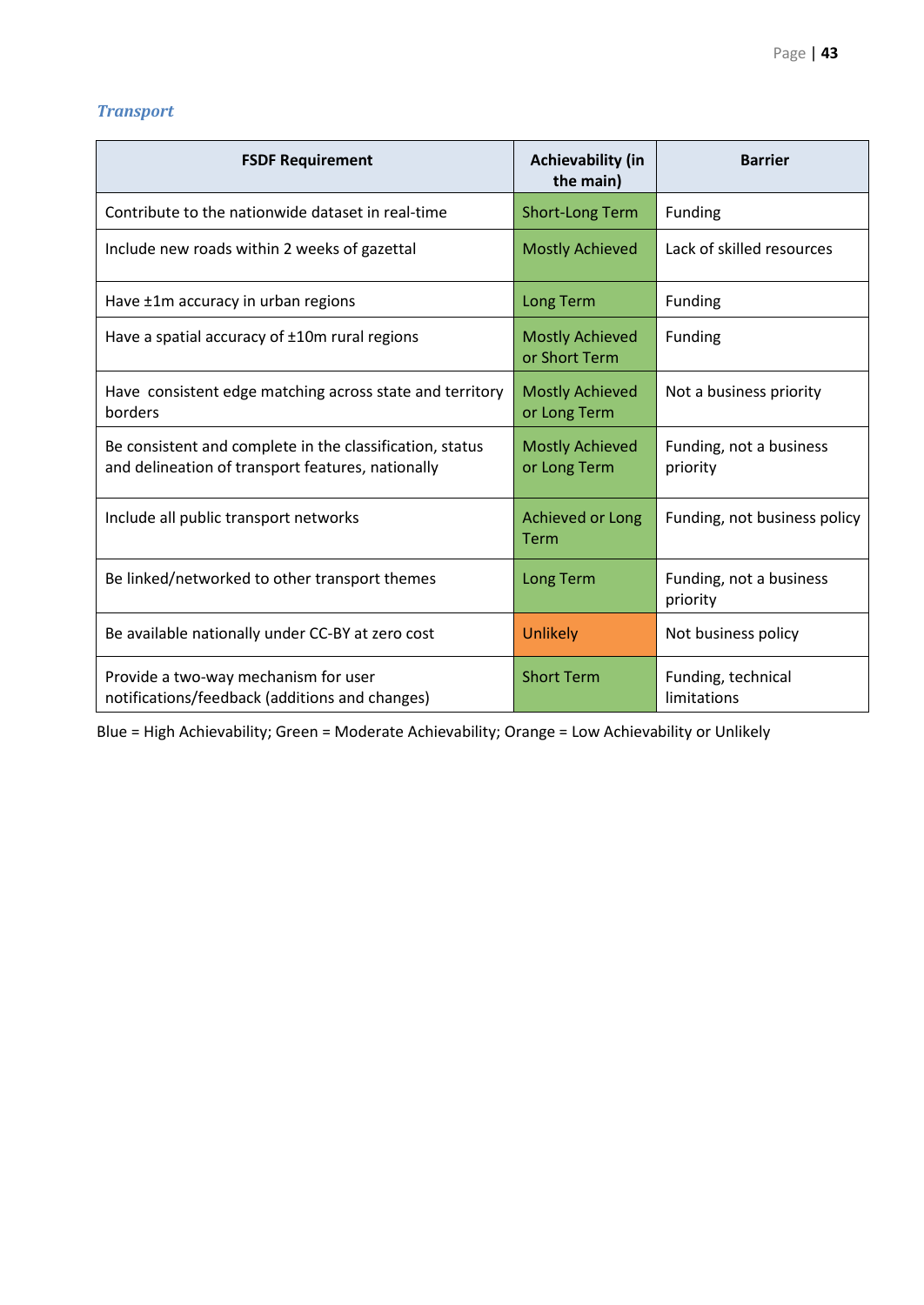#### *Water*

| <b>FSDF Requirement</b>                                                                                   | <b>Achievability (in</b><br>the main)      | <b>Barrier</b>                                        |
|-----------------------------------------------------------------------------------------------------------|--------------------------------------------|-------------------------------------------------------|
| Include new water features within 2 weeks of notification                                                 | Long Term or<br><b>Unlikely</b>            | Funding, lack of skilled<br>resources                 |
| Contribute to the nationwide dataset in real-time                                                         | Long Term or<br><b>Unlikely</b>            | Funding, not a business<br>priority                   |
| Contribute water data nationally as per the Water<br>Regulations 2008                                     | Long Term or<br><b>Unlikely</b>            | Funding, not a business<br>policy                     |
| Have ±1m accuracy in urban regions                                                                        | Long Term or<br><b>Unlikely</b>            | Funding, not a business<br>priority                   |
| Have a spatial accuracy of ±10m rural regions                                                             | Long Term or<br><b>Unlikely</b>            | Funding                                               |
| Contain a high precision stream hierarchy                                                                 | Short to Long<br><b>Term or Unlikely</b>   | Funding                                               |
| Have consistent edge matching across state and territory<br>borders                                       | <b>Short Term</b>                          | Lack of skilled resources                             |
| Be consistent and complete in the classification, status<br>and delineation of Water features, nationally | Long Term                                  | Funding, not a business<br>priority                   |
| Be integrated with Land Parcel and Property and<br>Administrative Boundary Data Themes                    | Long Term                                  | Funding, not a business<br>priority                   |
| Be compatible with elevation datasets                                                                     | <b>Short-Long Term</b>                     | Funding                                               |
| Be compliant with emerging Water Data Transfer Format                                                     | <b>Short Term</b>                          | Lack of skilled resources,<br>not a business priority |
| Support modelling of water flows in 3D                                                                    | <b>Mostly Achieved</b><br>or Unlikely      | Lack of skilled resources,<br>not a business priority |
| Be available nationally under CC-BY at zero cost                                                          | Achieved<br><b>Mostly</b><br>or Short Term | Not business policy                                   |
| Provide a two-way mechanism for user<br>notifications/feedback (additions and changes)                    | <b>Short Term</b>                          | Funding, lack of skilled<br>resources                 |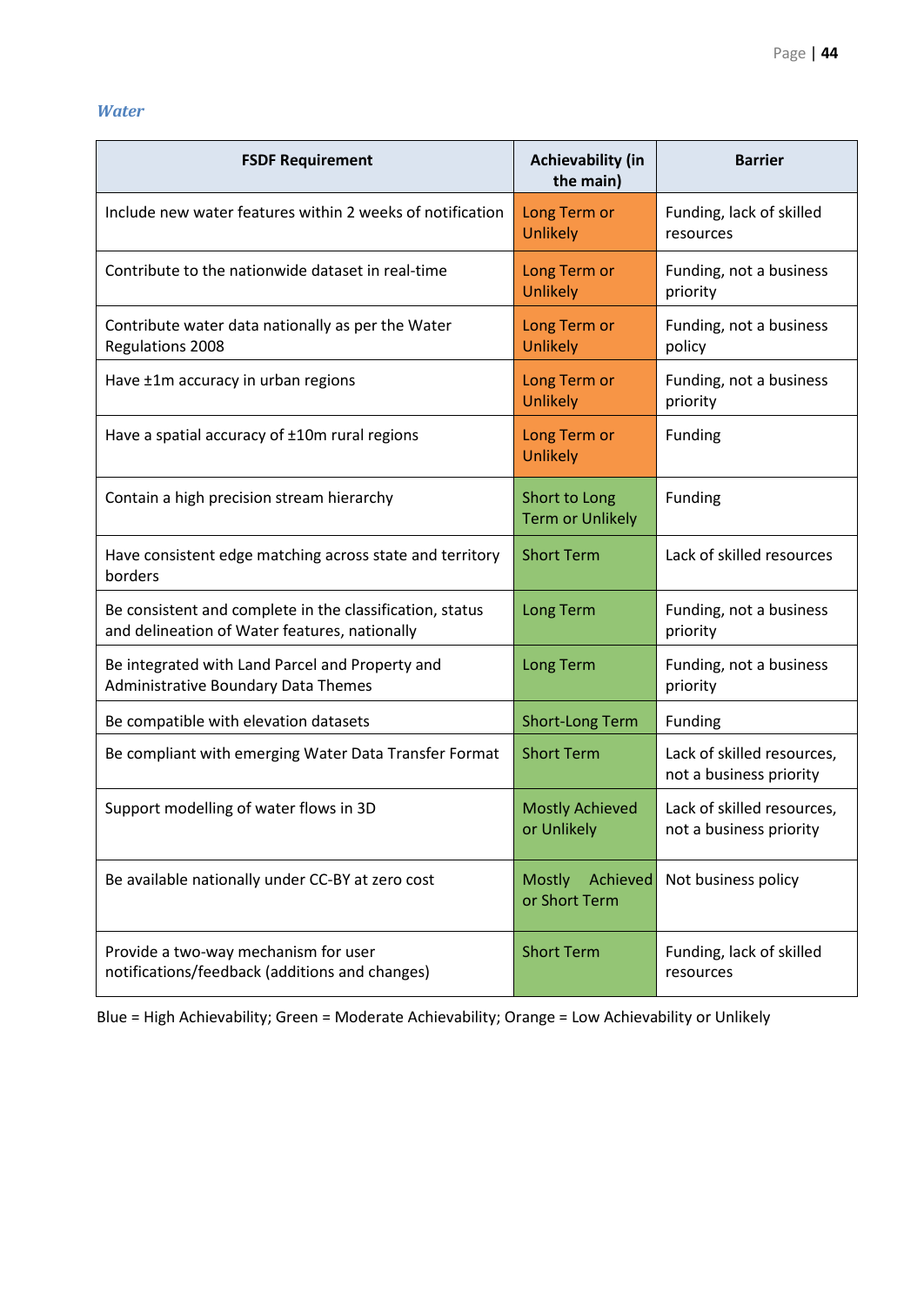#### *Elevation*

| <b>FSDF Requirement</b>                                                                                       | <b>Achievability (in</b><br>the main)   | <b>Barrier</b>                                                |
|---------------------------------------------------------------------------------------------------------------|-----------------------------------------|---------------------------------------------------------------|
| Contribute to nationwide elevation products                                                                   | <b>Mostly Achieved</b><br>or Long Term  | Funding, technical<br>limitations                             |
| Have seamless integration of elevation coverage across<br>the jurisdiction                                    | <b>Mostly Achieved</b><br>or Long Term  | Funding, technical<br>limitations, not a business<br>priority |
| Have ±1m contours/spot height accuracy in urban regions                                                       | <b>Mostly Achieved</b><br>or Long Term  | Funding, lack of skilled<br>resources                         |
| Have a contours/spot height accuracy of ±10m rural areas                                                      | <b>Mostly Achieved</b><br>or Long Term  | Funding,                                                      |
| Have <5m cell sizing or urban, coastal, environmental and<br>high risk regions                                | <b>Mostly Achieved</b><br>or Long Term  | Funding, lack of skilled<br>resources                         |
| Have 10m cell sizing for rural regions                                                                        | <b>Mostly Achieved</b><br>or Long Term  | Funding, lack of skilled<br>resources                         |
| Have 30m cell sizing for remote regions                                                                       | <b>Mostly Achieved</b><br>or Long Term  | Funding, lack of skilled<br>resources                         |
| Have consistent edge matching across state and territory<br>borders                                           | Long Term or<br>Unlikely                | Not a business priority                                       |
| Be consistent and complete in the classification, status<br>and delineation of Elevation features, nationally | <b>Mostly Achieved</b><br>or Short Term | <b>Technical limitations</b>                                  |
| Provide open access to multi-scale digital elevation<br>models under CC-BY licensing at no cost               | Long Term or<br><b>Unlikely</b>         | Not a business policy                                         |
| Provide a two-way mechanism for user<br>notifications/feedback (additions and changes)                        | <b>Mostly Achieved</b><br>or Unlikely   | Not a business priority                                       |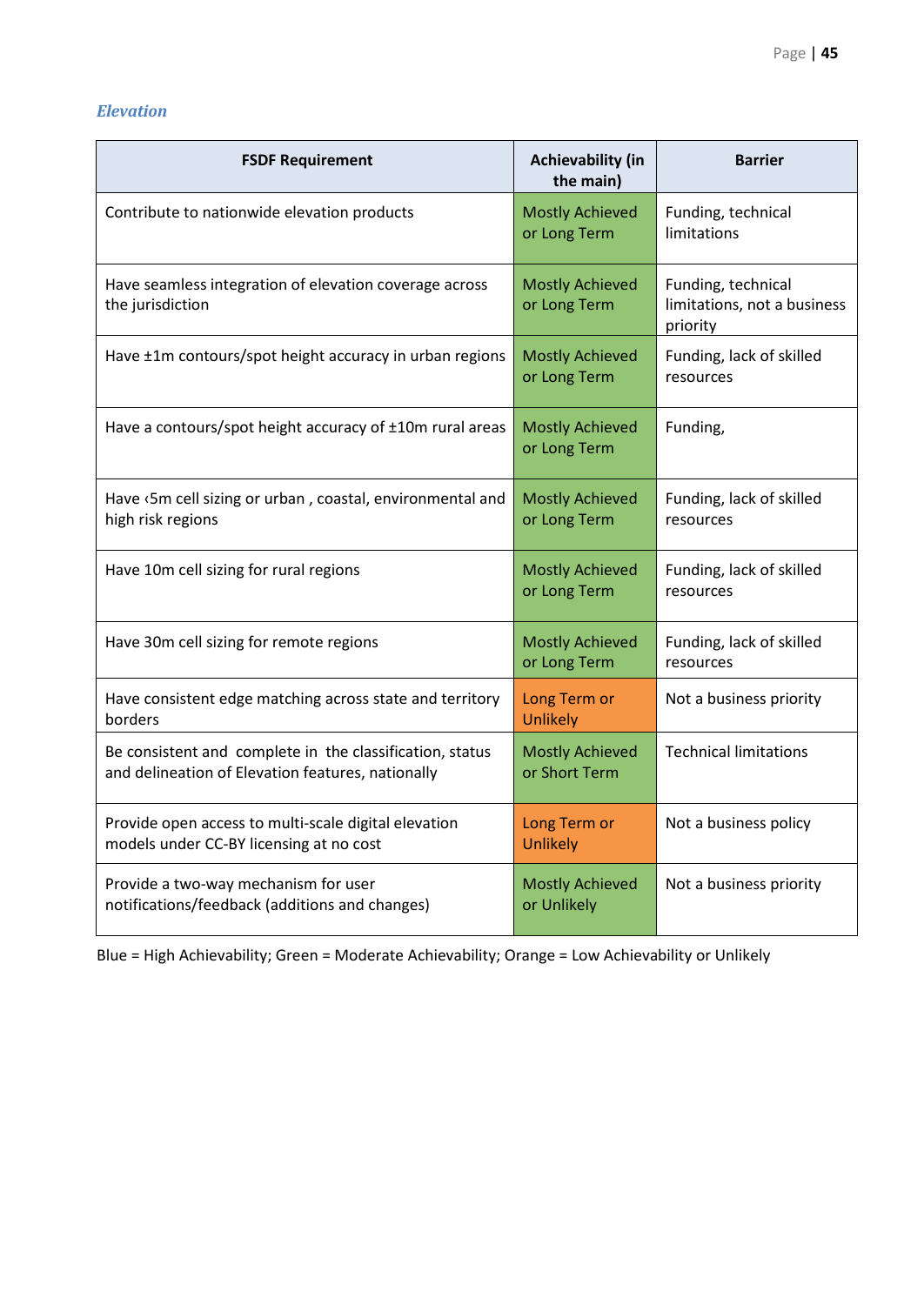### *Depth*

| <b>FSDF Requirement</b>                                                                | <b>Achievability (in</b><br>the main) | <b>Barrier</b>                  |
|----------------------------------------------------------------------------------------|---------------------------------------|---------------------------------|
| Contribute to nationwide Bathymetry products                                           | Long Term or<br><b>Unlikely</b>       | Funding, not business<br>policy |
| Have seamless integration of Bathymetry coverage across                                | Long Term or                          | Funding, not business           |
| Jurisdiction waters                                                                    | <b>Unlikely</b>                       | policy                          |
| Have consistent edge matching across state and territory                               | Long Term or                          | Funding, not business           |
| borders                                                                                | <b>Unlikely</b>                       | policy                          |
| Be consistent and complete in the classification, status                               | Long Term or                          | Funding, not business           |
| and delineation of Bathymetry features, nationally                                     | <b>Unlikely</b>                       | policy                          |
| Provide open access to multi-scale digital bathymetry                                  | Long Term or                          | Funding, not a business         |
| models under CC-BY licensing at no cost                                                | <b>Unlikely</b>                       | priority or policy              |
| Provide a two-way mechanism for user<br>notifications/feedback (additions and changes) | Long Term or<br><b>Unlikely</b>       | Not a business policy           |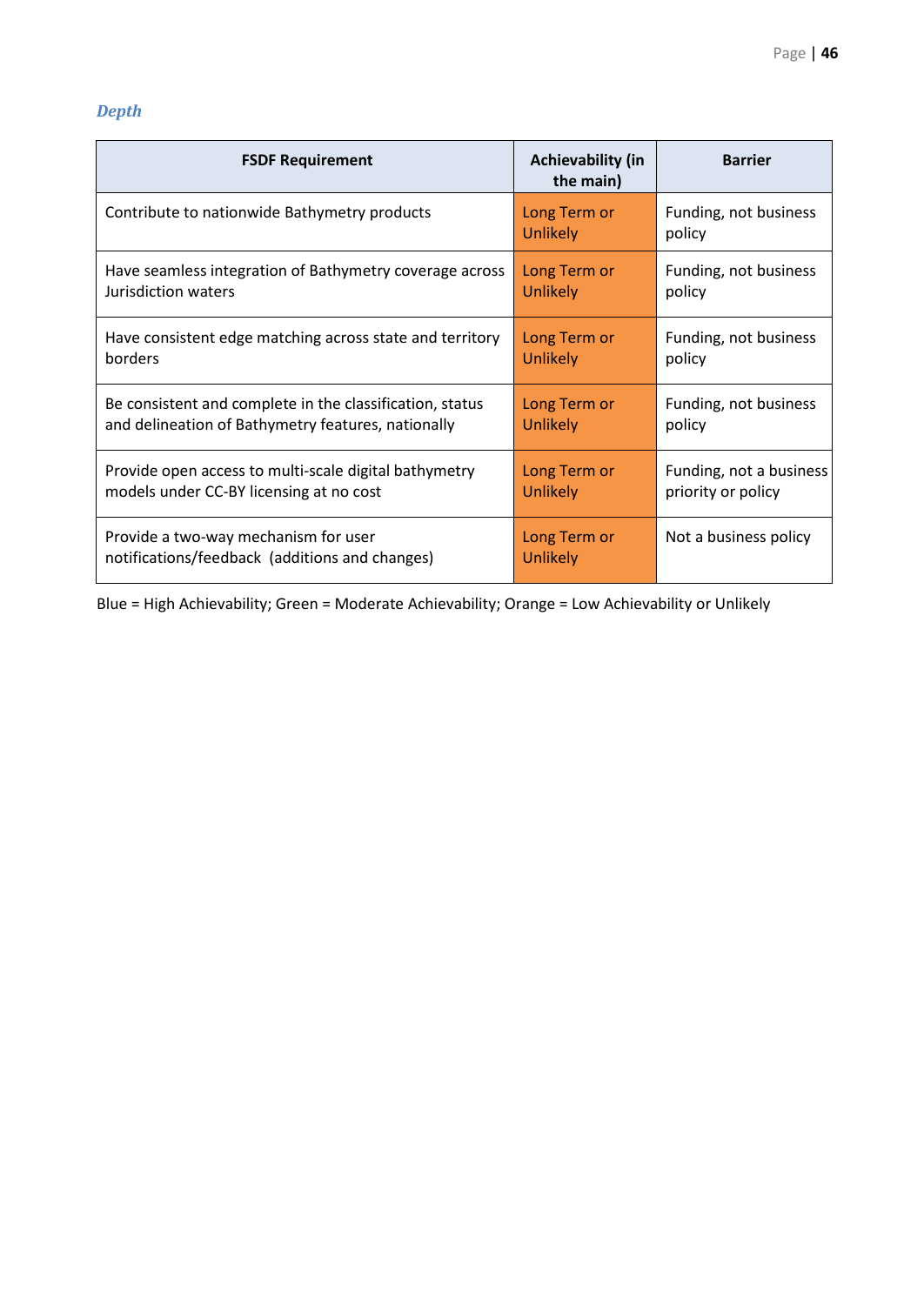#### *Land Cover*

| <b>FSDF Requirement</b>                                                                             | Achievability(in the<br>main)           | <b>Barrier</b>                                                                              |  |  |  |  |
|-----------------------------------------------------------------------------------------------------|-----------------------------------------|---------------------------------------------------------------------------------------------|--|--|--|--|
| Contribute to the nationwide dataset in real-time                                                   | <b>Unlikely</b>                         | Funding, technical<br>limitations, not a business<br>priority                               |  |  |  |  |
| Have ±1m accuracy in urban regions for built<br>environment                                         | Long Term or<br><b>Unlikely</b>         | Funding, lack of skilled<br>resources, technical<br>limitations, not a business<br>priority |  |  |  |  |
| Have a spatial accuracy of ±10m in rural regions<br>for built environment                           | <b>Long Term</b>                        | Funding                                                                                     |  |  |  |  |
| Have 3D visualisations of building footprints                                                       | <b>Unlikely</b>                         | Funding, not a business<br>priority                                                         |  |  |  |  |
| Include construction materials used for all<br><b>Buildings</b>                                     | <b>Unlikely</b>                         | Funding, lack of skilled<br>resources, not a business<br>priority                           |  |  |  |  |
| Have consistent edge matching across state<br>and territory borders                                 | <b>Short-Long Term</b>                  | Funding, not a business<br>priority                                                         |  |  |  |  |
| Be consistent and complete in the classification,<br>status and delineation of Land Cover features, | <b>Short-Long Term</b>                  | Funding, not a business<br>priority                                                         |  |  |  |  |
| Record historical data views for time-series<br>analysis                                            | <b>Short Term or</b><br>Unlikely        | Funding                                                                                     |  |  |  |  |
| Be available nationally under CC-BY at zero cost                                                    | Mostly Achieved or<br><b>Short Term</b> | Not a business priority                                                                     |  |  |  |  |
| Provide a two-way mechanism for user<br>notifications/feedback (additions and changes)              | Achieved or Long<br>Term                | Funding, not a business<br>priority                                                         |  |  |  |  |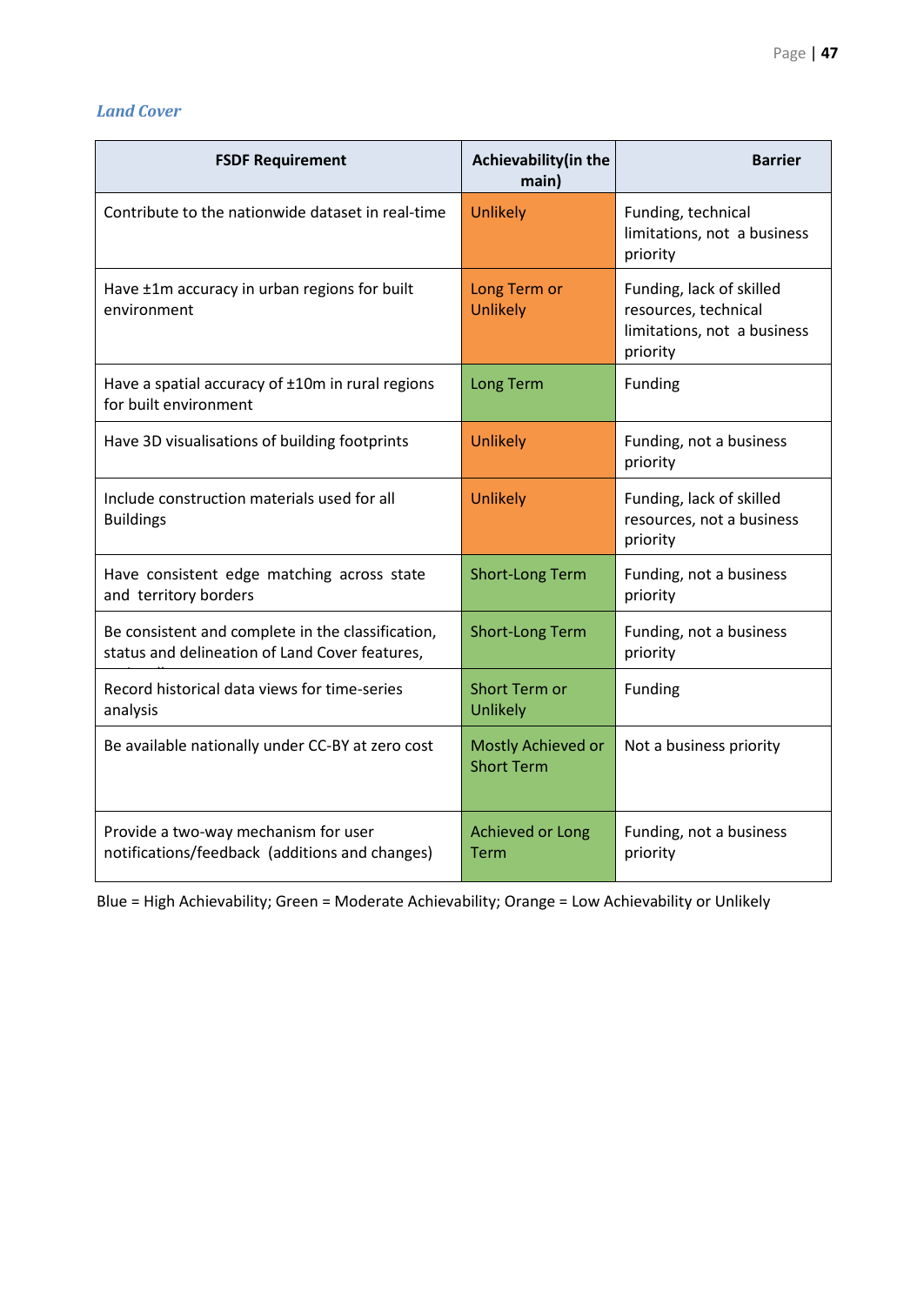| <b>Appendix D:Survey Matrix</b> |  |  |
|---------------------------------|--|--|
|---------------------------------|--|--|

<span id="page-47-0"></span>

| Questions                                   |                                                        | Geocoded<br>Addressing | Administrative<br>Boundaries | Positioning   |                 | Place<br>Names   | Land Parcel<br>and Property | Imagery       |             | Transport | Water               | Elevation     | Depth       | Land Cover<br>Ratser<br>Vector |             |  |
|---------------------------------------------|--------------------------------------------------------|------------------------|------------------------------|---------------|-----------------|------------------|-----------------------------|---------------|-------------|-----------|---------------------|---------------|-------------|--------------------------------|-------------|--|
|                                             |                                                        |                        |                              | Geodetic      | CORS            |                  |                             | Aerial        | Satellite   | Road      |                     |               |             | Land<br>Cover                  | Land Use    |  |
| Governance                                  |                                                        |                        |                              |               |                 |                  |                             |               |             |           |                     |               |             |                                |             |  |
| Custodianship                               | Sense of Custodianship:<br>Strong, Moderate, Weak      | Strong                 | <b>Strong</b>                | <b>Strong</b> | Moderate        | Moderate         | <b>Strong</b>               | <b>Strong</b> | Weak        | Weak      | Weak                | <b>Strong</b> | Weak        | Mod                            | Weak        |  |
| Policy and legislation                      | Mandate:<br>Strong, Moderate, Weak                     | <b>Strong</b>          | <b>Strong</b>                | <b>Strong</b> | Weak            | Strong           | <b>Strong</b>               | Weak          | Weak        | Weak      | <b>Strong</b>       | Weak          | Weak        | Mod                            | Weak        |  |
| Duplication                                 | Level of Duplication:<br>High, Moderate, Low           | Low                    | Low                          | Low           | Don't<br>Know   | High             | Moderate                    | Mod           | <b>High</b> | High      | High                | Low           | <b>High</b> | Mod                            | <b>High</b> |  |
| Intellectual Property                       | IP applies to:<br>Most, Some, None                     | Most                   | Most                         | Most          |                 | Most             | Most                        | Most          |             | Most      | Most                | Some          | Some        | Most                           |             |  |
| Privacy                                     | Level of public concern:<br>High, Moderate, Unlikely   | Unlikely               | Unlikely                     |               | <b>Unlikely</b> | Moderate         | Moderate                    | Unlikely      |             | Unlikely  | Unlikely            | Unlikely      | Unlikely    | <b>Unlikely</b>                |             |  |
| Sensitive Data                              | Level of public concern:<br>High, Moderate, Unlikely   | Unlikely               | Unlikely                     |               | <b>Unlikely</b> | Unlikely         | Moderate                    | Moderate      |             | Moderate  | Unlikely            | Unlikely      | Unlikely    | Unlikely                       |             |  |
| <b>Accesibility</b>                         |                                                        |                        |                              |               |                 |                  |                             |               |             |           |                     |               |             |                                |             |  |
| <b>Access Levels</b>                        | Publicly accessible:<br>High, Moderate, Low            | High                   | High                         | High          | <b>High</b>     | High             | High                        | High          | Mod         | High      | High                | Moderate      | Low         | High                           | Mod         |  |
| <b>Access Methods</b>                       | Online Methods:<br>High, Moderate, Low                 | High                   | High                         | High          | Moderate        | High             | Moderate<br>High            |               |             | High      | High                | Moderate      | Low         | High                           | Mod         |  |
| Data Format                                 | Commonality:<br>High, Moderate, Low                    | Low                    | High                         | Moderate      | <b>High</b>     | Moderate         | High                        | High          |             | High      | High                | <b>High</b>   | Moderate    | High                           | Mod         |  |
| <b>Financial Model</b>                      | Commonality:<br>High, Moderate, Low                    | Moderate               | High                         | Moderate      | <b>High</b>     | High             | Low                         |               | Low         | High      | High                | Low           | Low         | High                           | <b>High</b> |  |
| Licensing                                   | Commonlaity:<br>High, Moderate, Low                    | Moderate               | Moderate                     | Moderate      | Low             | High             | Low                         | Low           | Mod         | Moderate  | High                | <b>High</b>   | Low         | High                           | High        |  |
| <b>Data Standards and Metadata</b>          |                                                        |                        |                              |               |                 |                  |                             |               |             |           |                     |               |             |                                |             |  |
| Standards                                   | Compliance:<br>High, Moderate, Low                     | High                   | Low                          | High          | na              | Moderate         | Low                         | Low           | Low         | Moderate  | Moderate            | Low           | Low         |                                | Low         |  |
| Spatial Data Services (OGC)                 | Compliance:<br>High, Moderate, Low                     | Moderate               | High                         | Low           | <b>NA</b>       | Low              | Low                         | Low           | Mod         | Moderate  | High                | Low           | Low         |                                | Low         |  |
| Metadata Format                             | Digital (Machine readable):<br>High, Moderate, Low     | Moderate               | Moderate                     |               | Moderate        | Moderate         | Moderate                    | High          |             | Moderate  | High                | <b>High</b>   | Low         | Mod                            |             |  |
| Metadata Standard                           | Compliance:<br>High, Moderate, Low                     | Moderate               | High                         |               | Low             | Moderate         | High                        | High          |             | High      | High<br><b>High</b> |               | Low         | Mod                            |             |  |
| Unique Identifiers                          | Global ID in use:<br>High, Moderate, Low               | Low                    | Low                          | Low           |                 | Low              | Low                         | na            |             | Low       | Low                 | Low<br>Low    |             | Low                            |             |  |
| Data Storage and Archiving                  | Compliance:<br>High, Moderate, Low                     | Moderate               | Moderate                     |               | Low             |                  | High                        | Moderate      |             | Moderate  | Moderate            | Moderate      | Low         | Low                            |             |  |
| Software                                    | Level of commonality:<br>High, Moderate, Low           | High                   | High                         |               | Moderate        |                  | High                        |               | High        | High      | High                | <b>High</b>   | High<br>Low |                                |             |  |
| Data Quality                                |                                                        |                        |                              |               |                 |                  |                             |               |             |           |                     |               |             |                                |             |  |
| Positional Accuracy of jurisdiction<br>data | Variability across the dataset:<br>High, Moderate, Low | Moderate               | Low                          | Low           | Mod             | Moderate         | Low                         |               | Moderate    | Low       | Low                 | Low           | Low         |                                | Low         |  |
| Completeness of jurisdiction data           | Completeness:<br>High, Moderate, Low                   | Moderate               | Moderate                     | Mod           | <b>NA</b>       | Moderate         | High                        | Moderate      |             | High      | High                | Moderate      | Moderate    |                                | Moderate    |  |
| Currency of jurisdiction data               | Regularly Updated:<br>High, Moderate, Low              | High                   | Moderate                     | Mod           | <b>NA</b>       | Moderate<br>High |                             | Moderate      |             | High      | Moderate            | Moderate      | Moderate    |                                | Moderate    |  |